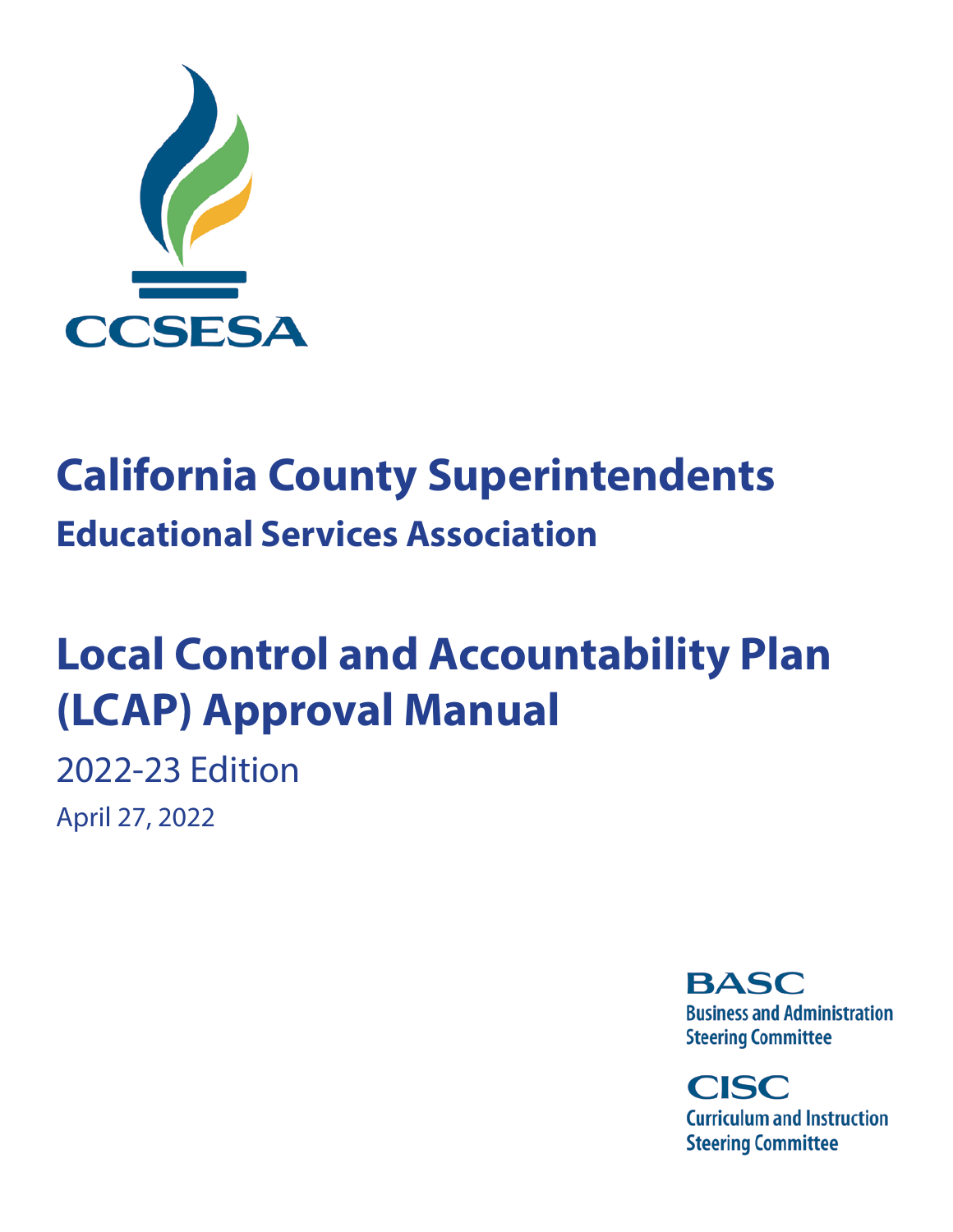# **Table of Contents**

| COE Role: LCAP Review - Four Criteria for Determining LCAP Approval 4                                                                 |  |
|---------------------------------------------------------------------------------------------------------------------------------------|--|
|                                                                                                                                       |  |
|                                                                                                                                       |  |
|                                                                                                                                       |  |
| Approval of LCFF Budget Overview for Parents  10                                                                                      |  |
| Structure of the LCFF Budget Overview for Parents Template  10                                                                        |  |
|                                                                                                                                       |  |
| Supplement to the Annual Update to the 2021-22 LCAP Template 13                                                                       |  |
|                                                                                                                                       |  |
|                                                                                                                                       |  |
|                                                                                                                                       |  |
|                                                                                                                                       |  |
|                                                                                                                                       |  |
|                                                                                                                                       |  |
|                                                                                                                                       |  |
|                                                                                                                                       |  |
|                                                                                                                                       |  |
|                                                                                                                                       |  |
| Appendix A - LCAP Template Compliance Review Checklist 36                                                                             |  |
|                                                                                                                                       |  |
|                                                                                                                                       |  |
| Appendix D - Links to: LCAP Templates; Budget Overview for Parents Template;<br>California Education Code and Code of Regulations  40 |  |
| Appendix E - LCAP Definitions and Code Requirements  41                                                                               |  |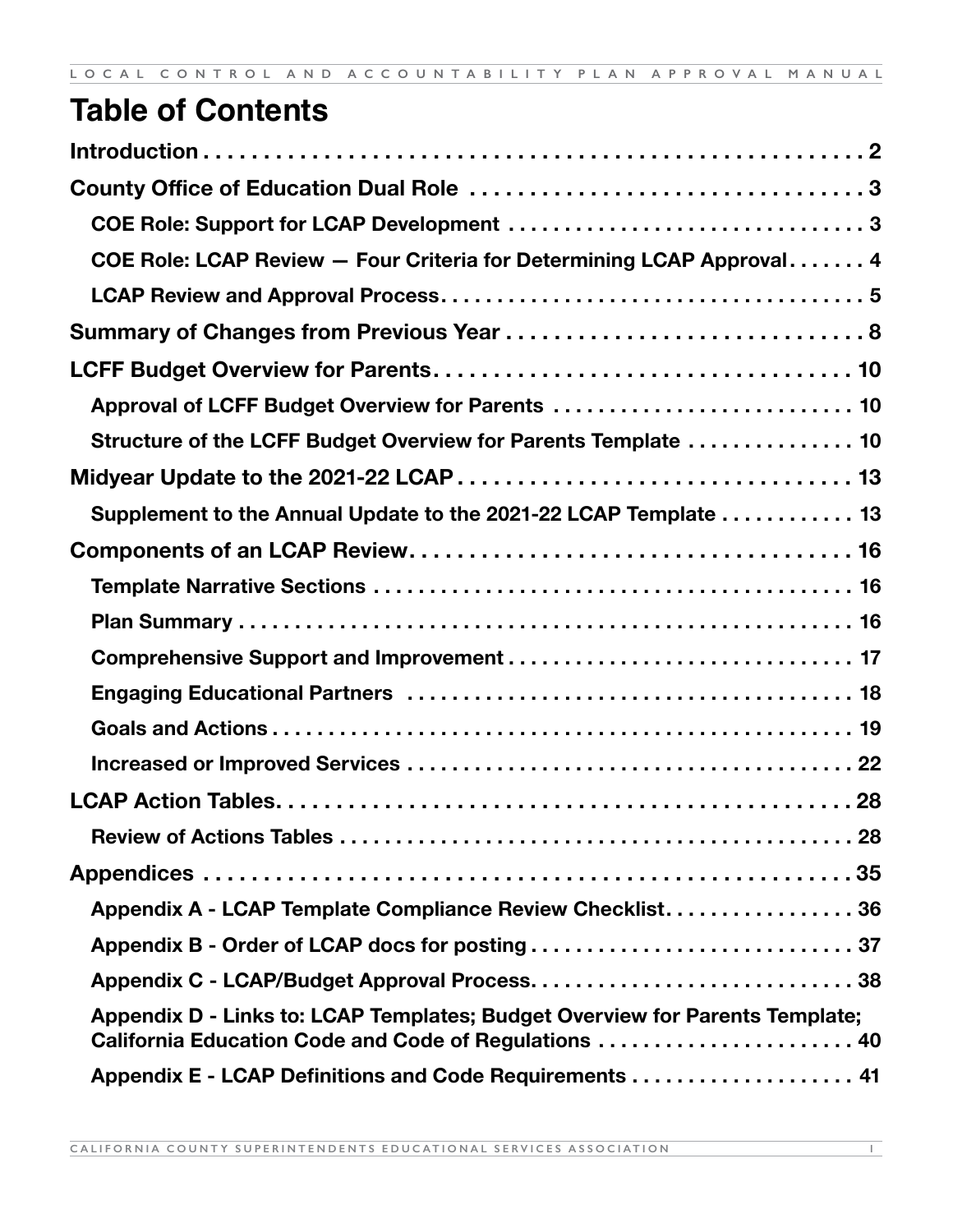# <span id="page-2-0"></span>**Introduction**

The California County Superintendents Educational Services Association (CCSESA) developed and released the first *Local Control and Accountability Plan (LCAP) Approval Manual* in March 2014. The current version of the *LCAP Approval Manual* contains updates to the 2021-22 edition based on the State Board of Education (SBE) approved LCAP template redesign and changes made to the LCAP template pursuant to AB 130. This manual provides a guide for county offices of education (COEs) to use in their LCAP oversight and approval process. It represents a collaboration of CCSESA's Business and Administration Steering Committee (BASC) and Curriculum and Instruction Steering Committee (CISC), with the assistance of staff from the California Department of Education (CDE) and the Fiscal Crisis and Management Assistance Team (FCMAT).

# **Background**

The Local Control Funding Formula (LCFF) dramatically reformed California's education funding system. The LCFF eliminated most categorical funding streams, replacing them with funds based on each local educational agency's (LEA's) student demographic profile. The LCFF instituted a change in LEA accountability for unrestricted funding in the form of a three-year Local Control and Accountability Plan (LCAP), with annual updates, which focuses on services and outcomes for all students, with special emphasis on English learner, low income, and foster youth students. Under Education Code Section 52070 and subsequent sections, county superintendents are responsible for approval and oversight of their local districts' LCAPs.

Grounded in LCFF statutes and regulations, the *LCAP Approval Manual* and the CCSESA Training and Calibration Sessions are intended to serve as guides to help county offices take a thoughtful, holistic approach to LCAP support and approval. This manual focuses on the statutory requirements for county office review and approval of district LCAPs, whereas the CCSESA Training and Calibration Sessions are intended to provide guidance and best practices for county offices as they help districts create and implement continuous improvement processes.

Internal accountability for the LCAP rests with elected local district board of education trustees, district administrators, and local educational partners (educational partners include all of the groups an LEA is required to or would normally engage with in developing the LCAP). The county superintendent of schools, as the intermediate agent between the state and the LEAs, provides external accountability by overseeing the LCAP process in his or her county. The county superintendent of schools is the foundation of the statewide system of support and is responsible for a combination of fiscal and academic assistance that includes progressive support and assistance to school districts when needed.

# **Use of Terms**

Throughout this manual, the terms "county superintendent of schools," "county offices of education" and "COEs" are used interchangeably. In all cases, these terms refer to the statutory role of a county superintendent of schools under Education Code Sections 1240, 42127 and 52070, and following.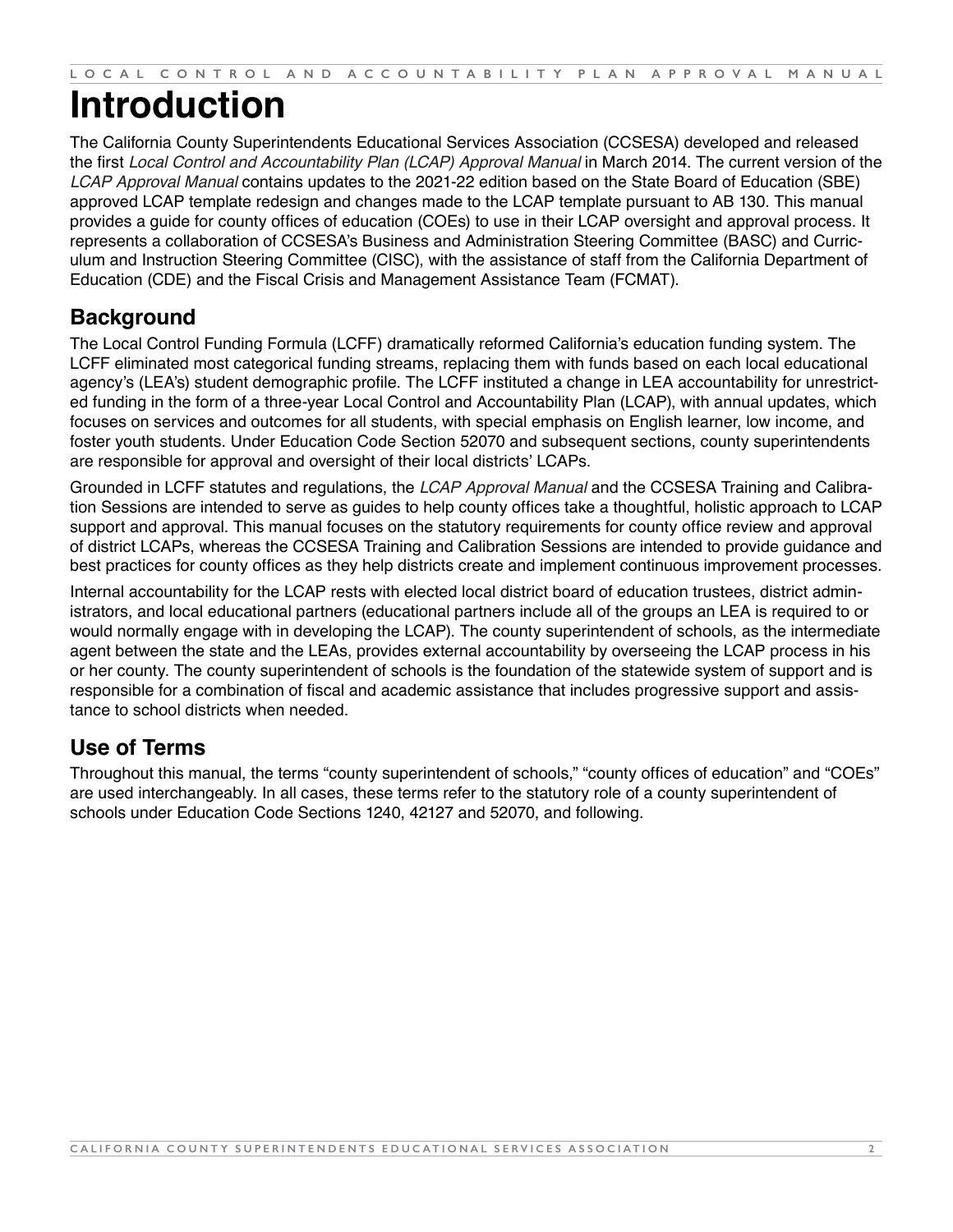# <span id="page-3-0"></span>**County Office of Education Dual Role**

Beginning in 2013-2014, California moved away from a highly centralized funding system based mostly on categorical funding to a new participatory framework in which school districts are expected and supported to consult with their local communities of educational partners to determine core priorities and allocate funding accordingly. The LCFF brought equity to the forefront by allocating additional resources to districts that have higher proportions of students in poverty, English learners, and foster youth. Central to the LCFF is the concept of subsidiarity, whereby governance should take place as close as possible to the people who are being governed. Essential to the successful functioning of local control, as envisioned by the architects of LCFF, is an appropriate balance between internal and external accountability. This vision is known as "The California Way:"

The California Way rests on the belief that educators want to excel, trusts them to improve when given the proper supports, and provides local schools and districts with the leeway and flexibility to deploy resources so they can improve. The California Way engages students, parents, and communities as part of a collaborative decision-making process around how to fund and implement these improvement efforts, and provides supplemental resources to ensure that California's English learners (ELs), foster youths, and students in poverty have the learning supports they need.[1]

[1] Torlaks[on](https://www.cde.ca.gov/eo/in/bp/documents/yr15bp0720.pdf), T. and Blueprint 2.0 Planning Team. (2015). A blueprint for great schools: Version 2.0. California Department of Education. <https://www.cde.ca.gov/eo/in/bp/documents/yr15bp0720.pdf>

The COEs are essential to the important themes of The California Way and have been positioned to play a crucial dual role in this vision of shared accountability. First, the implementation of LCFF requires each district to develop an LCAP and annual update in consultation with parents, the community, staff, students and other key educational partners, and to submit it annually to their local COE for review and approval. Second, included in the proper supports is a system of guidance and customized assistance in which COE staff support districts in developing their individual plans. Thus COEs have a dual role: supporting districts with LCAP development and reviewing/approving board-adopted LCAPs.

The more traditional, compliance-oriented function of COEs emerges through the tasks of previewing, reviewing and approving each district's LCAP. COEs are well positioned to develop and maintain consistency and universal understanding of the LCAP's technical requirements, including the interrelationship of LCAP and budget approval. Through training, this manual, and ongoing calibration calls, COEs collaborate to support clarity for the ongoing changes to the LCAP template, instructions, and new requirements in legislation while ensuring consistency of expectations across the state.

The other essential and arguably more crucial function COEs perform is enabling capacity-building and continuous improvement in the districts COEs serve. The purpose of providing support for LCAP development is not just to help districts complete the exercise correctly and submit an approvable LCAP, but also to help districts use the LCAP planning, development and writing processes to operationalize equity, improve systems, and ultimately improve student outcomes.

While the following section of this manual briefly acknowledges the crucial dual role of COEs in supporting LCAP development, it does not detail all the tools, methods, structures and resources COEs use to support LCAP development. This is not because those functions are insignificant or unimportant, but only because they are mostly outside the purpose and scope of this manual.

# **COE Role: Support for LCAP Development**

The LCAP is intended to be the core strategic planning document for districts. While LEAs are required to complete other plans tied to specific funding sources, none play the central role in guiding a district's academic and fiduciary operations that the LCAP does, and none include the expectation of continuous improvement through their fundamental design and implementation. Furthermore, no other plan requires the customized, ongoing, systemic support that COEs provide for sustainable approaches to improve outcomes for students as does the LCAP.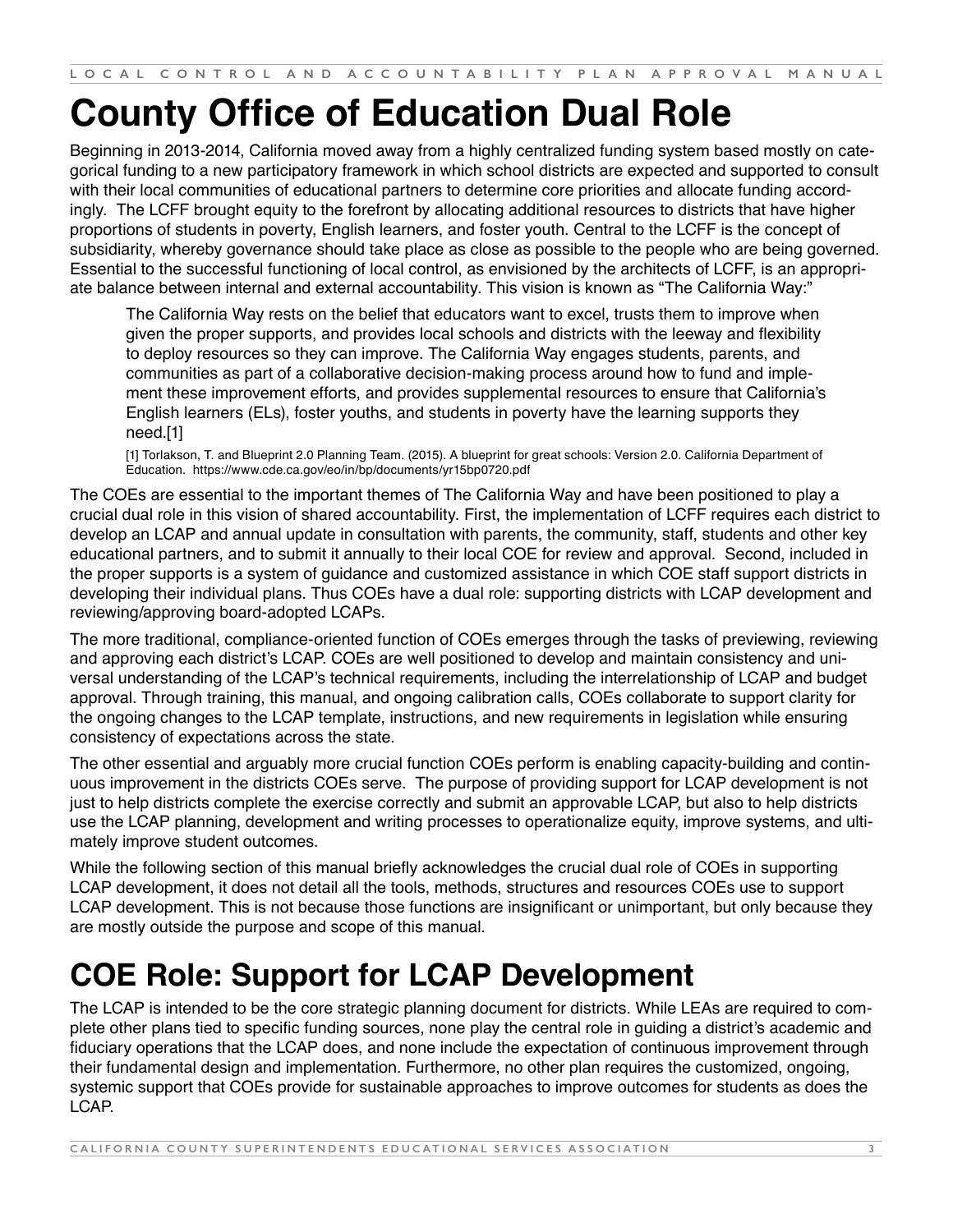<span id="page-4-0"></span>Historically, COEs have assisted school districts with academic program and curriculum development, staff training, and interpretation of assessment results. As a result of Assembly Bill (AB) 1200, COEs have provided fiscal guidance and oversight as well. However, as other elements of the state accountability system — including the California School Dashboard, Differentiated Assistance, and the statewide system of support — have been rolled out in recent years, COEs have transformed their approaches and relationships with districts. COE support for LCAP development is now a universal, integrated service to help districts clarify, plan, reflect and communicate through the LCAP structures as part of their continuous improvement efforts. The relationships that develop through these processes help districts and COEs understand and build comfort with the dual role of the COE.

Some districts have taken time to embrace the LCAP as something more than merely a compliance exercise. The preceding years of sanction-based accountability and categorical programs have shaped thinking regarding resources and accountability. Constant LCAP template revisions, updates, and changes to instructions or interpretations have contributed to doubts about the usefulness of the plan. In the past few years, however, more and more districts have requested support from their respective COEs to help them include and implement equity in their LCAP and create a coherent, compelling document that communicates their plan to internal and external educational partners.

Specifically, COEs work with local school districts to establish a consistent narrative known as a Through-Line within the LCAP that articulates how data analysis, evaluation of the effectiveness of past actions, and input from educational partners informed the district priorities that gave rise to the current LCAP goals and actions. COEs coach districts to move beyond including only the required metrics and choose additional meaningful indicators of progress. COEs also guide districts to shift away from focusing on expenditures and toward writing actions and services that include a clear theory of action. A theory of action is a connected set of propositions, a logical chain of reasoning that explains how specified changes will produce results that lead to the achievement of desired goals. When the actions and services detail who is doing what for whom, and for what purpose, and are apparent in increased and improved services and the summary tables in a coherent, adaptable plan, the Through-Line emerges.

LCAP development involves providing support to design and execute effective and coherent strategies to improve teaching, learning and student outcomes. Through the development of the LCAP and related technical and differentiated assistance, COEs support districts to fundamentally improve systems by leveraging the individual and collective skills, knowledge and competencies of their school communities through strategic planning, reflection, resource deployment and internal accountability. A COE's dual role requires managing the tension between ensuring compliance while also coaching and assisting districts. COEs cannot abandon the support and improvement role and simply limit their function to review and approval. Nor can COEs overstep their role in reviewing the LCAPs to require elements that are not explicitly required by statute.

# **COE Role: LCAP Review — Four Criteria for Determining LCAP Approval**

For the LCAP review, COEs use checklists and other tools to determine whether the actions, services provided to students and the designated LCAP expenditures fulfill the district's legal and fiduciary obligations. The four criteria for LCAP COE approval are as follows:

## **1. Adherence to State Board of Education Template**

The LCAP or annu[a](https://leginfo.legislature.ca.gov/faces/codes_displaySection.xhtml?sectionNum=52064.&nodeTreePath=2.3.4.11.4&lawCode=EDC)l update to the LCAP adheres to the template adopted by the SBE pursuant to Education Code [Section 52064](https://leginfo.legislature.ca.gov/faces/codes_displaySection.xhtml?sectionNum=52064.&nodeTreePath=2.3.4.11.4&lawCode=EDC) and follows any instructions or directions for completing the template that are adopted by the State Board of Education (SBE), including, but not limited to, all of the following requirements (note, several of these requirements were added to Section 52070 by AB 130 in 2021):

- Specific actions for English learners, where required
- Goals for specific student group(s), where required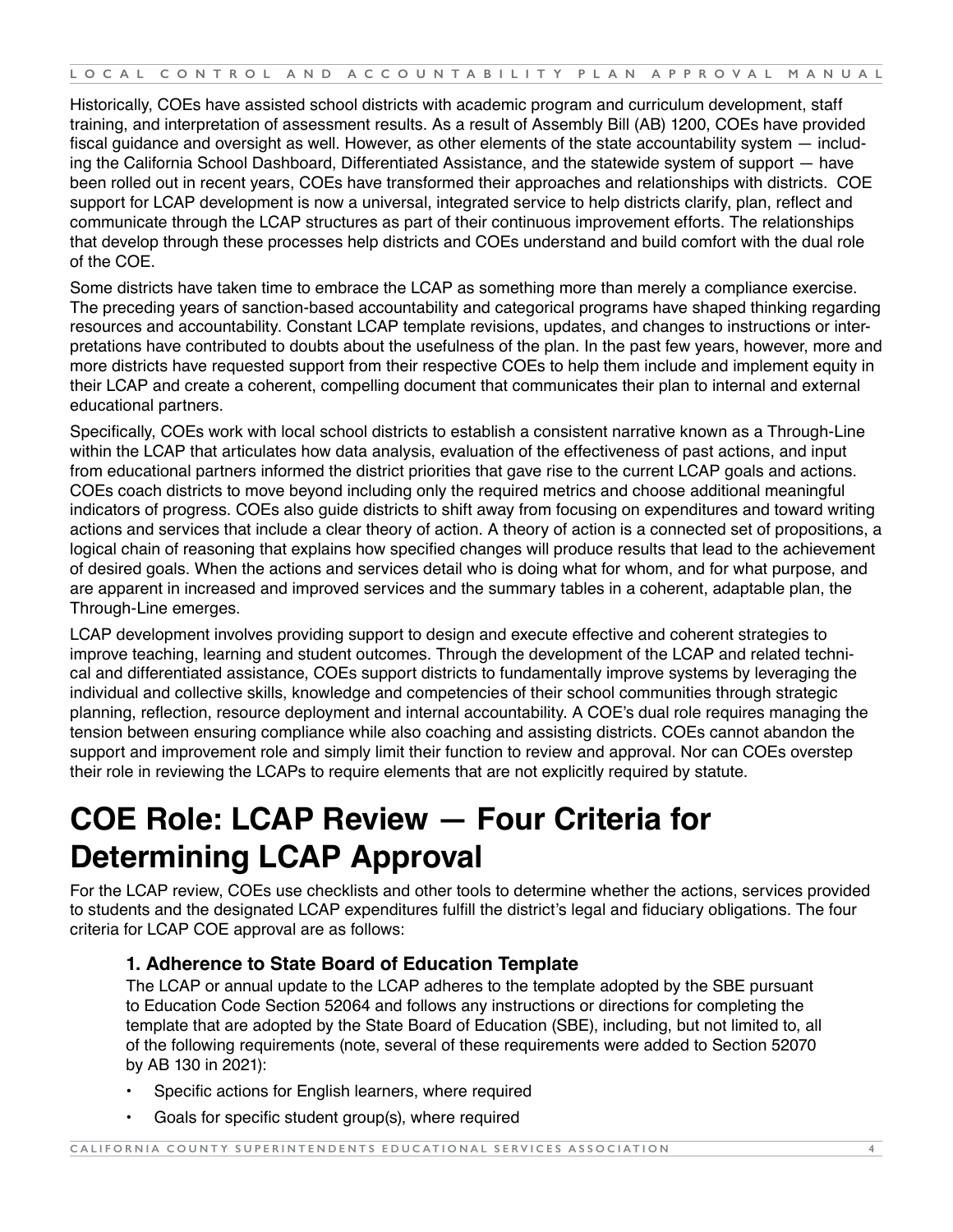- <span id="page-5-0"></span>• Goals for specific school(s), where required
- Each specific action provided on a schoolwide or districtwide basis and identified as "contributing" is supported by the required description
- Descriptions of the specific action or actions that improve services demonstrate how the degree of improvement in services is sufficient to increase or improve services for unduplicated student groups (that is, low-income students, English learner students, and students who are foster youth; these students are referred to as unduplicated because each student is counted only once even if the student is in more than one of these groups) in proportion to the increase in funds apportioned based on the number and concentration of unduplicated students

#### **2. Sufficient Expenditures in Budget to Implement LCAP**

The budget for the applicable fiscal year adopted by the governing board of the school district includes expenditures sufficient to implement the actions and strategies included in the district's board-adopted LCAP, based on the projections of the proposed expenditures included in the plan {Education Code Section 52070(d)(2)}.

Education Code Section 42127(d)(1) states that the county superintendent of schools shall disapprove a budget if the county superintendent of schools determines that the budget does not include the expenditures necessary to implement an LCAP.

#### **3. Adherence to SBE Expenditure Regulations**

The LCAP demonstrates how funding apportioned on the basis of the number and concentration of unduplicated pupils is used to increase or improve services for unduplicated students as compared to the services provided to all pupils, in proportion to the increase in funds apportioned based on the number and concentration of unduplicated students in accordance with the expenditure requirements adopted by the SBE pursuant to Education Code Section 42238.07 and Title 5, California Code of Regulations, Sections 15494-15497.

#### **4. Calculation and Implementation of Carryover**

The LCAP includes the required calculations to determine whether there is a carryover requirement pursuant to Education Code Sections 42238.07 and 52064 and, if applicable, includes a description of the planned uses of the specified funds and a description of how the planned uses of those funds satisfy the requirements for specific actions to be considered as contributing toward meeting the increased or improved services requirement {Education Code Section 52070(d)(4)}. This carryover requirement is independent of and in addition to the requirement to increase or improve services for the ensuing fiscal year described above.

#### **Uniform Complaints**

County offices of education are subject to receiving uniform complaints via the uniform complaint procedure if the COE's LCAP review process did not use these four criteria.

# **LCAP Review and Approval Process**

The COE review team should mirror the district's development process during its review such that they use the same cross-department program and fiscal corroboration for LCAP review and approval. Although the LCAP has various sections, some of which emphasize program elements and some of which emphasize fiscal, all reviewers must read the entire plan to understand how the actions, services, metrics and expenditures converge to support a district's goals and meet the statutory requirements.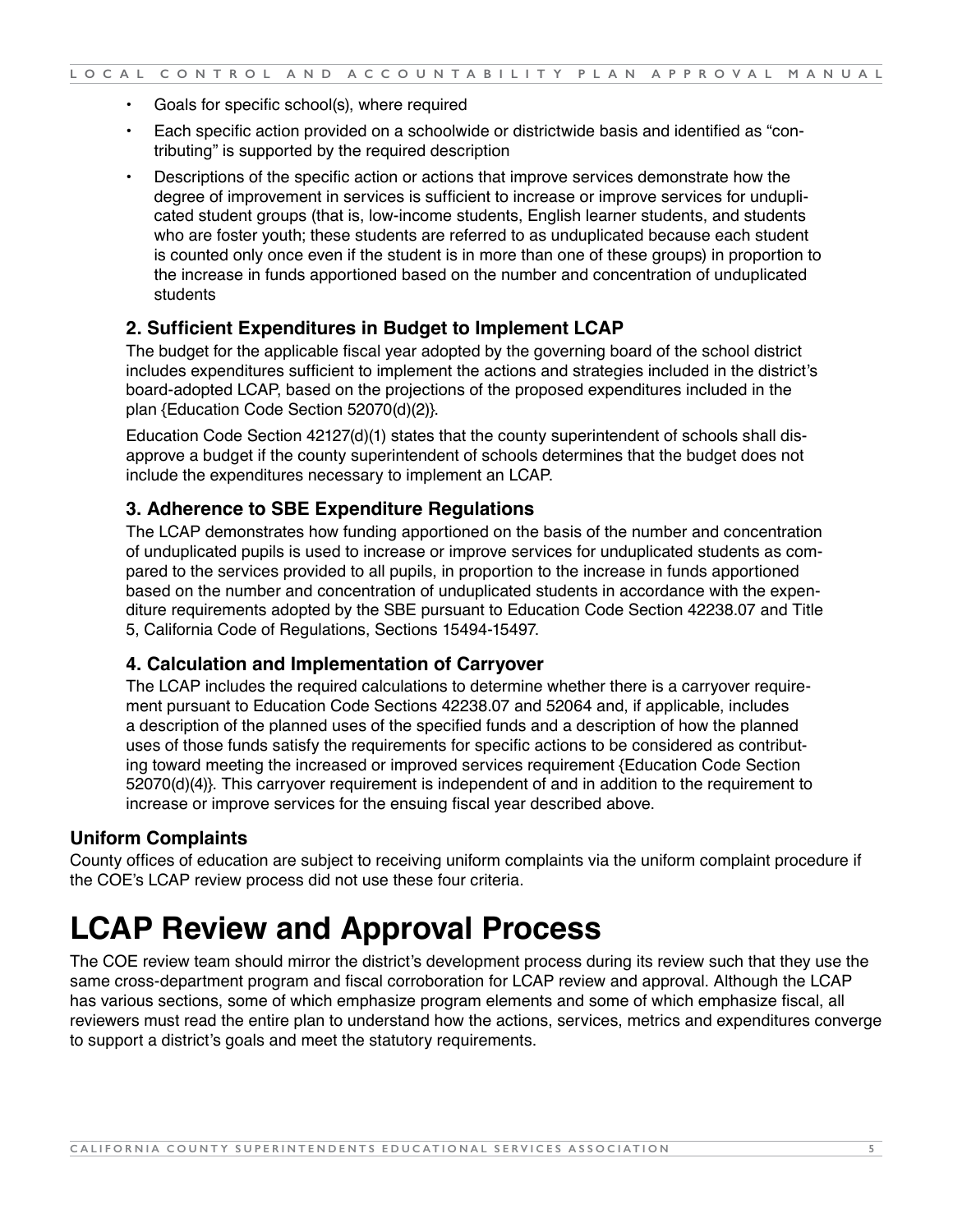**LOCAL CONTROL AND ACCOUNTABILITY PLAN APPROVAL MANUAL**

# **LCAP and Budget Approval**

The LCAP approval process and budget approval process are both interdependent and interrelated. Budget approval is not possible without prior COE approval of a district's LCAP. If a county superintendent of schools does not approve a district's LCAP on or before September 15, the county superintendent of schools may not approve a district's annual budget. Because of this timing, county superintendents of schools may need to pursue district LCAP approvals within the same time frame as budget approvals, if possible. Refer to the flowchart provided in Appendix C.

This nexus presents COEs with a unique challenge that highlights the need for COEs to develop oversight processes and a comprehensive timeline that recognizes the effort required by districts, considers the interdepartment collaboration required for LCAP review and approval, and allows for unanticipated challenges.

Though LCAP approval is required by October 8, the recommended approval date is September 15 to coincide with budget approval deadlines. If a district's LCAP is not approved by September 15, a conditional budget approval may be an option, where appropriate.

# **Clarification Letter**

The LCAP review might illuminate various issues, questions, and/or ambiguities regarding whether the district's board-adopted LCAP fulfills the four criteria for LCAP approval. Depending on the issue, a clarification between the COE reviewers and the district LCAP writers might be accomplished through a phone call or email.

On the other hand, if the COE cannot find evidence that the LCAP meets all of the four criteria for approval, the county superintendent of schools will issue a clarification letter to the district governing board that seeks clarification. Although it is not required by statute, most COEs will alert the district superintendent and its LCAP writing team about the contents of the clarification and coordinate a meeting to discuss and resolve the clarification during this process. The timeline for communication of written clarification between the county superintendent of schools and a district governing board is as follows:

## **On or before August 15**

- County superintendent of schools may seek clarification in writing about the contents of the LCAP or Annual Update.
- Within 15 days, the governing board of a school district shall respond in writing to requests for clarification.
- Within 15 days of receiving the response, the county superintendent of schools may submit recommendations in writing for amendments to the LCAP or annual update.
- Within 15 days of receiving the recommendations, the governing board of a school district shall consider the recommendations submitted by the county superintendent of schools in a public meeting.

## **On or before October 8**

• County superintendent of schools shall approve a district's LCAP, provided the district meets the four criteria in Education Code Section 52070(d).

# **Using the Reviewer's Tools**

#### **LCAP Review Checklists**

The template review checklists provided in Appendix A may be used by COE LCAP Reviewers to determine if a district's LCAP addresses the statutory and regulatory requirements for approval. The checklists guide the reviewer through each section of the LCAP and provide a record for tracking potential clarifications.

School district LCAP developers are strongly encouraged to familiarize themselves with the checklists used by COEs to determine whether a district LCAP conforms to the four criteria for LCAP approval. By being familiar with the checklists, an LCAP writer/developer can include elements in the LCAP to address the four criteria for LCAP approval.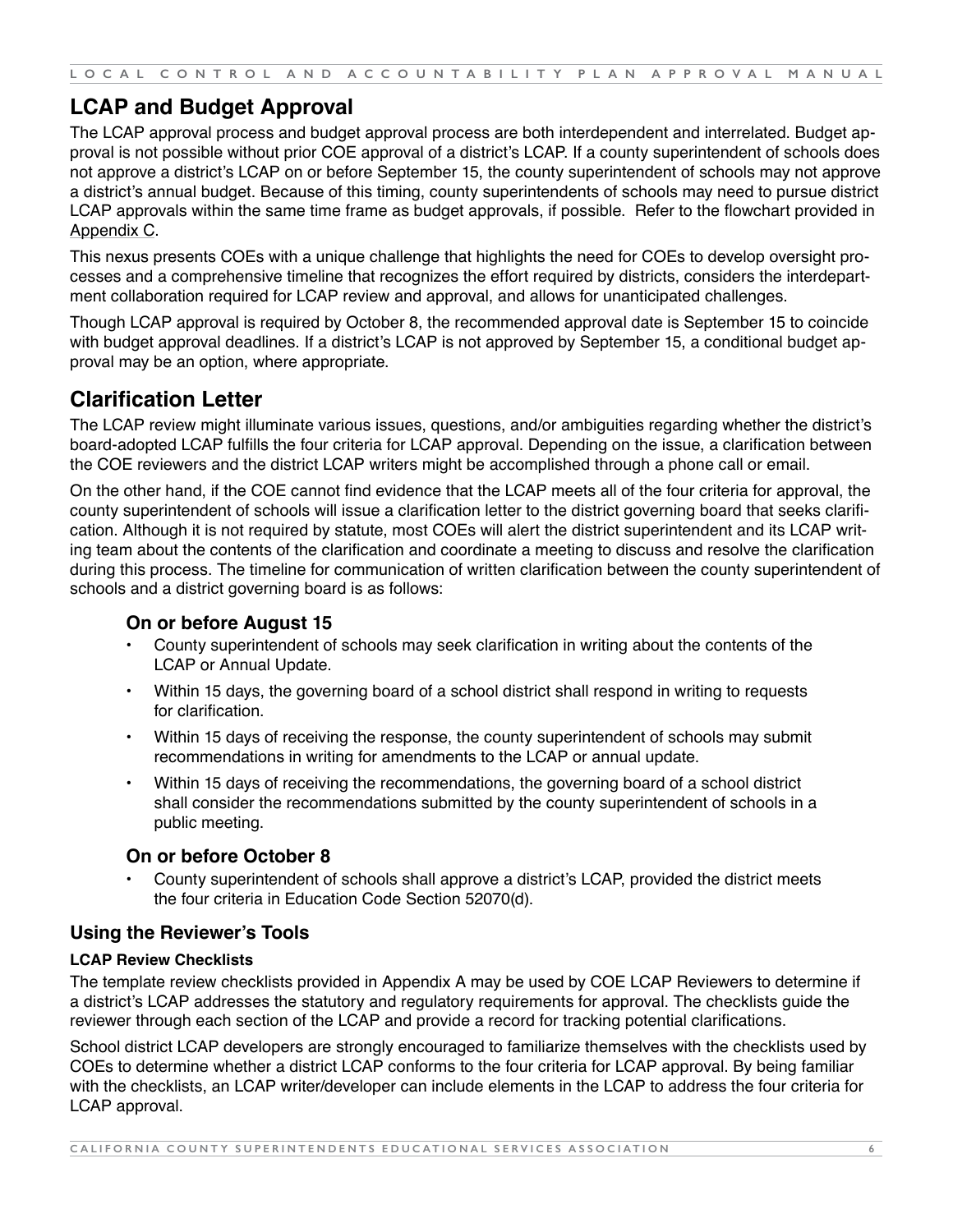**LOCAL CONTROL AND ACCOUNTABILITY PLAN APPROVAL MANUAL**

#### **LCAP/Budget Adoption Process (Appendix C)**

The flowchart guide in Appendix C shows the interaction between district budget and LCAP adoption, submission, and approval timelines. It also summarizes the processes required if a district's budget or LCAP is disapproved by a COE.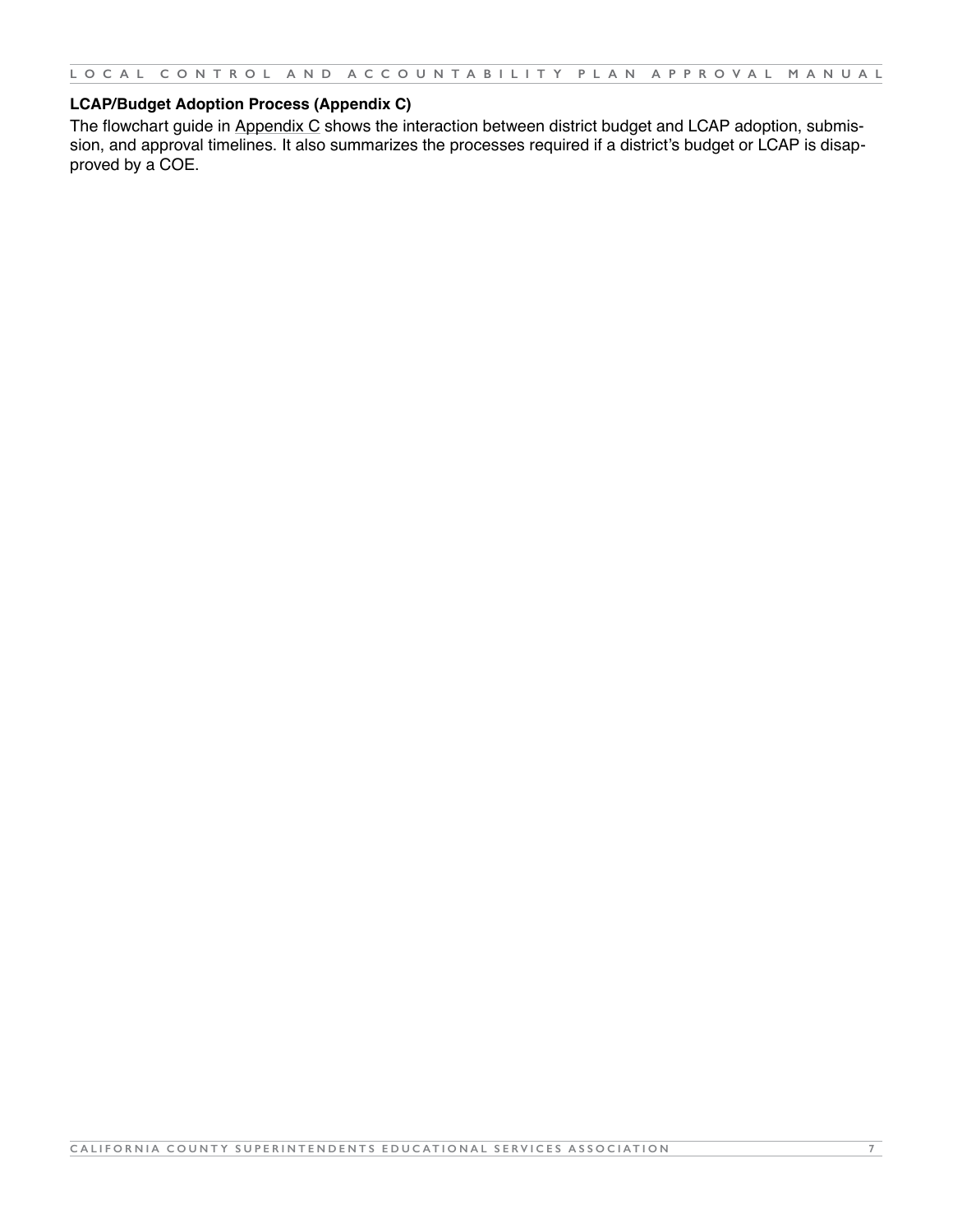# <span id="page-8-0"></span>**Summary of Changes from Previous Year**

Senate Bill 98 (2020) and Assembly Bill 130 (2021) amended California Education Code Sections 42238.07 and 52064 to require specific revisions of the Local Control and Accountability Plan and Annual Update template and instructions. Additionally, Section 124 of AB 130 required the SBE to adopt a one-time supplement template to the Annual Update to the 2021–22 LCAP (2021–22 Supplement) on or before November 30, 2021. The SBE also made additional minor revisions to the LCAP template based on public feedback.

# **Inclusion of Specific Goals in the Local Control and Accountability Plan**

The LCAP template has been revised to require goals focused on improving the outcomes of low-performing student groups and schools when specific conditions are met. The intent of these requirements is to ensure that LEAs address the needs of consistently low-performing student groups and that higher-performing LEAs address the needs of low-performing schools within the LEA.

# **Calculation of Carryover**

The LCAP template has been revised to include the following:

- A calculation of the total difference between the total budgeted expenditures of planned actions and the total estimated actual expenditures for those actions.
- A determination of the total percentage point difference, if any, between the total planned qualitative improvements based on the planned specific actions reported in the LCAP and the total actual qualitative improvements for those actions reported in the LCAP, as applicable.
- Identification of the amount of the additional LCFF concentration grant add-on.
- Identification of the LCFF carryover percentage, which, together with the projected percentage to increase or improve services for the coming school year, amounts to the LEA's total percentage to increase or improve services for the coming school year.

## **Demonstration of Concentration Grant Add-on Use**

The 2021–22 state budget provided LEAs with an additional 15% concentration grant add-on to hire additional staff at schools in which more than 55% of students are foster youth, English learners, and/or low income. The LCAP template has been revised to require an LEA that receives the increased concentration grant add-on to clearly demonstrate how it is using the additional funding to increase the number of staff who provide direct services to students at its schools in which more than 55% of students are low-income, English learners, and/or foster youth, compared to school campuses with 55% or less unduplicated student enrollment.

A table has also been included to enable an LEA to include its staff-to-student ratios.

## **Midyear Supplement to the Annual Update to the 2021–22 Local Control and Accountability Plan**

The SBE has adopted a one-time supplement template and instructions for LEAs to present an update on the Annual Update to the 2021–22 LCAP and Budget Overview for Parents on or before February 28, 2022 at a regularly scheduled meeting of the governing board or body of the LEA. The completed supplement template must be submitted as part of the 2022-23 LCAP and is included in the review and approval process.

## **Replacing the term "Stakeholder" throughout the Local Control and Accountability Plan Template and Instructions**

Based on feedback received from some community partners that they find the use of the term "stakeholder" offensive, the term "stakeholder" has been replaced with the term "educational partners" when referring to the groups that LEAs are required to engage with in developing the LCAP (the Education Code has not yet been updated to reflect this change).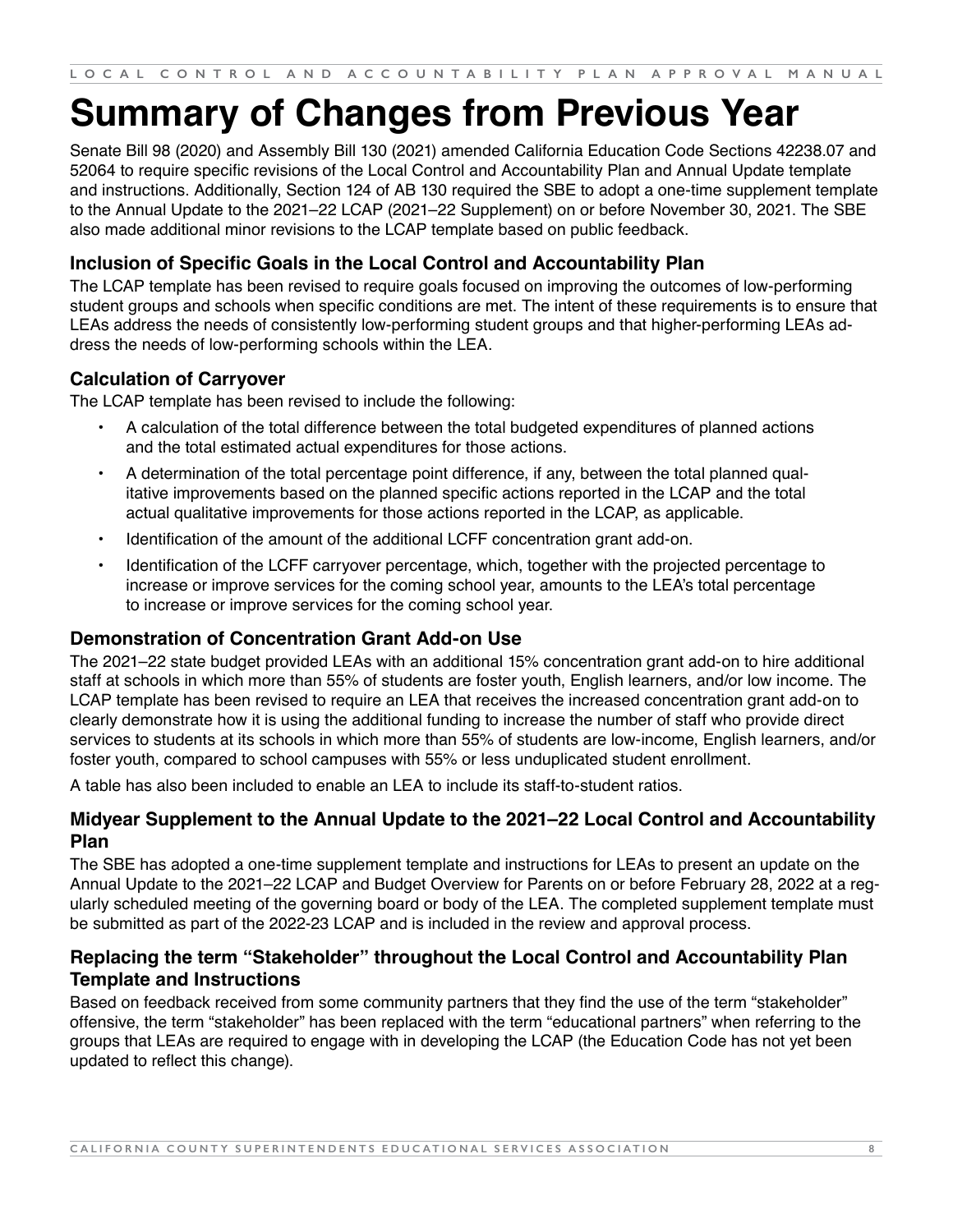## **Reducing Duplication of Effort and the Length of the Plan**

The SBE also revised the LCAP template to reduce duplication of effort and the length of the plan. The following instructions for the Increased or Improved Services for Foster Youth, English Learners, and Low-Income Students section of the LCAP have been removed:

When developing the LCAP in year 2 or year 3, copy the "Increased or Improved Services" section and enter the appropriate LCAP year. Using the copy of the section, complete the section as required for the relevant LCAP year. Retain all prior year sections for each of the three years within the LCAP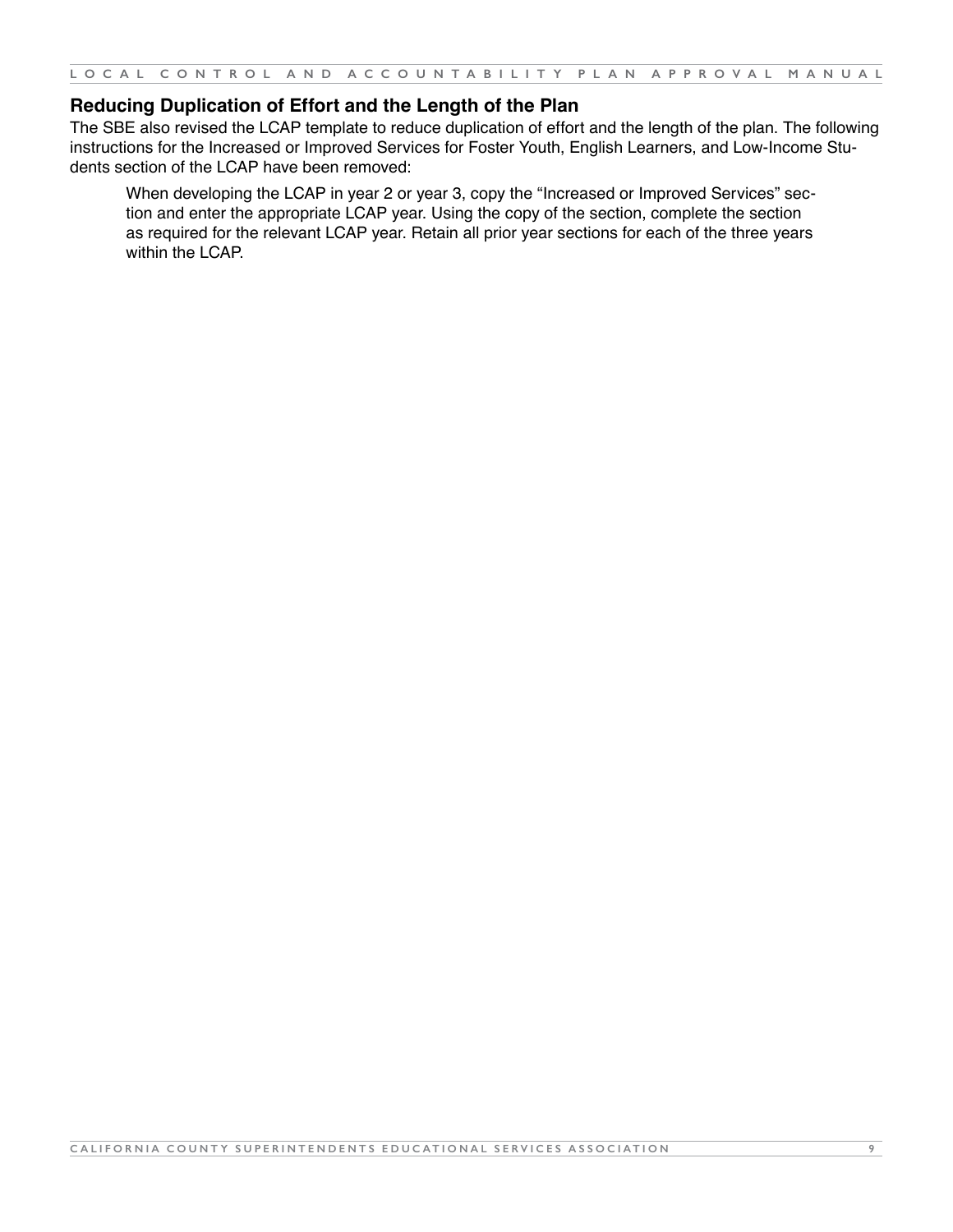# <span id="page-10-0"></span>**LCFF Budget Overview for Parents**

The intent of the LCFF Budget Overview for Parents is to facilitate a better understanding of the funding included in the LCAP. To the greatest extent practicable, the LCFF Budget Overview for Parents should use language that is understandable and accessible to parents.

The LCFF Budget Overview for Parents is subject to the same requirements for adoption, review and approval as the LCAP. The LCFF Budget Overview for Parents must be attached as a cover to the LCAP. In addition, the document must be included in the review and approval of the LCAP, and must be posted on the LEA's website with the LCAP as a single document.

# **Approval of LCFF Budget Overview for Parents**

The county superintendent of schools or the State Superintendent of Public Instruction (SPI), as applicable, shall approve the LEA's LCFF Budget Overview for Parents and ensure that it adheres to the template adopted by the SBE. If a county superintendent of schools does not approve an LCFF Budget Overview for Parents, the agency shall withhold approval of the LCAP filed by the governing board of the school district and shall provide technical assistance pursuant to Education Code Section 52071(b) or Education Code Section 52071.5(b) so that it can be approved.

# **Structure of the LCFF Budget Overview for Parents Template**

The LCFF Budget Overview for Parents template and instructions can be downloaded from the Local Control and Accountability Plan section of the CDE website at: http[s://w](http://www.cde.ca.gov/re/lc/)ww[.cde.c](http://www.cde.ca.gov/re/lc/)a.[gov/re/lc/](http://www.cde.ca.gov/re/lc/) (although the template posted on the CDE website indicates that it was last updated in 2021, minor conforming revisions were made and it was reposted in January 2022).

Although the LCFF Budget overview for Parents template has a Data Input and Narrative Responses tab with information, only the template that is generated needs to be included as the cover pages of its LCAP for adoption, review and approval.

# **Data Requirements**

## **LEA and LCAP Year Information**

**Requirement** — The top of the LCFF Budget Overview for Parents should identify the LEA, including the LEA contact person, as well as the coming LCAP year.

**Review Recommendation** — COEs should verify that this section was completed and includes LEA name, county district school (CDS) code, the coming LCAP year, and LEA contact information (name, phone number and email address).

# **Projected Revenue by Fund Source**

**Requirement** — The LEA's projected total general fund revenue for the coming fiscal year should be identified, subtotaled by major funding category (i.e., Total LCFF funds, All Federal Funds, All Local Funds, and Other State Funds).

**Review Recommendation** — COEs should confirm that total projected general fund revenue, subtotaled by major funding category, ties to the LEA's adopted budget for the coming fiscal year. For school districts, the total projected general fund revenue, subtotaled by major funding category, should be verified against the district's adopted budget SACS Form 01, column F, row A.5 (Total Revenues) for the coming fiscal year.

# **Breakdown of Total LCFF Funds**

**Requirement** — The LEA's projected total supplemental and concentration grant revenue, including the additional concentration grant add-on funding (15%), for the coming fiscal year should be identified.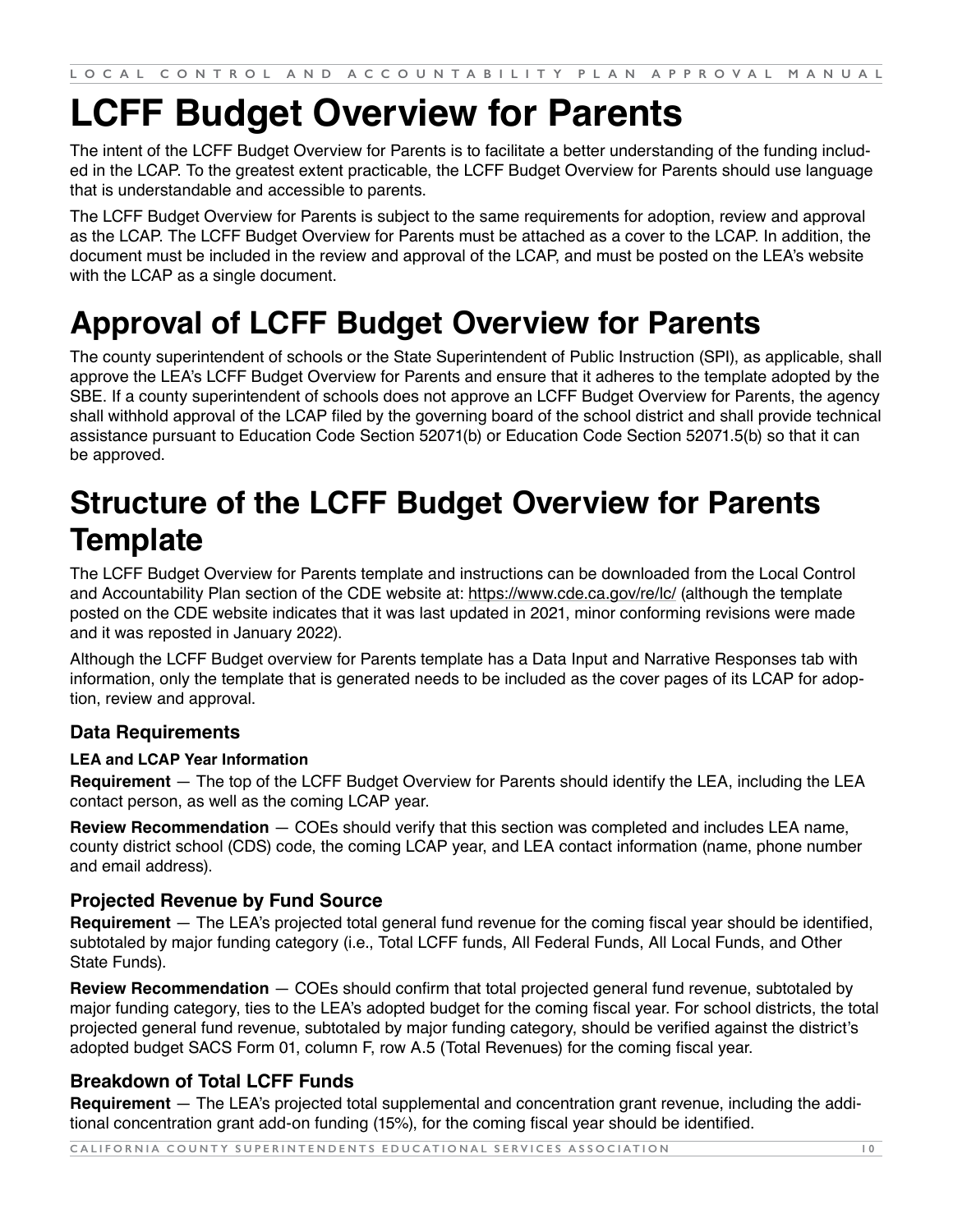**Review Recommendation** — COEs should confirm that the total amount of LCFF supplemental and concentration grant funding the LEA estimates it will receive for the coming LCAP year, including the additional concentration grant add-on funding (15%), aligns with the LEA's adopted budget LCFF Calculator.

# **Budgeted Expenditures in the LCAP**

**Requirement** — The LEA must identify:

- Total budgeted general fund expenditures for the coming LCAP year
- Total amount of budgeted expenditures on the planned actions to meet the goals included in the LCAP

#### **Budgeted General Fund Expenditures**

**Review Recommendation** — COEs should confirm that the total budgeted general fund expenditures for the coming fiscal year tie to the LEA's adopted budget. For LEAs in which the general fund is the main operating fund, this is the amount reported on SACS Form 01, column F, row B.9 (Total Expenditures).

#### **Budgeted Expenditures in LCAP**

**Review Recommendation** — COEs should confirm that the total amount of budgeted expenditures in the LCAP aligns with the Total Funds field of the Total Planned Expenditures table included with the LCAP for the coming LCAP year. Budgeted amounts that are referenced across multiple actions/services must be counted only once. The total funds budgeted for planned actions in the LCAP may include expenditures from funds other than the general fund, depending on the actions included in the LEA's LCAP.

#### **General Fund Budget Expenditures not included in LCAP**

**Requirement** — The LEA must describe any of the general fund budget expenditures for the coming LCAP year that are in the LEA's adopted budget but are not included in the LCAP. The explanation should be completed for Prompt 1 on the Narrative Responses input page of the LCFF Budget Overview for Parents template.

**Review Recommendation** — COEs should verify that the LEA provides a reasonable and understandable explanation for general fund budget expenditures for the coming LCAP year that were not included in the LCAP.

## **Increased or Improved Services for High-Needs Students in the LCAP for the 2022-23 School Year**

**Requirement** — The LEA must identify the amount of LCFF funds budgeted in the coming LCAP year for the planned actions included in the LCAP that are identified as contributing to the increased or improved services for high-needs students.

**Review Recommendation** — COEs should confirm that the amount of LCFF funds budgeted for actions identified as contributing to the increased or improved services for high-needs students aligns with the Total Planned Contributing Expenditures field of the Contributing Actions table included with the LCAP. Budgeted amounts that are referenced across multiple actions/services must be counted only once. High-needs students are also known as unduplicated student groups, or unduplicated students, for LCFF funding purposes.

#### **Explanation of Total Budgeted Expenditures for High-Needs Students less than Total LCFF Supplemental and Concentration Grant Funds**

**Requirement** — The LEA must explain how the actions in the LCAP will meet the requirement to improve services for high-needs students if the total amount of LCFF funds budgeted for actions identified as contributing to the increased or improved services for high-needs students is less than the total amount of LCFF supplemental and concentration grants, including the additional concentration grant add-on funding (15%), that the LEA estimates it will receive for the coming LCAP year. The explanation should be completed for Prompt 2 on the Narrative Responses input page of the LCFF Budget Overview for Parents template.

**Review Recommendation** — COEs should verify that the LEA explains how the actions in the LCAP for the coming year will meet the requirement to improve services for high-needs students without using the total estimated allocation for LCFF supplemental and concentration grant funds. The explanation should be reasonable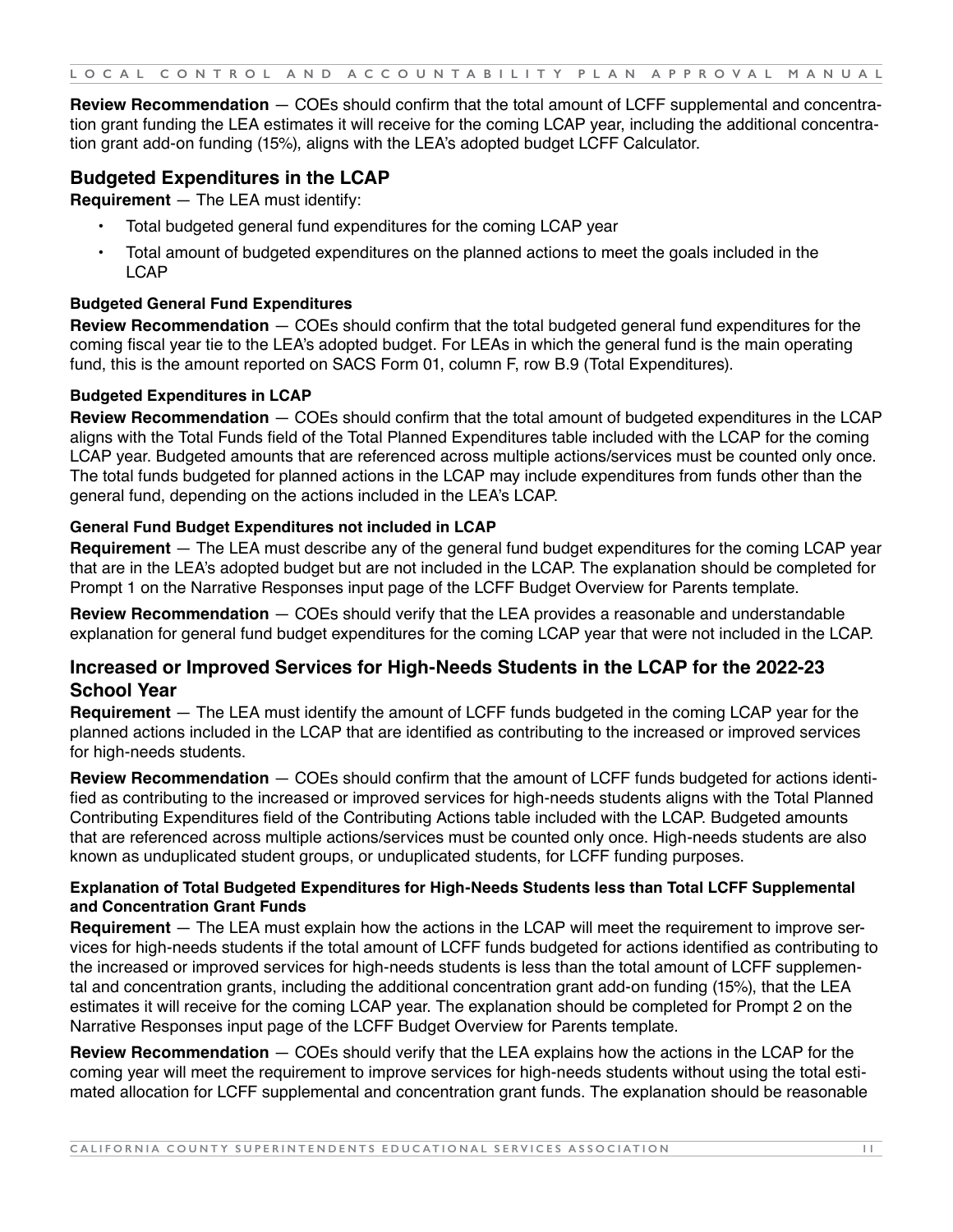and understandable. Reviewers may need to seek clarification if the LEA does not describe additional actions that qualitatively contribute to increased or improved services for high-needs students.

#### **Update on Increased or Improved Services for High-Needs Students in 2021-22**

**Requirement** — The LEA must identify the following:

- The total LCFF funds budgeted for high-needs students reported in the 2021-22 LCAP.
- The total estimated actual LCFF expenditures for high-needs students in 2021-22.

#### **Review Recommendation** — COEs should confirm that:

- The total amount of LCFF funds budgeted for high-needs students for 2021-22 reported in the Budget Overview for Parents aligns with the Total Planned Contributing Expenditures field of the Contributing Actions Annual Update table included with the LCAP.
- The amount of estimated actual LCFF expenditures reported aligns with the Total Estimated Actual Expenditures for Contributing Actions field of the Contributing Actions Annual Update table included with the LCAP.

#### **Explanation of Total Estimated Actual Expenditures for High-Needs Students less than Total Budgeted Expenditures for High-Needs Students**

**Requirement** — The LEA must explain how not using the total amount of LCFF funds budgeted for high-needs students in the 2021-22 LCAP affected the actions in the LCAP that were identified as contributing to the increased or improved services for high-needs students and the overall impact on increased or improved services for high-needs students in the current fiscal year. The explanation should be completed for Prompt 3 on the Narrative Responses input page of the LCFF Budget Overview for Parents template.

**Review Recommendation** — COEs should verify that the LEA explains how the actions identified as contributing to the increased or improved services for high-needs students in the current year were affected by not using the total amount of budgeted expenditures for high-needs students. In addition, the LEA should explain the impact on the overall increased or improved services requirement for high-needs students. The explanation should be reasonable and understandable.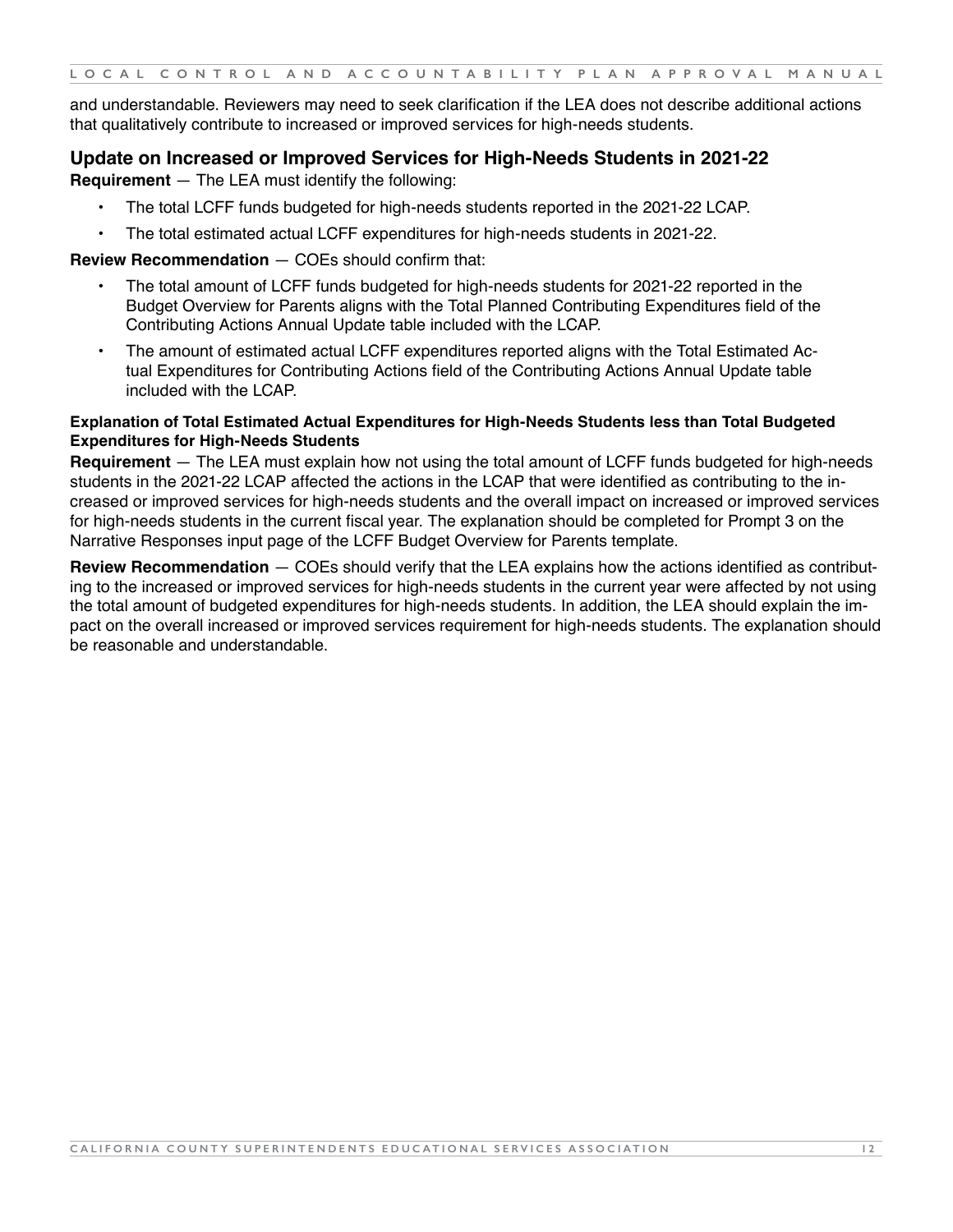# <span id="page-13-0"></span>**Midyear Update to the 2021-22 LCAP**

California's 2021–22 Budget Act, the federal American Rescue Plan Act of 2021, and other state and federal relief acts have provided LEAs with a significant increase in funding to support students, teachers, staff and their communities in recovering from the COVID-19 pandemic and addressing the effects of distance learning on students.

Section 124(e) of Assembly Bill 130 requires LEAs to present an update on the Annual Update to the 2021–22 LCAP and Budget Overview for Parents on or before February 28, 2022 at a regularly scheduled meeting of the governing board or body of the LEA.

This presentation to the local governing board includes two distinct sections:

- [Supplement to the Annual Update to the 2021–22 LCAP Template](https://www.cde.ca.gov/re/lc/documents/lcapsupplement.docx)
- A Midyear Outcome, Expenditure and Implementation Update, which includes:
	- All available midyear outcome data related to metrics identified in the 2021–22 LCAP
	- Midyear expenditure and implementation data on all actions identified in the 2021–22 LCAP

The completed Supplement to the Annual Update to the 2021–22 LCAP Template must be submitted with the LEA's 2022–23 LCAP as part of the review and approval process. The Midyear Outcome, Expenditure and Implementation Update does **NOT** need to be submitted with the LCAP.

Many LEAs already provide regular updates to their educational partners. The Midyear Outcome, Expenditure and Implementation Update formalizes it as a requirement while providing the autonomy to create the presentation in a way that is meaningful for an LEA's community. The intent of the metrics, expenditure and implementation presentation is to give educational partners a meaningful update on the LEA's LCAP while laying the groundwork for developing the 2022-23 LCAP document. However, there is **NO** county office oversight (filing, review or approval) of the Midyear Outcome, Expenditure and Implementation Update, nor will the information provided in the update become part of any document subject to COE oversight.

# **Supplement to the Annual Update to the 2021-22 LCAP Template**

Responses to the prompts in the template must, to the greatest extent practicable, be succinct, contain a level of detail that is meaningful and accessible for educational partners, and use language that is understandable and accessible to parents.

An LEA has flexibility to reference information provided in other planning documents. If doing so, the LEA must:

- Identify the plan(s) being referenced
- Provide the location of the plan(s), such as a link to a webpage, etc.
- Identify where in the plan(s) the information being referenced may be found, such as a specific section in the plan or a page number

## **Prompt 1**

**Requirement** — The LEA must describe how and when it engaged, or plans to engage, its educational partners on the use of funds provided through the Budget Act of 2021 that were not included in the 2021–22 LCAP.

**Review Recommendation** — COEs should verify whether the LEA provided a description of how the LEA has engaged its educational partners on the use of funds that would have been included in the 2021-22 LCAP. If an LEA previously included the applicable funds in its adopted 2021–22 LCAP, verify whether the LEA provided this explanation.

Reviewers may need to seek clarification if:

The field is blank or does not sufficiently address the instructions.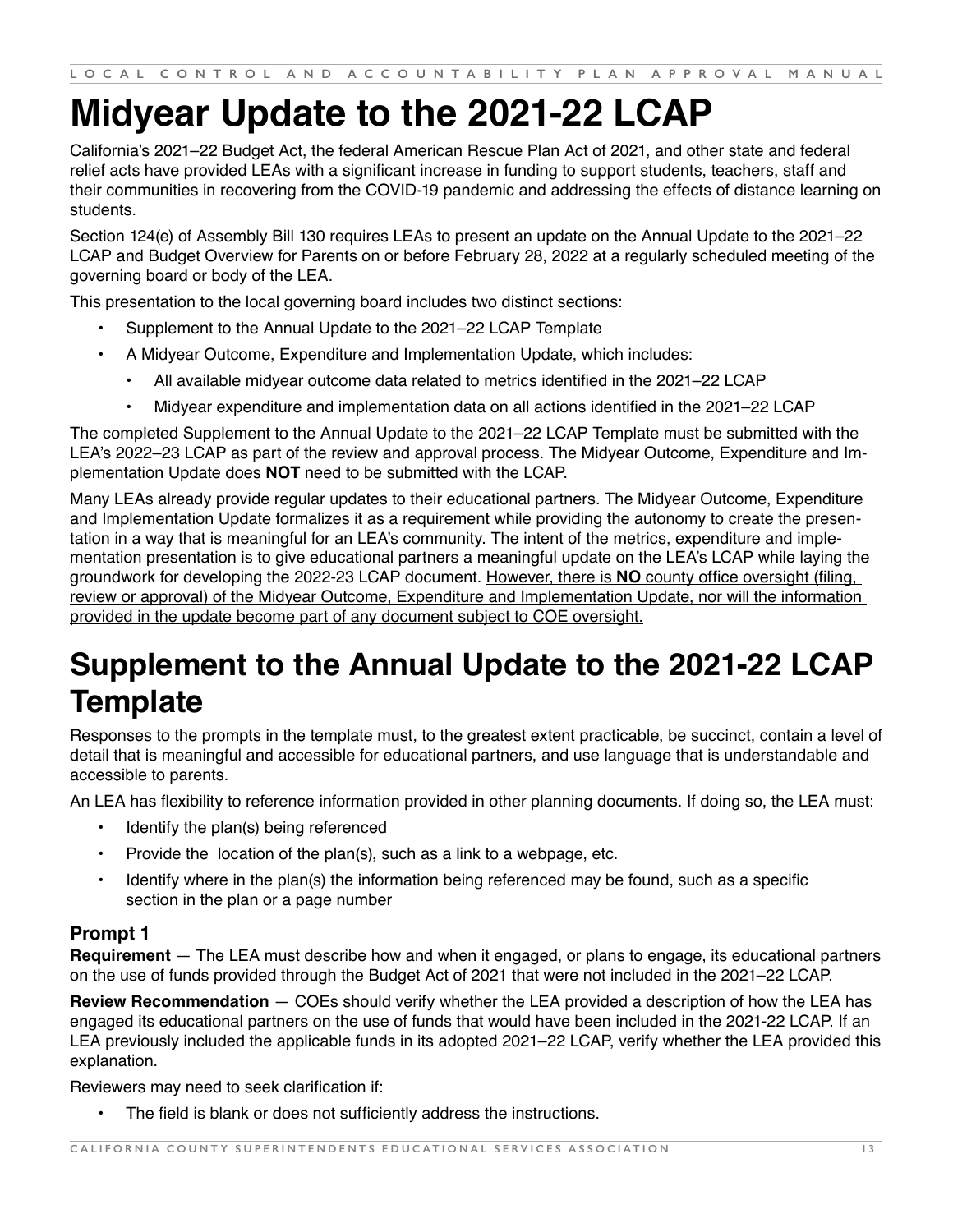• Information presented is internally inconsistent, or inconsistent with the information presented in the prior year's LCAP.

# **Prompt 2**

**Requirement** — The LEA must describe how it used or plans to use the concentration grant add-on funding it received to increase the number of staff who provide direct services to students on school campuses at which more than 55% of students are low-income, English learners, and/or foster youth.

**Review Recommendation** — COEs should verify whether the LEA described how it is using or plans to use the concentration grant add-on funds to increase or retain certificated and/or classified staff who provide direct services to students on school campuses that have more than 55% unduplicated student enrollment, compared to campuses with 55% or less. If the LEA does not receive a concentration grant or the concentration grant addon, verify whether the LEA explained this.

Reviewers may need to seek clarification if:

The field is blank or does not sufficiently address the instructions.

# **Prompt 3**

**Requirement** — The LEA must describe how and when it engaged its educational partners in its use of onetime federal funds it received that are intended to support recovery from the COVID-19 pandemic and the effects of distance learning on pupils.

**Review Recommendation** — COEs should verify whether the LEA described how it engaged its educational partners in its use of one-time federal funds it received that are intended to support recovery from the COVID-19 pandemic and the effects of distance learning on students. The LEA is not required to describe engagement that has taken place related to state funds. If the LEA did not receive one-time federal funding to support recovery from the COVID-19 pandemic and the effects of distance learning on students, verify whether the LEA explained this.

Reviewers may need to seek clarification if:

The field is blank or does not sufficiently address the instructions.

## **Prompt 4**

**Requirement** — The LEA must describe how it is implementing the federal American Rescue Plan Act and federal Elementary and Secondary School Emergency Relief (ESSER) expenditure plan, and the successes and challenges experienced during implementation.

**Review Recommendation** — COEs should verify whether the LEA describes the implementation of its efforts to maintain the health and safety of students, educators and other staff, and ensure the continuity of services, as required by the federal American Rescue Plan Act of 2021, and whether the LEA describes the implementation of the federal ESSER expenditure plan to date, including successes and challenges. If an LEA does not receive ESSER III funding, verify whether the LEA explained this.

Reviewers may need to seek clarification if:

The field is blank or does not sufficiently address the instructions.

## **Prompt 5**

**Requirement** — The LEA must describe how it is using fiscal resources received for the 2021–22 school year in a manner that is consistent with applicable plans and is aligned with the LEA's 2021–22 LCAP and Annual Update.

**Review Recommendation** — COEs should verify whether the LEA summarized how it is using its fiscal resources received for the 2021–22 school year to implement the requirements of applicable plans in a manner that is aligned with the LEA's 2021–22 LCAP including:

- The safe return to in-person instruction
- Continuity of services plan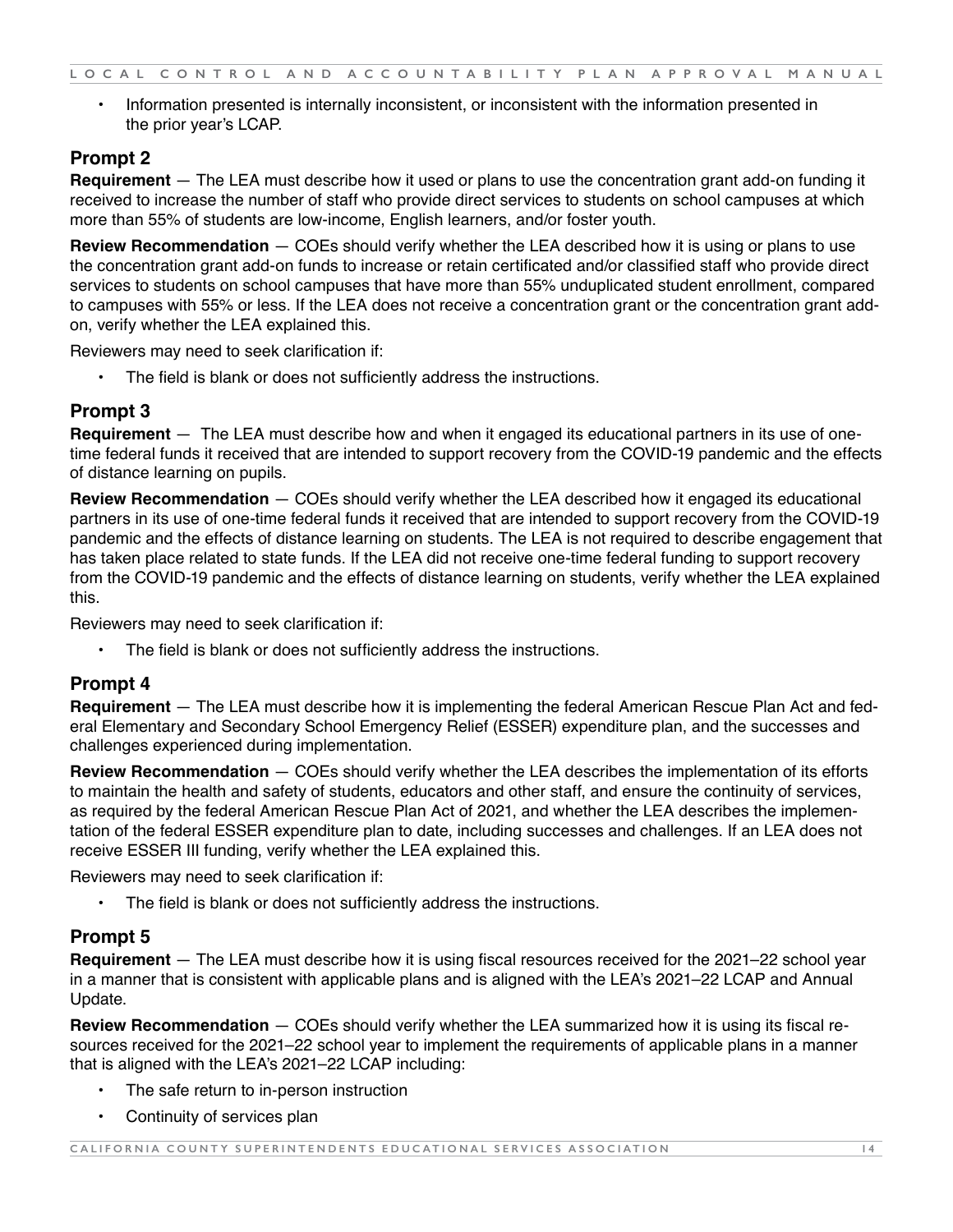• The ESSER III expenditure plan

Reviewers may need to seek clarification if:

• The field is blank or does not sufficiently address the instructions.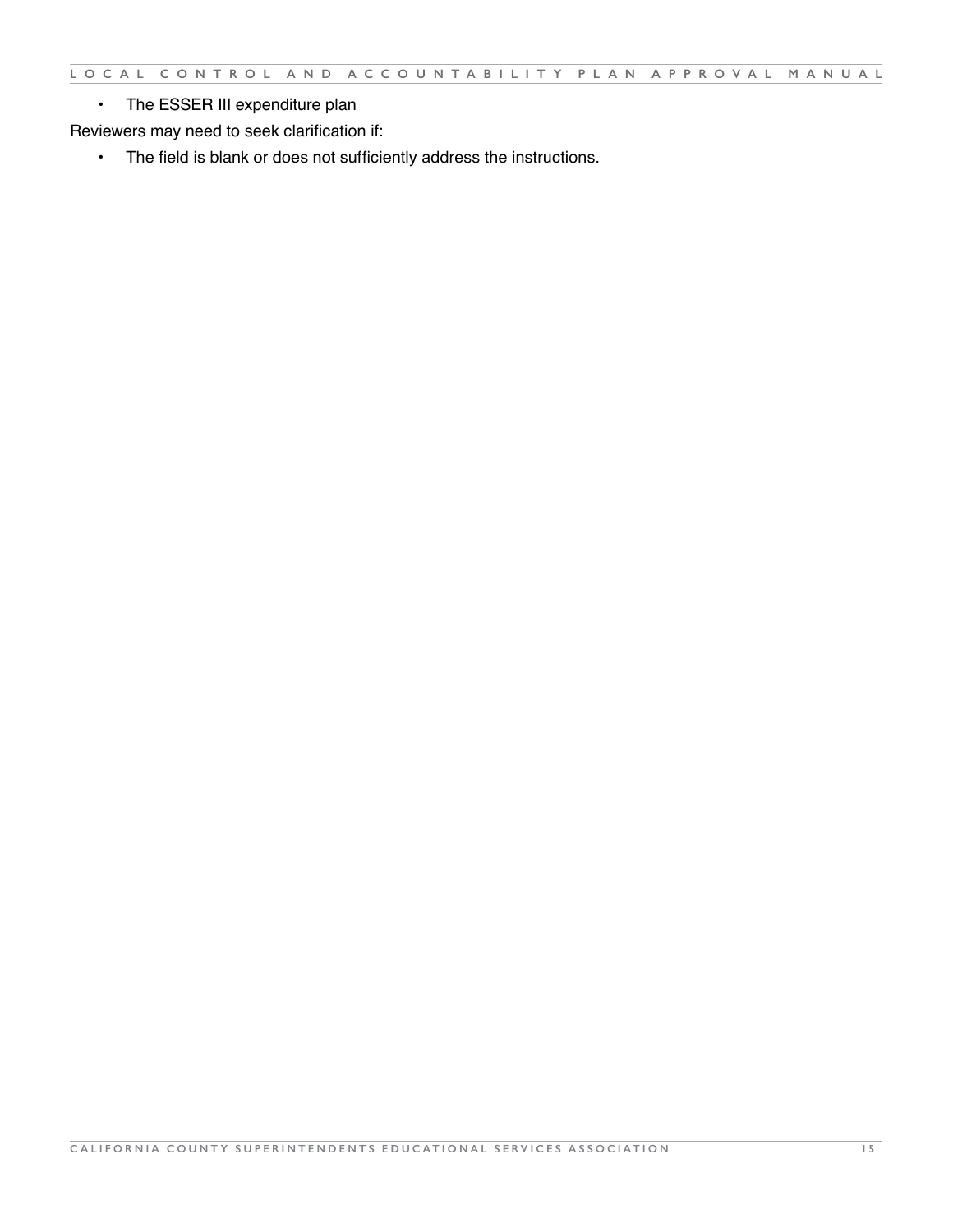# <span id="page-16-0"></span>**Components of an LCAP Review**

This section, in combination with the next section detailing the LCAP Action Tables, will guide the reviewer through the components of an LCAP and will provide context and content for a thorough review process.

The following are section-by-section guidelines for an LCAP reviewer to verify whether an LEA's LCAP meets the approval criteria.

# **Template Narrative Sections**

There are five narrative sections in the LCAP template. The sections are titled: 1) Plan Summary, 2) Comprehensive Support and Improvement, 3) Engaging Educational Partners, 4) Goals and Actions, and 5) Increased or Improved Services. The template was designed to comply with Education Code requirements and related regulations. Instructions and guiding questions are intended to help the reviewer's thinking about each section.

# **Plan Summary**

The Plan Summary was added to the template to address concerns that adopted LCAPs were too long and complicated to decipher. The intent of the Plan Summary is to provide information about an LEA's community, give a brief overview of student needs and performance, and highlight elements in the LCAP that the LEA believes are important. LEAs are encouraged to view the summary as an opportunity to tell their story in concise and easily understandable terms. Each of the summary sections must be updated each year. The reviewer should verify whether references to the California School Dashboard in the LCAP are accurate, if applicable. The 2021 Dashboard does not have color performance indicators.

# **General Information**

**Requirement** — The LEA should provide a description of its students and community.

**Review Recommendation** — COEs should verify whether this section was completed and whether the information is understandable. An LEA may include information about geography, enrollment, or employment, the number and size of specific schools, recent community challenges, or any other information to help a reader more fully understand an LEA's LCAP.

## **Reflections: Successes**

**Requirement** — The LEA should describe successes and/or progress based on a review of the California School Dashboard and/or local data.

**Review Recommendation** — COEs should verify whether this section was completed, whether the information is understandable, and whether the stated plan to maintain or build on success is included in the LCAP.

# **Reflections: Identified Need**

**Requirement** — After evaluating the California School Dashboard, an LEA must identify: (a) any state indicator for which overall performance was in the red or orange performance category or any local indicator for which the LEA received a "not met" or "not met for two or more years" rating AND (b) any state indicator for which performance for any student group was two or more performance levels below the performance level for all students. However, the 2021 Dashboard was not published with color performance indicators. As a result, for the 2022-23 LCAP, LEAs should use available state and local data, including input from educational partners, to identify areas of greatest need. Indicators that were red or orange on the last Dashboard with color performance indicators should be considered based on available state and local data.

The LEA must also identify what steps it is planning to take to address these areas of low performance and performance gaps. LEAs are required to include a goal to address one or more consistently low-performing student groups or low-performing schools. The LEA is required to identify that it must include this goal and must also identify the applicable student group(s) and/or school(s). Other needs may be identified using local data, including data collected to inform the self-reflection tools and reporting of local indicators on the Dashboard.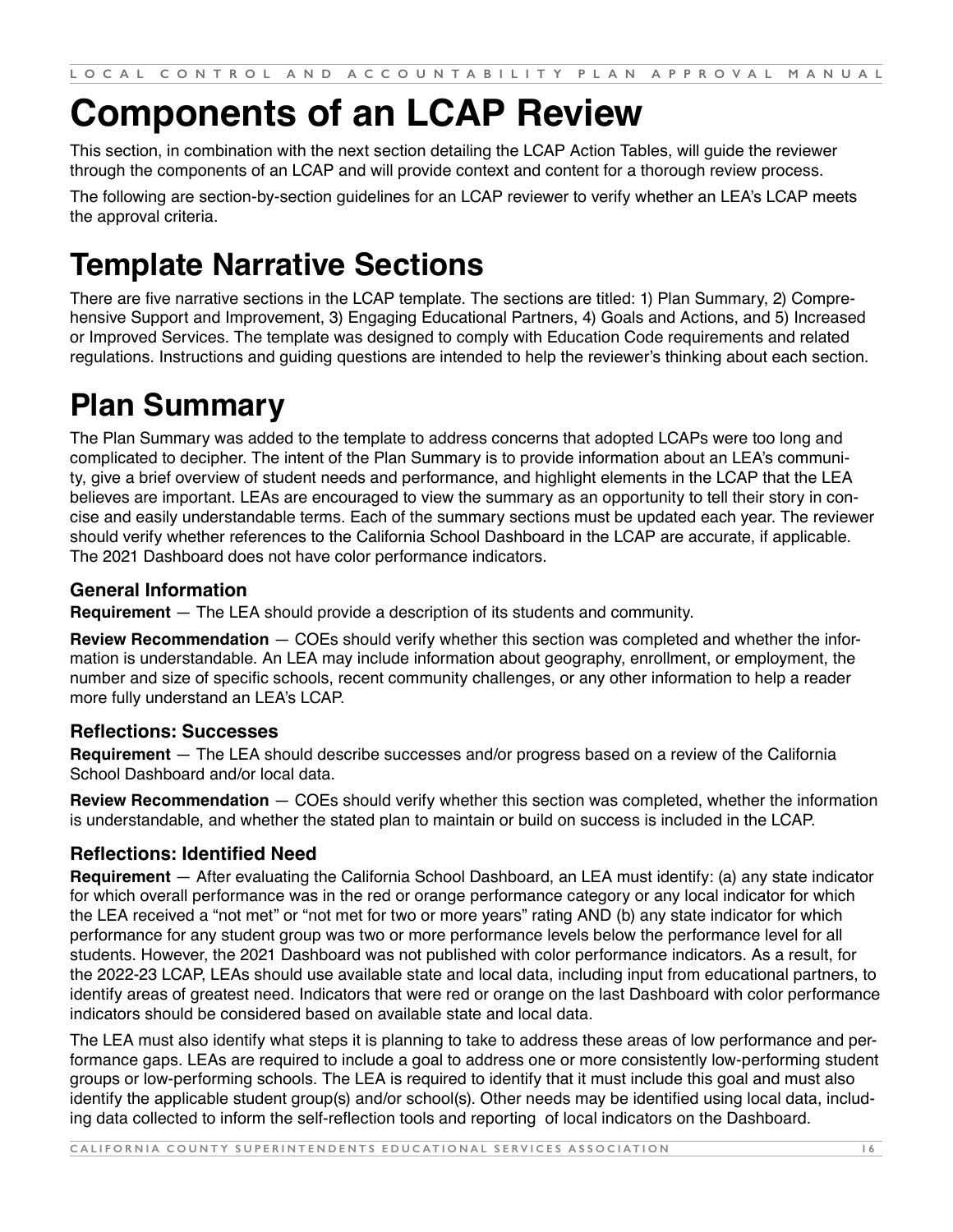<span id="page-17-0"></span>**Review Recommendation** — COEs should verify whether this section was completed and whether the information is understandable. The 2021 Dashboard did not include color performance indicators, so COEs should verify whether the LEA uses available state and local data to identify areas of greatest need and describe how they will be addressed in the LCAP.

# **LCAP Highlights**

**Requirement** — The LEA should identify and briefly summarize the key features of this year's LCAP.

**Review Recommendation** — COEs should verify whether this section was completed and whether the information is understandable. The explanation might include a restatement of goals deemed the highest priority, or highlight some of the most important expected measurable annual outcomes. LEAs should not provide a summary of all actions in the LCAP.

# **Comprehensive Support and Improvement**

The Every Student Succeeds Act requires LEAs, in partnership with educational partners, to locally develop and implement a plan to improve student outcomes at schools identified for comprehensive support and improvement (CSI), as defined by federal law. The CSI plan is intended to align the school planning and improvement process for schools that meet the criteria for CSI with the LEA's continuous improvement process shown in the LCAP. Approval of the CSI plan must be obtained at the school, LEA, and SBE level. LEAs will receive information about schools that qualify for CSI from the state and should complete the prompts described below. The reviewer will verify the list of schools identified and ensure that all prompts are completed.

## **Identified Schools**

**Requirement** — LEAs with a school or schools identified for CSI under the Every Student Succeeds Act must identify the school(s) in the LEA that have been identified for CSI.

Please note, no new schools were identified for CSI in 2021. Previously identified schools will continue to be required to complete this section. A list of schools that meet the criteria for CSI can be found at [https://www.cde.](https://www.cde.ca.gov/sp/sw/t1/csi.asp) [ca.gov/sp/sw/t1/csi.asp](https://www.cde.ca.gov/sp/sw/t1/csi.asp).

**Review Recommendation** — If schools were identified, COEs should verify whether all identified schools in an LEA are listed. If no schools were identified, COEs should verify that the LEA placed "N/A" or "Not Applicable" in the response boxes.

# **Support for Identified Schools**

**Requirement** — An LEA must describe how it has or will support its identified schools in developing CSI plans that include a school-level needs assessment, evidence-based interventions, and the identification of any resource inequities to be addressed through the implementation of the CSI plan.

**Review Recommendation** — COEs must verify whether this prompt has been addressed and that the information is understandable. If one or more of the identified schools is going through the Western Association of Schools and Colleges (WASC) accreditation process and will use the WASC process to fulfill Every Student Succeeds Act requirements, the LEA may indicate this. If no schools were identified, COEs should verify whether the LEA placed "N/A" or "Not Applicable" in the response box.

## **Monitoring and Evaluating Effectiveness**

**Requirement** — LEAs must describe how they will monitor and evaluate the implementation and effectiveness of the CSI plan to support student and school improvement at identified schools.

**Review Recommendation** — If schools were identified, COEs should verify whether this prompt has been addressed and whether the information is understandable. If one or more of the identified schools is going through the WASC accreditation process and will use the WASC process to monitor and evaluate effectiveness, the LEA may indicate this. If no schools were identified, COEs should verify whether the LEA placed "N/A" or "Not Applicable" in the response box.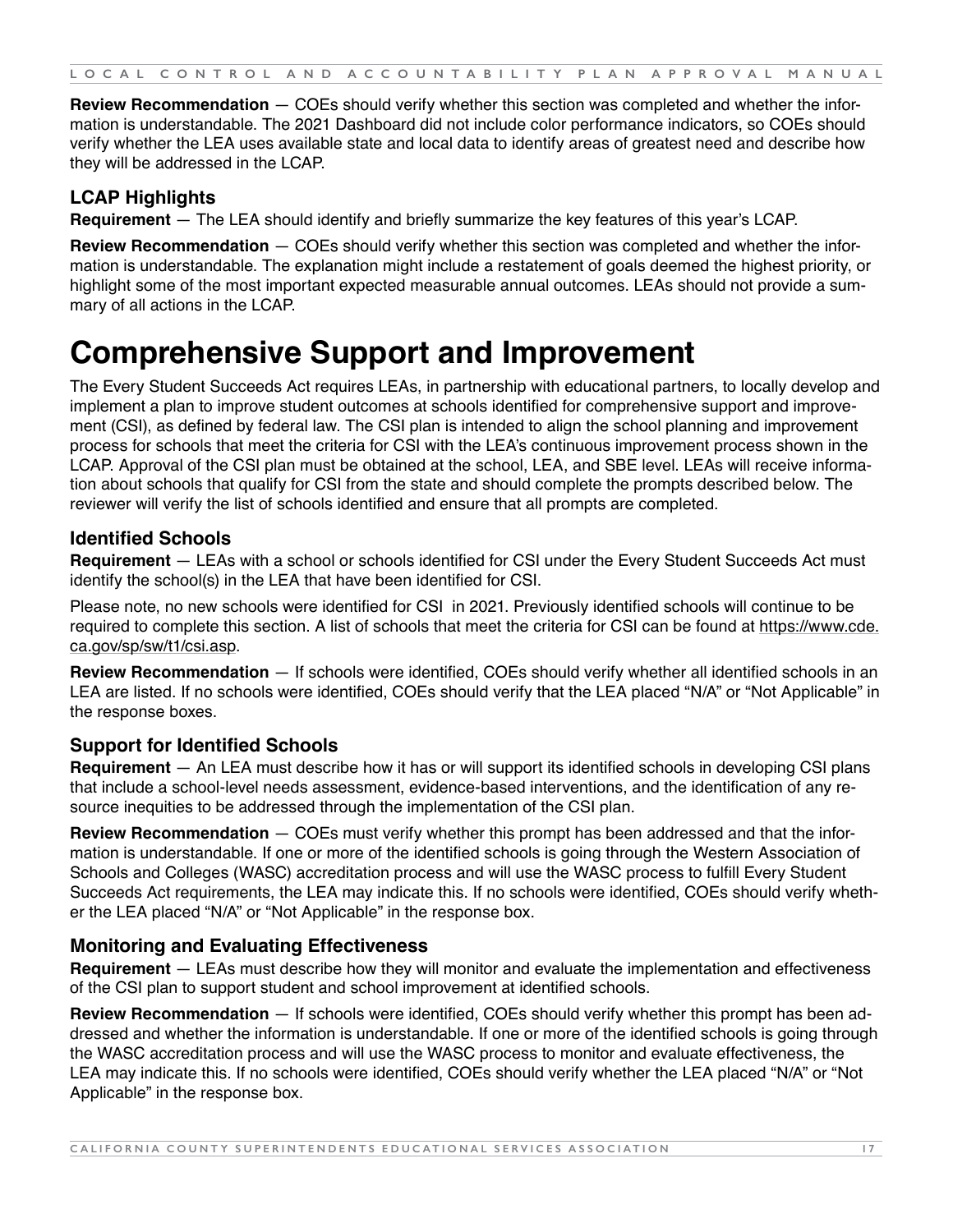# <span id="page-18-0"></span>**Engaging Educational Partners**

The Engaging Educational Partners section of the LCAP describes the consultation process the LEA had with various educational partner groups, which could include the parent advisory committee, the English learner parent advisory committee, teachers, principals and administrators, other school personnel, special education local plan area (SELPA) administrator(s), local collective bargaining units, parents, students, and any other community-based organizations identified by the LEA. Meaningful engagement of all educational partners is essential to developing the LCAP and to the budget process.

## **Summary of the process used to Engage Educational Partners**

**Requirement** — The LEA should describe the process used to involve educational partners in developing the LCAP, including, at a minimum, describing how the LEA met its obligation to consult with all statutorily required educational partner groups applicable to the type of LEA. If applicable for an educational partner group, the LEA superintendent must respond in writing to comments received during the consultation(s).

**Review Recommendation** — COEs should verify whether this section was completed, whether the information is understandable, and whether all statutorily required educational partners were consulted. In addition, COEs should verify the timeline of the educational partner process and meetings is for the current year. An LEA's response may also include information about an LEA's philosophical approach or other engagement strategies with educational partners.

## **Summary of Feedback**

**Requirement** — The LEA should summarize the feedback received from specific educational partner groups throughout the LCAP development process. The summary should include ideas, trends or inputs that emerged from an analysis of the feedback received from educational partners.

**Review Recommendation** — COEs should verify whether this section was completed, whether the information is understandable, and whether the feedback received from educational partners is summarized and includes ideas, trends or inputs that emerged from an analysis of the feedback received from educational partners.

## **Description of Aspects within the LCAP that were Influenced by Specific Educational Partners' Input**

**Requirement** — The LEA should describe the aspects in the LCAP that were influenced by specific educational partners' input. The response should give educational partners and the public clear, specific information about how the engagement process influenced the development of the LCAP. The response must describe aspects of the LCAP that were influenced by or developed in response to the educational partners' feedback described above.

**Review Recommendation** — COEs should verify whether this section was completed, whether the information is understandable, and whether the explanation contains specific information about how engaging educational partners influenced the development of the LCAP. In addition, COEs should verify whether the LEA identified aspects of the LCAP that were influenced by or developed in response to the specific feedback obtained from educational partners.

For the purposes of this prompt, aspects of an LCAP that may have been influenced by the input of educational partners can include, but are not necessarily limited to, the following:

- Inclusion of a goal or decision to pursue a focus goal
- Inclusion of metrics other than the statutorily required metrics
- Determination of the desired outcome on one or more metrics
- Inclusion of performance by one or more student groups in the Measuring and Reporting Results subsection
- Inclusion of actions(s) or group of actions
- Elimination of action(s) or group of actions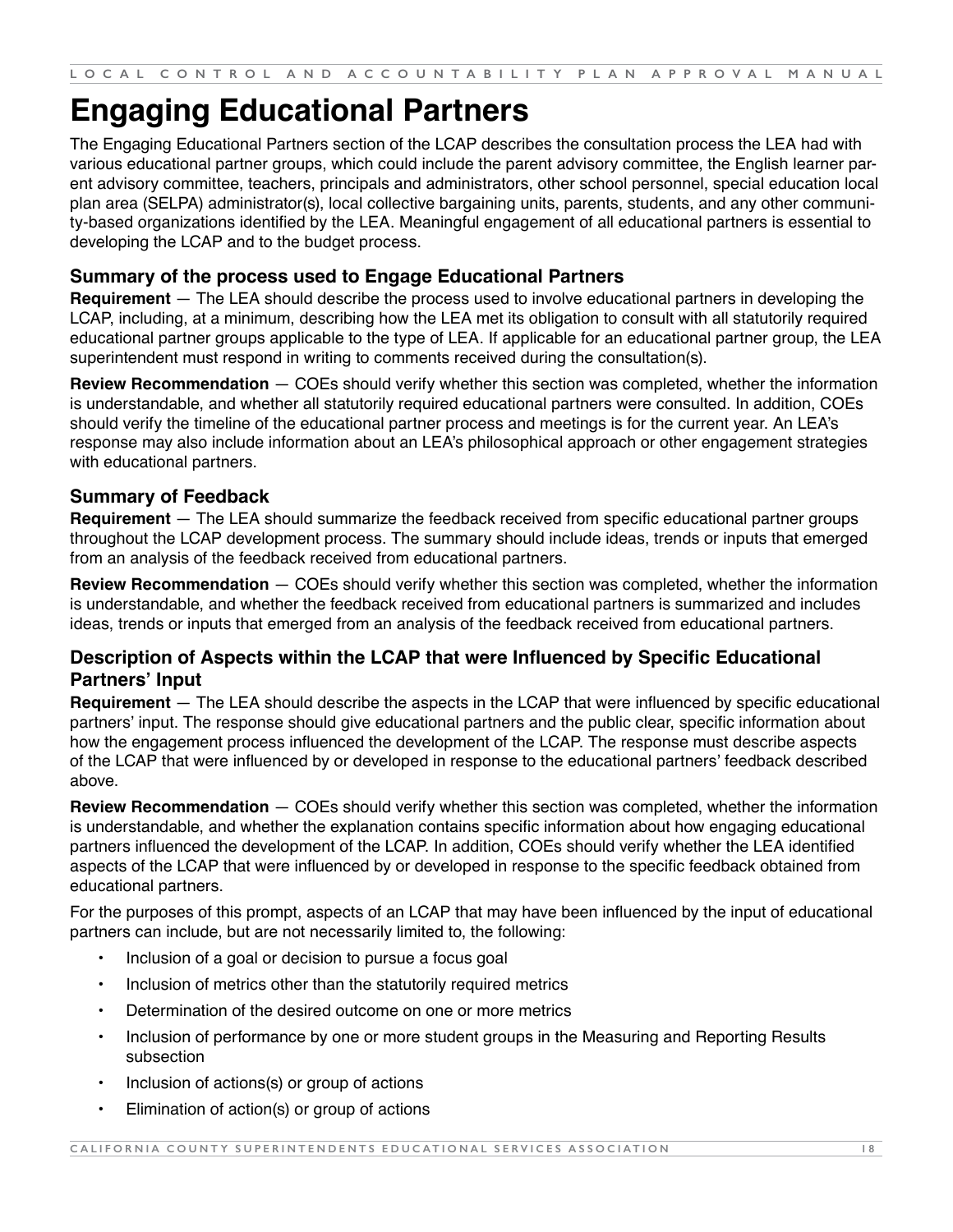- <span id="page-19-0"></span>• Changes to the level of proposed expenditures for one or more actions
- Inclusion of action(s) as contributing to increased or improved services for unduplicated student groups
- Determination of effectiveness of the specific actions to achieve the goal
- Determination of material differences in expenditures
- Determination of changes made to a goal for the ensuing LCAP year based on the annual update process
- Determination of challenges or successes in implementing actions

# **Goals and Actions**

The Goals and Actions section of the LCAP focuses on the goals, actions, expenditures and progress indicators identified by the LEA. The reviewer will verify whether the data provided are aligned with the goal, progress indicators and expenditures.

The LEAs should prioritize their goals, specific actions and related expenditures with the LCAP and within the state priorities and metrics. Well-developed goals will clearly communicate to educational partners what goals the LEA plans to accomplish, what it plans to do to accomplish those goals, and how to measure accomplishment of each goal.

When looking at measures of performance on the goals, LEAs can consider student performance on both state and local indicators, including any locally collected and reported data. At a minimum, the LCAP must address all state priorities and associated metrics.

#### **Goals**

To support the prioritization of goals, the LCAP template gives LEAs the option of developing three different types of goals:

**Focus Goal**: A focus goal is concentrated in scope and may focus on fewer metrics to measure improvement. A focus goal statement will have a firm timeline and make clear how the goal is to be accomplished.

**Broad Goal**: A broad goal is less concentrated than a focus goal in its scope and may focus on improving performance across a wide range of metrics.

**Maintenance of Progress Goal**: A maintenance of progress goal includes actions that may be ongoing without significant changes and allows an LEA to track performance on any metrics not addressed in the other goals of the LCAP.

#### **Focus Goal**

**Goal Description** — The description provided for a focus goal must be specific, measurable and have a firm timeline. The LEA develops a focus goal to address areas of need that may require or benefit from a more specific and data-intensive approach. The focus goal can explicitly reference the metric(s) by which achievement of the goal will be measured and the time frame in which the LEA expects to achieve the goal. While this goal is specific enough to be measurable, there are many different metrics for measuring progress toward this goal.

**Explanation of why the LEA is focusing on this goal** — In this section, the LEA will explain why it has chosen to prioritize this goal. An explanation must be based on California School Dashboard data or other locally collected data. The LEA must describe how the goal was identified for focused attention, including relevant consultation with educational partners.

LEAs are encouraged to promote transparency and understanding about the decision to pursue a focus goal.

**Review Recommendation** — If there is/are focus goal(s), COEs should verify data references and how the goal was identified, including consultation with educational partners.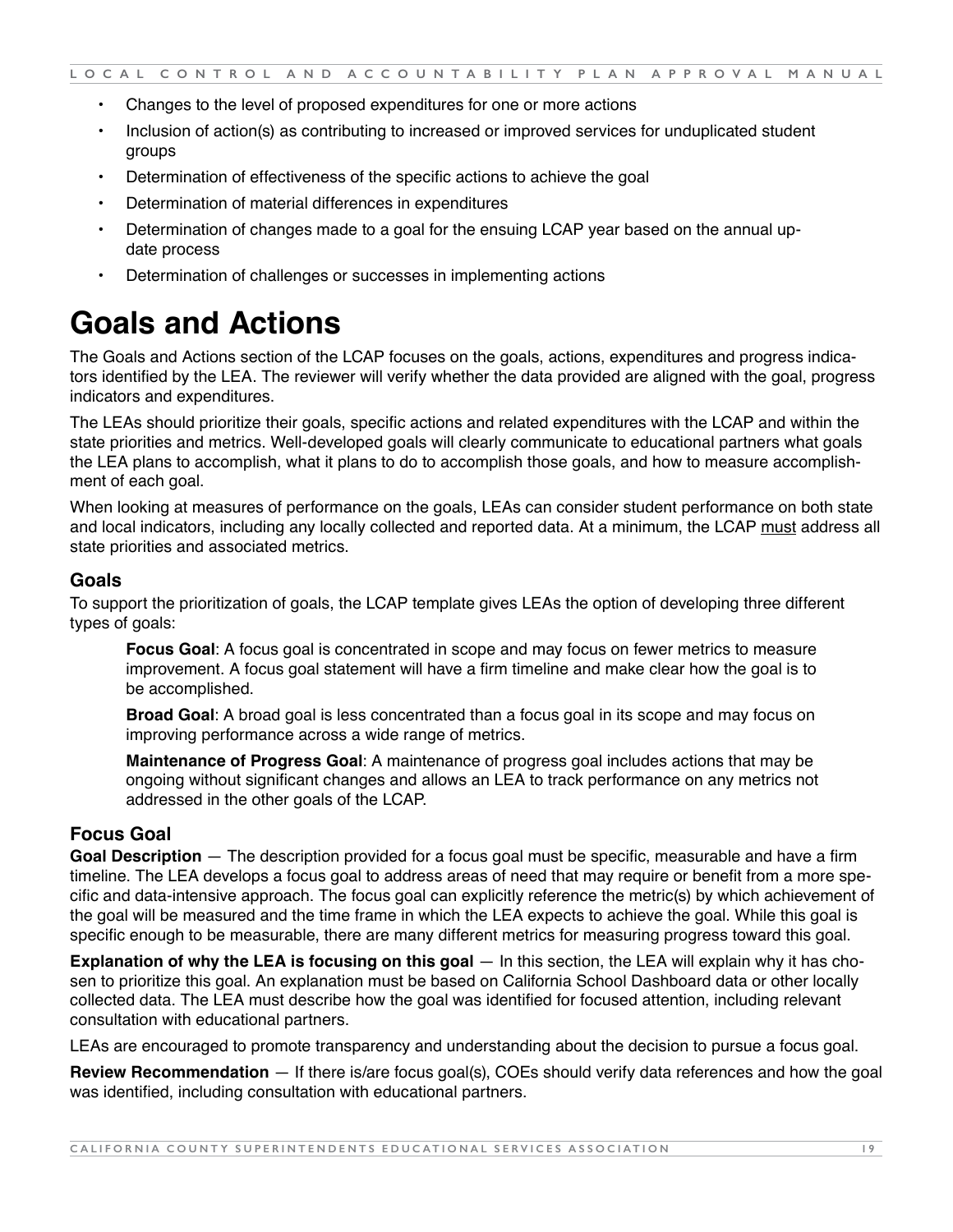## **Broad Goal**

**Goal Description** — The LEA should describe what it plans to achieve through the actions included in the goal. This description will be clearly aligned with the expected measurable outcomes for the goal. The goal description organizes the actions and expected outcomes in a cohesive and consistent manner. The description is specific enough to be measurable in either quantitative or qualitative terms.

**Explanation of why the LEA is focusing on this goal** — In this section the LEA will explain why it has developed this goal and how the actions and metrics together will help achieve the goal.

**Review Recommendation** — If there is/are broad goal(s), COEs should verify that the goal is aligned with the outcomes listed.

#### **Maintenance of Progress Goal**

**Goal Description** — The LEA should describe how it intends to maintain the progress made in the LCFF state priorities not addressed by the other goals in the LCAP. The metrics and state priorities contained in these goals are those for which the LEA, in consultation with educational partners, has decided to maintain actions and monitor progress while focusing on actions to achieve other goals in the LCAP.

**Explanation of why the LEA is focusing on this goal** — The LEA should explain how the actions will sustain the successes exemplified by the related metrics.

## **Required Goals**

In general, LEAs have flexibility in determining what goals to include in the LCAP and what those goals will address; however, beginning with the development of the 2022–23 LCAP, LEAs that meet certain criteria are required to include a specific goal in their LCAP.

#### **Consistently Low-Performing Student Group(s) Goal Requirement**

An LEA is eligible for differentiated assistance based on the performance of a student group or groups on the Dashboard. The LEA must include a goal in its LCAP focused on improving the performance of the student group or groups that led to the LEA's eligibility for differentiated assistance.

This goal must include metrics, outcomes, actions and expenditures specific to addressing the needs of, and improving outcomes for, this student group or groups. An LEA that is required to address multiple student groups is not required to have a goal to address each student group; however, each student group must be specifically addressed in the goal. This requirement may not be met by combining this required goal with another goal.

A list of the LEAs that are required to include a goal in the LCAP based on student group performance, and the student group(s) that led to each LEA's eligibility for differentiated assistance, may be found on the CDE's LCFF webpage at<https://www.cde.ca.gov/fg/aa/lc/>.

**Goal Description** — The LEA should describe the outcomes it plans to achieve to address the needs of, and improve outcomes for, the student group or groups that led to the LEA's eligibility for differentiated assistance.

**Explanation of why the LEA has developed this goal** — The LEA should explain why it is required to develop this goal, including identifying the student group(s) that led to the LEA being required to develop this goal, how the actions and associated metrics included in this goal differ from previous efforts to improve outcomes for the student group(s), and why the LEA believes the actions, metrics and expenditures included in this goal will help achieve the outcomes identified in the goal description.

#### **Low-Performing School(s) Goal Requirement**

This requirement applies only to an LEA with two or more schools; it does not apply to a single-school LEA. An LEA with one or more schools that, for two consecutive years, received the two lowest performance levels on all but one of the state indicators on the Dashboard, and in which the performance of all students in the LEA is at least one performance level higher in all of those indicators, must include a goal in its LCAP that focuses on addressing the disparities in performance between the school(s) and the LEA as a whole.

This goal must include metrics, outcomes, actions and expenditures specific to addressing the needs of, and improving outcomes for, the students enrolled at the low-performing school or schools. An LEA that is required to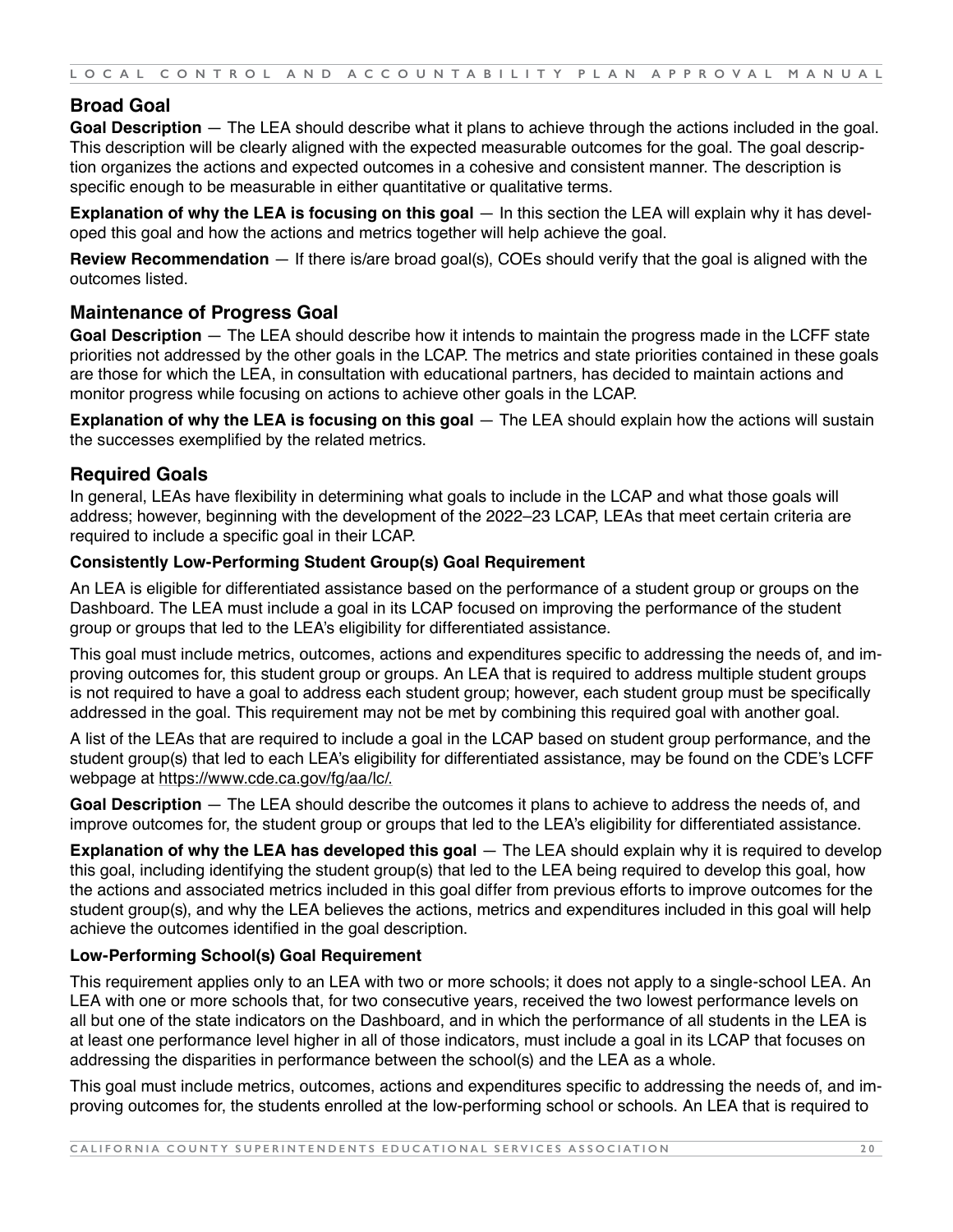address multiple schools is not required to have a goal to address each school; however, each school must be specifically addressed in the goal. This requirement may not be met by combining this goal with another goal.

A list of the LEAs that are required to include a goal in the LCAP based on school performance, and the school(s) that led to the low-performing schools requirement, may be found on the CDE's LCFF webpage at <https://www.cde.ca.gov/fg/aa/lc/>.

**Goal Description** — The LEA must describe what outcomes it plans to achieve to address the disparities in performance between the students enrolled at the low-performing school(s) and the students enrolled at the LEA as a whole.

**Explanation of why the LEA has developed this goal** — The LEA must explain why it is required to develop this goal, including identifying the schools(s) that led to the LEA being required to develop this goal; how the actions and associated metrics included in this goal differ from previous efforts to improve outcomes for the school(s); and why the LEA believes the actions, metrics and expenditures included in this goal will help achieve the outcomes for students enrolled at the low-performing school or schools identified in the goal description.

#### **Measuring and Reporting Results**

For each LCAP year, an LEA will identify the metric(s) it will use to track progress toward the expected outcomes. LEAs are encouraged to identify metrics for specific groups, as appropriate, including expected outcomes that would show a narrowing of any existing performance gaps. For this section, LEAs will complete the table in the template.

When reviewing this portion of the LCAP, reviewers should look for the following:

**Metric** — This identifies the specific metric to be used to track progress (may be quantitative or qualitative).

**Baseline** — This is the most recent data associated with the metric at the time of adoption of the LCAP. For some metrics, this may be the Dashboard results, but for others it may involve reviewing the data the LEA is preparing to submit to the California Longitudinal Pupil Achievement Data System (CALPADS) or the most recently submitted CALPADS data. The source of the data and the year should be noted.

**Year 1 Outcome** — This outcome must be completed with the most recent data.

**Year 2 Outcome** — Left blank until the 2023-24 LCAP.

**Year 3 Outcome** — Left blank until the 2024-25 LCAP.

**Desired Outcome for 2023-24** — This is the desired outcome the LEA has for the three-year period.

**Review Recommendation** — COEs will need to verify that metrics for the state priority areas are included in the goals. Also, check to make sure the appropriate boxes are left blank.

#### **Actions**

The information on the actions the LEA lists will be in a table form and will include all actions that have funding associated with them and all actions that qualitatively contribute to increased or improved services. Actions that qualitatively contribute to increased or improved services must be provided on a limited basis to unduplicated students and cannot have funding associated with them.

**Actions for English Learners**: LEAs that have a numerically significant English learner student group (30 students or more) must include specific actions in the LCAP related to, at a minimum, the language acquisition programs as defined in Education Code Section 306 that it provides to students, and professional development activities specific to English learners.

**Actions for Foster Youth**: LEAs that have a numerically significant foster youth student group (15 students or more) are encouraged to include in the LCAP specific actions designed to meet the needs of foster youth.

**Review Recommendation** — COEs will need to make sure of the following:

**Box 1 - Action #** — A number is associated with each action under each goal.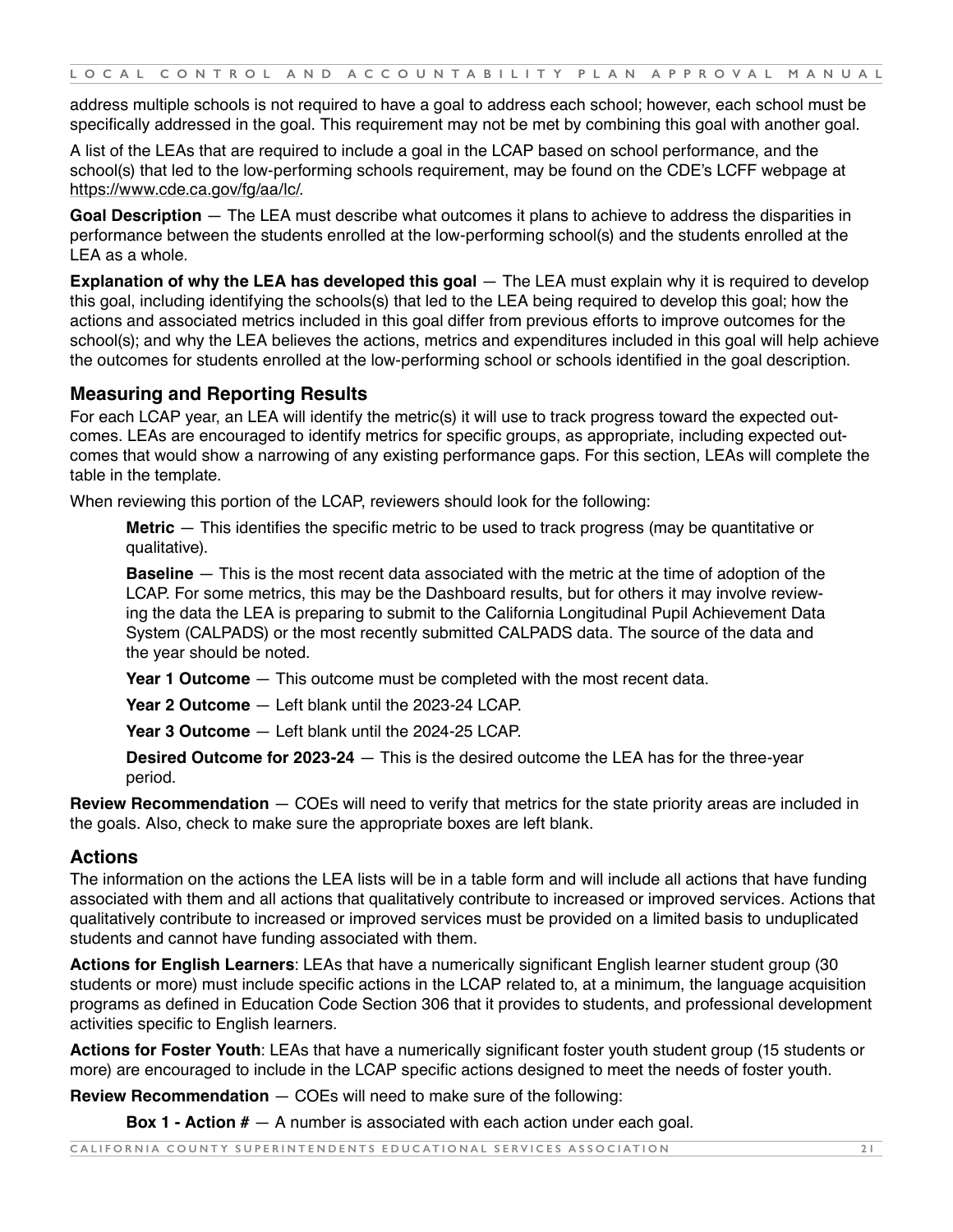<span id="page-22-0"></span>**Box 2 - Title** — There is a short title for the action.

**Box 3 - Description** — There is a description of what the action is. If the action contributes to increased or improved services for unduplicated student groups, a description of how the action contributes to increased or improved services should also be included here or in the Increased or Improved Services for Foster Youth, English Learners, and Low-Income Students section.

**Box 4 - Total Funds** — There is a total amount associated with this action.

**Box 5 — "Y"** if that action is contributing to increased or improved services for unduplicated student groups; "**N**" if it is not.

#### **Goal Analysis**

This section captures the progress toward the desired outcomes for 2023-24 for each goal in the prior year's LCAP. Each goal has its own analysis. The recap must include an assessment of the effectiveness of the specific actions and a description of any changes the LEA will make to the actions or goal as a result of the review.

**Analysis** — Uses actual annual measurable outcome data, including performance data from the Dashboard, as applicable, to analyze the following areas at the goal level:

**Prompt 1.** A description of any substantive differences in planned actions and actual implementation of these actions along with relevant challenges and successes experienced in implementing the actions.

**Review Recommendation** — COEs should verify that a description of any substantive differences in actual versus planned implementation of the actions is included.

**Prompt 2.** An explanation of material differences between budgeted expenditures and estimated actual expenditures and/or planned percentages of improved services and estimated actual percentages of improved services.

**Review Recommendation** — COEs should verify that a description of any material differences between budgeted and actual expenditures and planned and actual percentages of improved services is included. What constitutes a material difference can vary depending on an LEA's size and budgeted expenditures and/or planned percentages of improved services.

**Prompt 3.** An explanation of how effective the specific actions were in making progress toward the goal.

**Review Recommendation** — COEs should verify whether a description of the effectiveness of the specific actions toward achieving the goal, as measured using the metrics outlined in the Measuring and Reporting Results section for the goal, is included.

**Prompt 4.** A description of any changes made to the planned goal, metrics, desired outcomes or actions for the coming year that resulted from reflections on prior practice.

**Review Recommendation** — COEs should verify whether a description of any changes made as a result of this analysis is included.

# **Increased or Improved Services**

This section details the use of supplemental and concentration grant funds in the upcoming LCAP year to meet the requirement to increase and/or improve services for the LEA's unduplicated student groups in grades TK–12 compared to all students, proportionate to the increase in funding generated by the unduplicated student groups, and how LEA-wide or schoolwide actions identified for this purpose meet regulatory requirements. Beginning with the 2022-23 LCAP, this section also identifies any carryover from the prior year, expressed as a dollar amount and a percentage by which services must be increased or improved, adding it to the current year requirement for the total percentage to increase or improve services. This section also explains how LEAs that receive the additional 15% LCFF concentration grant add-on are using these funds to increase the number of staff who provide direct services to students at schools where more than 55% of students are unduplicated pupils, compared to services provided at schools at which 55% or fewer students are unduplicated pupils.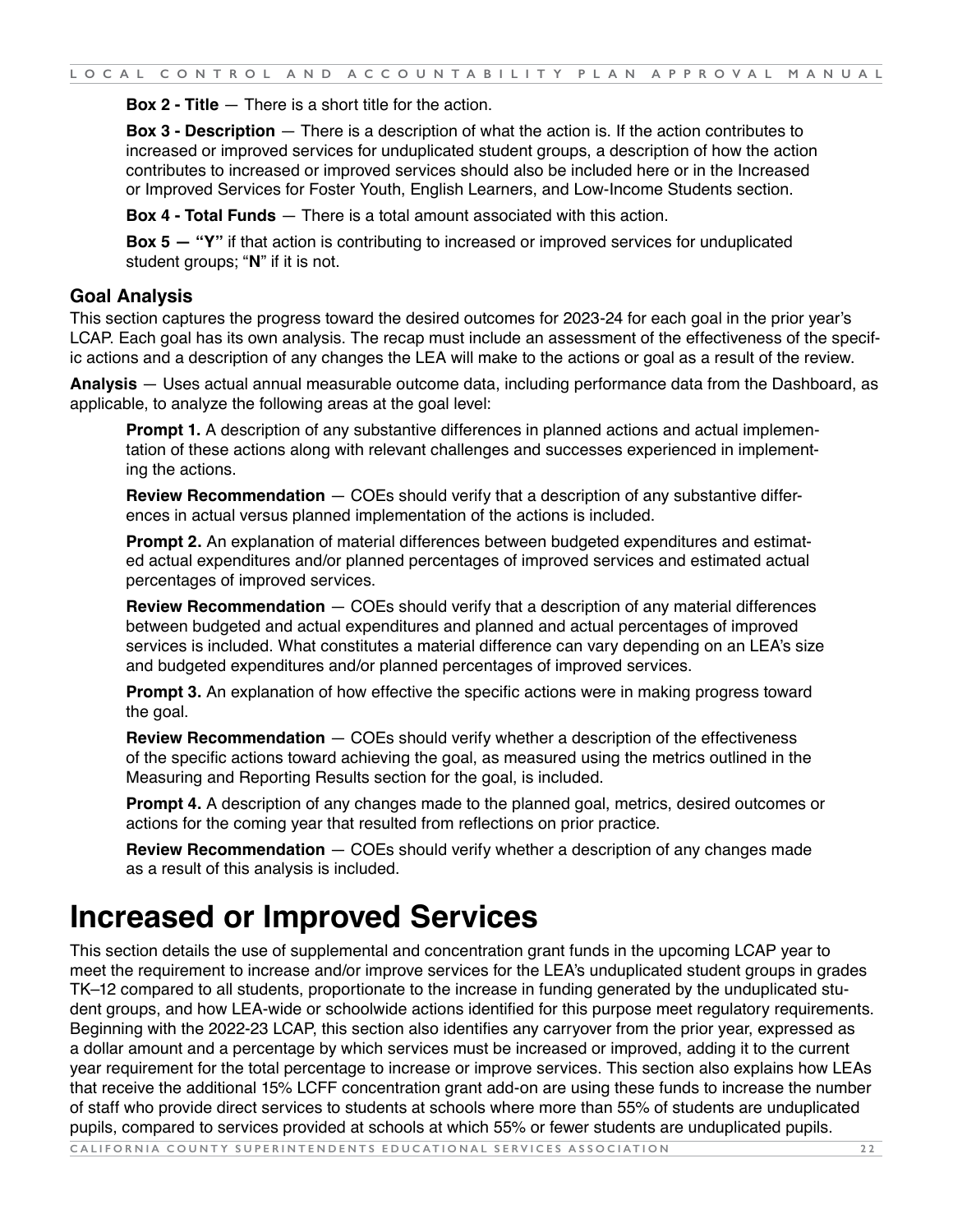An LEA's descriptions in this section must align with the actions identified in the Goals and Actions section as contributing to increased or improved services for unduplicated student groups.

## **The Table in this section includes:**

**Projected LCFF Supplemental and/or Concentration Grants —** Specifies the amount of LCFF supplemental and concentration grant funds the LEA estimates it will receive in the coming year based on the enrollment of foster youth, English learners and low-income students calculated pursuant to California Code of Regulations Section 15496(a)(5).

**Review Recommendation —** COEs should verify whether the amounts for the supplemental and concentration grant funds and the additional concentration grant below correlate with the amounts identified in the LCFF calculator and align with the Projected LCFF Supplemental and/or Concentration Grants field in the Contributing Actions table and with the LCFF supplemental and concentration grants in the Budget Overview for Parents.

**Projected Additional Concentration Grant (15%) —** Specifies the amount of additional LCFF concentration grant add-on funding the LEA will receive in the LCAP year as described in Education Code Section 42238.02 for LEAs that have a high concentration (more than 55% of total enrollment) of foster youth, English learners and/or low-income students.

**Review Recommendation —** COEs should verify whether the amounts for the additional concentration grant and the supplemental and concentration grant funds above correlate with the amounts identified in the LCFF calculator and align with the Projected LCFF Supplemental and/or Concentration Grants field in the Contributing Actions table and with the LCFF supplemental and concentration grants in the Budget Overview for Parents.

**Projected Percentage to Increase or Improve Services for the Coming School Year —** Specifies the estimated percentage by which services for the unduplicated student groups must be increased or improved compared to the services provided to all students in the LCAP year as calculated pursuant to California Code of Regulations Section 15496(a)(7).

**Review Recommendation —** COEs should verify whether the projected percentage to increase or improve services for the coming school year correlates with the percentage identified in the LCFF calculator and aligns with the Projected Percentage to Increase or Improve Services for the Coming School Year field in the Contributing Actions table.

**LCFF Carryover – Percentage —** Specifies the LCFF carryover percentage identified in the LCFF Carryover table.

**Review Recommendation —** COEs should verify whether the LCFF carryover percentage aligns with the LCFF Carryover - Percentage field in the Contributing Actions table.

**LCFF Carryover – Dollar —** Specifies the dollar amount identified in the LCFF Carryover table.

**Review Recommendation —** COEs should verify whether the LCFF carryover dollar amount aligns with the LCFF Carryover - Dollar Amount field in the LCFF Carryover table.

**Total Percentage to Increase or Improve Services for the Coming School Year —** Specifies the LEA's total percentage by which services for unduplicated student groups must be increased or improved to meet both the current year requirement and any carryover requirement. This total percentage is calculated and included in the LCFF Contributing Actions table.

**Review Recommendation** — COEs should verify whether the total percentage to increase or improve services for the coming school year aligns with the Total Percentage to Increase or Improve Services for the Coming School Year field in the Contributing Actions table.

## **Required Descriptions**

An LEA describes and demonstrates how the services planned in the LCAP year provide increased or improved services for the unduplicated student groups proportionate to the increase in funding they generate under the LCFF in that year as calculated pursuant to California Code of Regulations Section 15496(a)(7). LEAs are required to describe how the proportionality percentage is met using a quantitative and/or qualitative description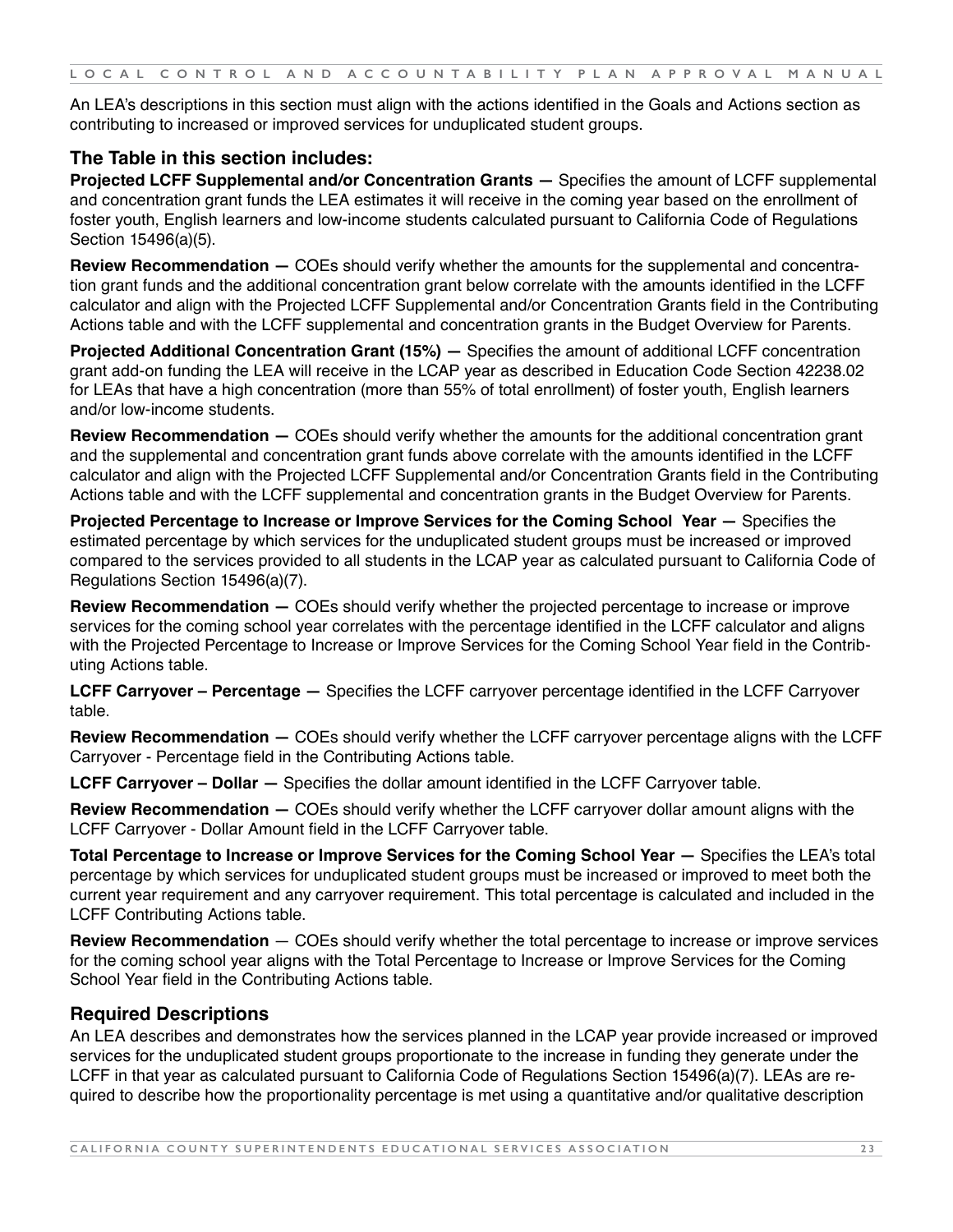of the increased and/or improved services for the LCFF student groups compared to the services provided to all pupils, as detailed in the following prompts.

**Required descriptions for LEA-wide and Schoolwide Contributing Actions —** For each contributing action being provided to an entire school or across the entire LEA, describe (1) how the needs of foster youth, English learners and low-income students were considered first, and (2) how these actions are effective in meeting the LEA's goals for these students in the state priority areas.

**Review Recommendation** — COEs should review the descriptions to verify whether the LEA demonstrates how an action is principally directed toward and effective in meeting the LEA's goals for unduplicated student groups by checking the following:

- A description is included for each schoolwide and LEA-wide action identified as contributing to increased or improved services.
- The explanation for each LEA-wide or schoolwide action addresses how the action is principally directed toward and effective for the intended unduplicated student group, including:
	- How the needs, conditions and circumstances of the students were considered.
	- How the action is based on and addresses these considerations (including, for example, its design, content, methods or location).
	- How the action is intended to help achieve an expected measurable outcome of the associated goal.
- LEAs with an unduplicated pupil percentage of less than 55% must also describe how LEA-wide actions are the most effective use of the funds to meet these goals for its unduplicated student groups. They must provide the basis for this determination, including any alternatives considered, supporting research, experience, or educational theory.
- LEAs must also describe how schoolwide actions at a school with an unduplicated pupil percentage of less than 40% are the most effective use of the funds to meet these goals for their unduplicated student groups. The description must also include the basis for this determination, including any alternatives considered, supporting research, experience, or educational theory.

Please see LEA-wide or Schoolwide Use of Supplemental and Concentration Funds below for further explanation of these requirements.

Reviewers may need to seek clarification if:

- Any description is missing or does not include the required components.
- Conclusory statements also prompt clarifications. Conclusory statements indicate that an action will help achieve an expected outcome for the goal but lack an explicit connection to the outcome or further explanation of how the action will address the needs of an intended student group.

**Description of how services for unduplicated student groups are being increased or improved by the percentage required —** Describes how services provided for the unduplicated student groups are increased or improved by at least the total required percentage compared to the services provided for all students in the LCAP year. To improve services means to increase the quality of services, and to increase services means to increase the quantity of services. Services are increased or improved by the actions in the LCAP that are included in the Goals and Actions section as contributing to the increased or improved services requirement, whether they are provided on an LEA-wide or schoolwide basis or provided on a limited basis to unduplicated student groups. A limited action is an action that serves only foster youth, English learners, and/or low-income students. This description explains how these action(s) are expected to result in the required proportional increase or improvement in services for unduplicated student groups compared to the services the LEA provides to all students for the relevant LCAP year.

**CALIFORNIA COUNTY SUPERINTENDENTS EDUCATIONAL SERVICES ASSOCIATION 2 4** For any action that contributes to meeting the increased or improved services requirement associated with a Planned Percentage of Improved Services in the Contributing Actions table rather than an expenditure of LCFF funds, the LEA must describe the method used to determine the contribution of the action toward the propor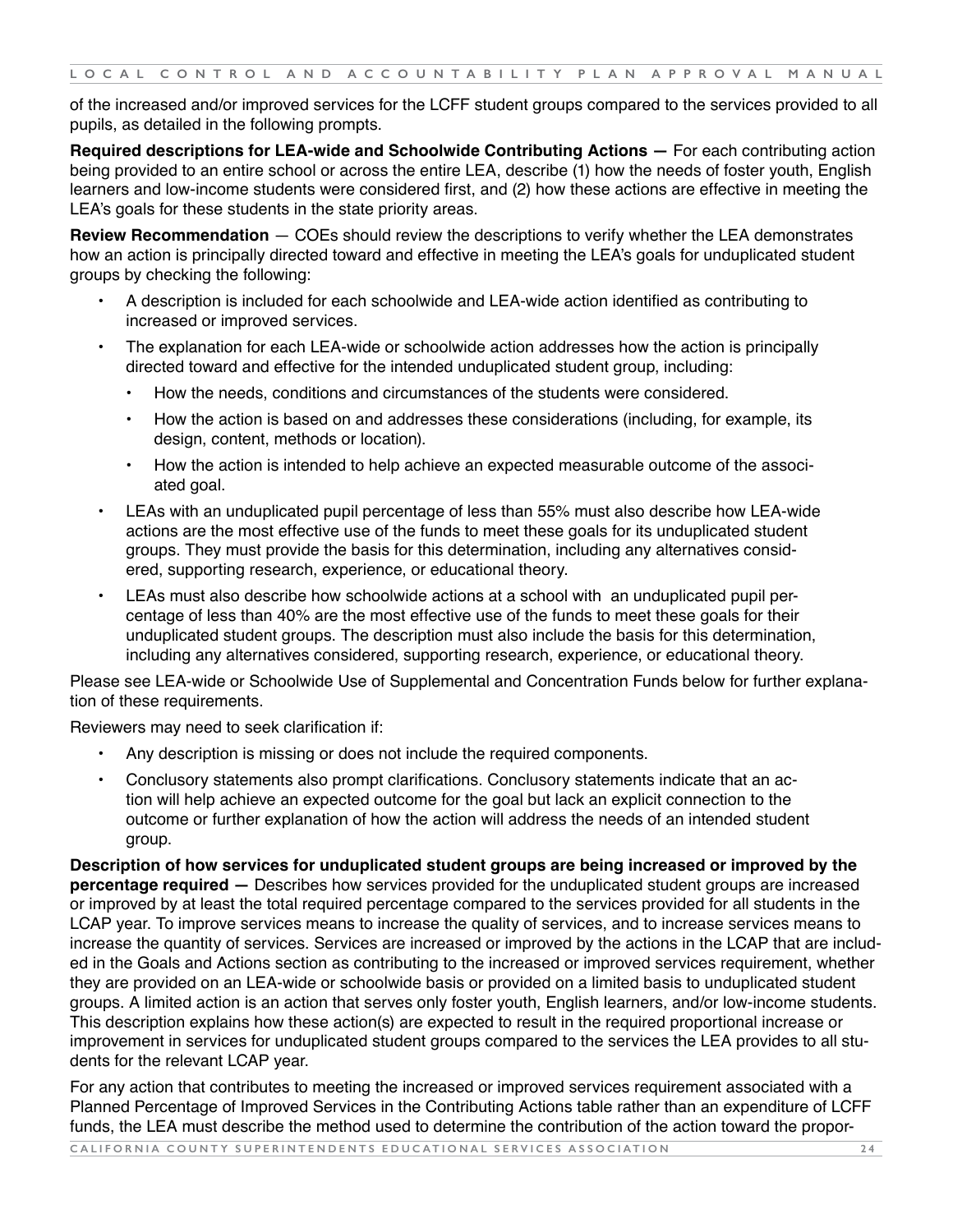tional percentage. These qualitative actions must be provided on a limited basis to unduplicated students and cannot have funding associated with them.

**Review Recommendation** — Confirm whether the description includes all contributing actions and a description of the method used to determine the proportionate increase for each contributing action identified as a qualitative improvement.

Reviewers may need to seek clarification if:

• The descriptions are incomplete or the method described does not appear to align with the qualitative improvement.

**Description of the plan for how additional concentration grant add-on funding will be used to increase the number of staff who provide direct services to students at schools with a high concentration (more than 55%) of LCFF Student groups** — An LEA that receives the additional concentration grant add-on described in Education Code Section 42238.02 is required to demonstrate how it is using these funds to increase the number of staff who provide direct services to students at schools in which more than 55% of students are unduplicated pupils compared to the number of staff who provide direct services to students at schools in which 55% or fewer students are unduplicated pupils. The staff who provide direct services to students must be certificated staff and/or classified staff employed by the LEA; classified staff includes custodial staff. The narrative prompt is followed by a table that compares staff-to-student ratios at the LEA's schools with a high concentration of unduplicated student groups to the staff-to-student ratios at the LEA's other schools.

An LEA must identify the actions, by goal and action number, that are planned to increase the number of staff who provide direct services to students at schools with a high concentration (more than 55%) of unduplicated student groups relative to other schools. LEAs that do not receive a concentration grant add-on must indicate that this prompt is not applicable.

An LEA that has only schools with a high concentration of unduplicated student groups (i.e., does not have any comparison schools) must describe how it is using the funds for credentialed staff, classified staff (including custodial staff), or both, who provide direct services to students at selected schools, and the criteria used to determine which schools require this staffing support.

If an additional concentration grant add-on is not sufficient to increase the number of staff who provide direct services to students at a school with a high concentration of unduplicated student groups, the LEA must describe how it is using the funds to retain staff who provide direct services to students at a school with a high concentration of unduplicated student groups.

**Staff-to-student ratios by type of school and concentration of unduplicated students** — This table provides the certificated staff-to-student ratio and classified staff-to-student ratio for staff who provide direct services to students at schools with more than 55% enrollment of unduplicated students in comparison to the staffto-student ratios at schools with 55% or less enrollment of unduplicated pupils. The LEA may group its schools by grade span (elementary, middle/junior high and high schools) as applicable to the LEA. The staff-to-student ratio must be based on the number of full-time equivalent (FTE) staff and the number of enrolled students as counted on the first Wednesday in October of each year.

**Review Recommendation** — Confirm that the narrative description and table demonstrate compliance with the requirement to increase staffing at schools with high concentrations of unduplicated student groups compared to other schools. Request clarification as appropriate.

## **LEA-wide or Schoolwide Use of Supplemental and Concentration Grant Funds**

Pursuant to California Code of Regulations Section 15496(a), an LEA shall demonstrate that it has increased or improved services for unduplicated student groups in proportion to the increase in funding such pupils generate under the LCFF. California Code of Regulations Section 15496(b) identifies the conditions under which a LEA may use funds apportioned on the basis of the number and concentration of unduplicated students to update the entire educational program of a school site, a school district, or a charter school.

Education Code Section 52070(d)(3) states that the county superintendent of schools shall determine if the LCAP or annual update adheres to the expenditure regulations for supplemental and concentration grant funds,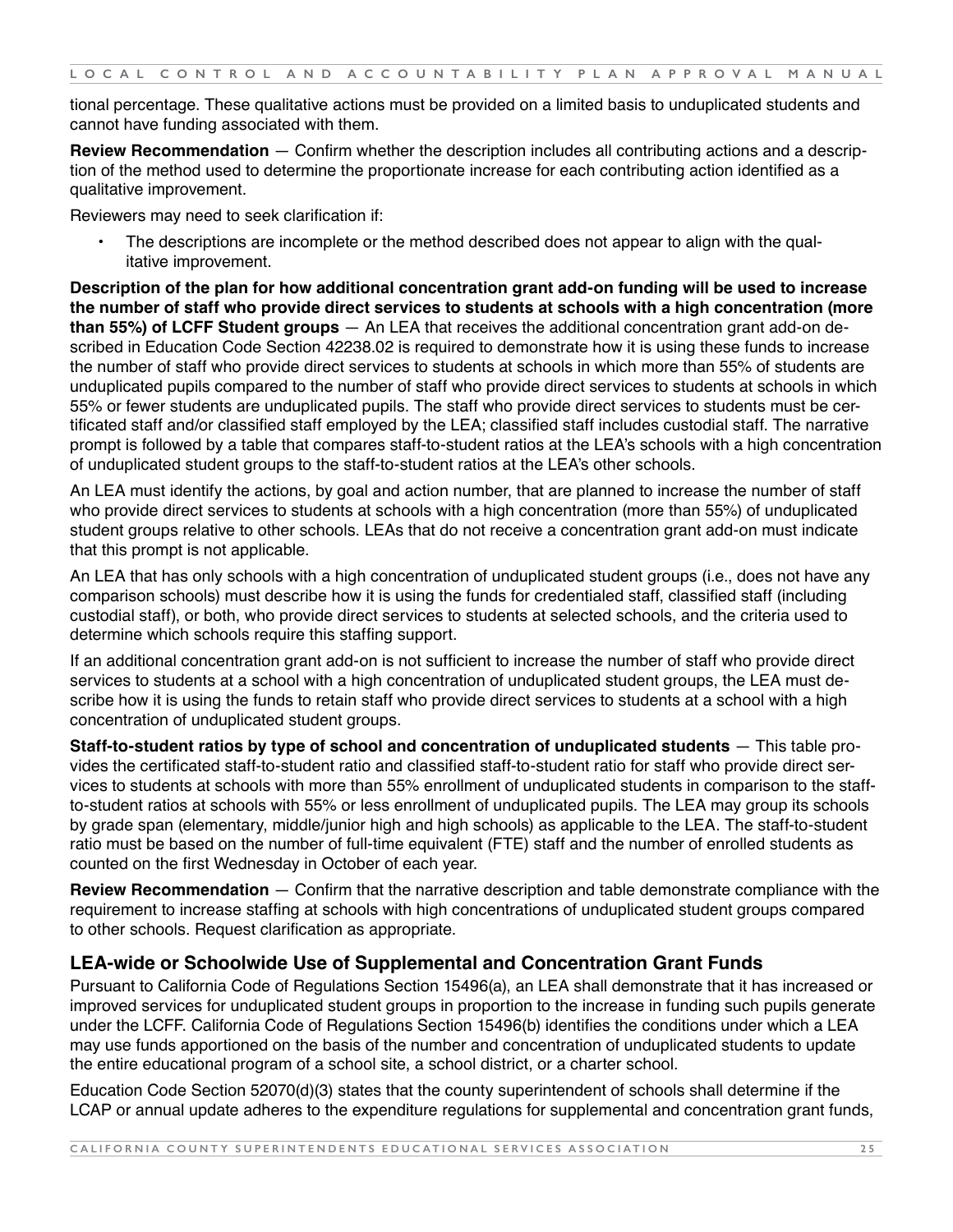which are found in California Code of Regulations Sections 15494-15497. In making the determination regarding adherence to expenditure requirements, the county superintendent of schools shall include a review of any required descriptions provided for expenditures of supplemental and concentration grant funds. When supplemental and/or concentration grant funds support services provided on a districtwide, schoolwide, or charterwide basis, the county superintendent of schools shall determine whether the LEA has fully demonstrated that it will increase or improve services for unduplicated student groups pursuant to California Code of Regulations Section 15496(a). If a county superintendent of schools does not approve an LCAP because the LEA failed to meet its requirement to increase and improve services, the superintendent shall provide technical assistance to the LEA in meeting that requirement pursuant to California Code of Regulations Section 15497 and Education Code Section 52071.

#### **For districtwide use of funds, the following applies:**

LEAs in which the unduplicated student groups are expected to make up 55% or more of the district's total enrollment in the fiscal year for which an LCAP is adopted must address three criteria as follows when expending supplemental and concentration grant funds districtwide:

- The LEA must identify in the LCAP the contributing services it provides districtwide.
- The LEA must describe in the LCAP how such services are principally directed to its unduplicated student groups.
- The LEA must describe in the LCAP how such services are effective in meeting the district's goals for its unduplicated student groups in the state and/or local priority areas.

LEAs in which the unduplicated student groups are expected to make up less than 55% of the LEA's total enrollment in the fiscal year for which an LCAP is adopted must address four criteria when expending supplemental and concentration grant funds districtwide:

- The LEA must identify in the LCAP the contributing services it provides districtwide.
- The LEA must describe in the LCAP how such services are principally directed to its unduplicated student groups.
- The LEA must describe in the LCAP how such services are effective in meeting the LEA's goals for its unduplicated student groups in the state and/or local priority areas.
- The LEA must describe how these services are the most effective use of the funds to meet the LEA's goals for its unduplicated student groups in the state and any local priority areas. This includes providing the basis for this determination, including, but not limited to, any alternatives considered and any supporting research, experience, or educational theory, in accordance with California Code of Regulations Section 15496(b).

#### **For schoolwide use of funds, the following applies:**

An LEA with a school in which the anticipated enrollment of unduplicated students is 40% or more of the school's total enrollment in the fiscal year for which an LCAP is adopted must address three criteria as follows when expending supplemental and concentration grant funds schoolwide:

- The LEA must identify contributing services in the LCAP that are provided schoolwide.
- The LEA must describe in the LCAP how such services are principally directed to its unduplicated student groups.
- The LEA must describe in the LCAP how such services are effective in meeting the LEA's goals for its unduplicated student groups in the state and/or local priority areas.

LEAs with schools in which the anticipated enrollment of unduplicated students is less than 40% of the school's total enrollment in the fiscal year for which an LCAP is adopted must address four criteria as follows when expending supplemental and concentration grant funds schoolwide:

- The LEA must identify contributing services in the LCAP that are provided schoolwide.
- The LEA must describe in the LCAP how such services are principally directed to its unduplicated student groups.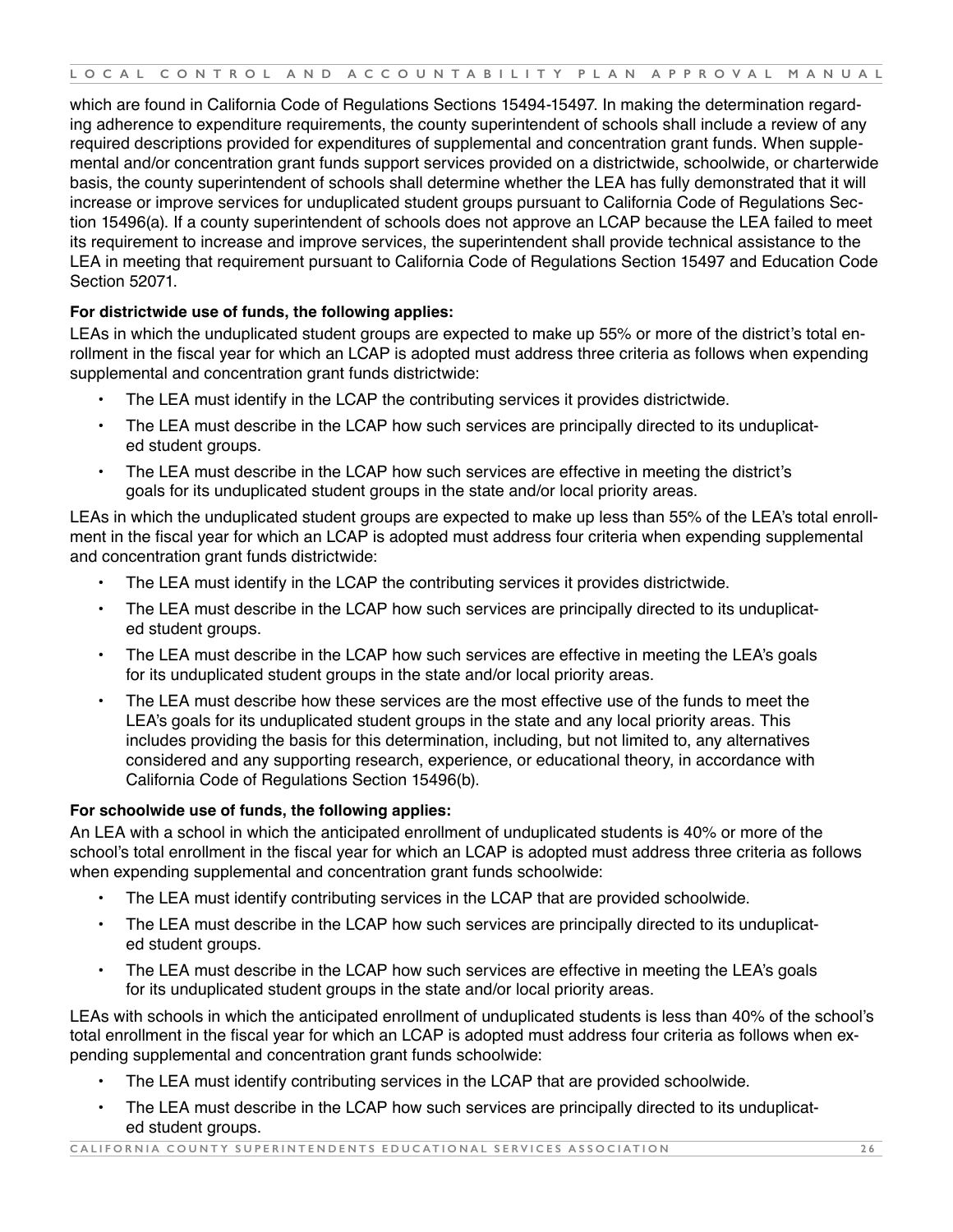- The LEA must describe in the LCAP how such services are effective in meeting the LEA's goals for its unduplicated student groups in the state and/or local priority areas.
- The LEA must describe how these services are the most effective use of the funds to meet the LEA's goals for English learners, low-income students and foster youth, in the state and any local priority areas.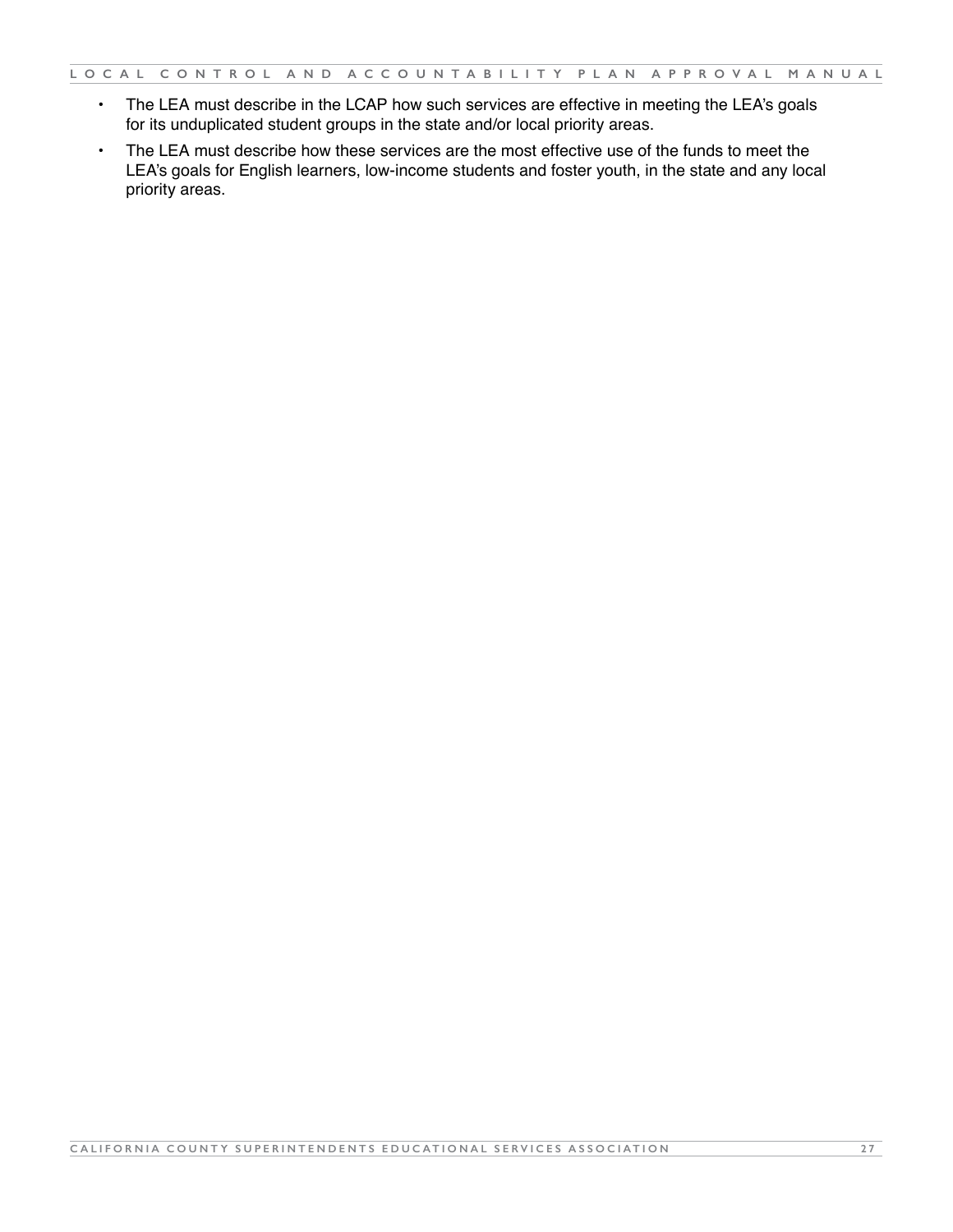# <span id="page-28-0"></span>**LCAP Action Tables**

## **Background**

The LCAP template includes summary action tables to make it easier for educational partners to see all the LCAP actions, services and expenditures, and increased or improved services in particular, and to reduce the length and complexity of LCAPs by consolidating the presentation of information.

The template includes a Data Entry table and the following five required summary tables:

**Table 1**: Total Planned Expenditures table (for the coming LCAP year)

**Table 2**: Contributing Actions table (for the coming LCAP year)

**Table 3**: Annual Update table (for the current LCAP year)

**Table 4**: Contributing Actions Annual Update table (for the current LCAP year)

**Table 5**: LCFF Carryover table (for the current LCAP year)

Note: The coming LCAP year is the year that is being planned for, while the current LCAP year is the current year of implementation. For example, when developing the 2022–23 LCAP, 2022–23 will be the coming LCAP year and 2021–22 will be the current LCAP year.

Per the LCAP template instructions, LEAs are to enter information into the Data Entry table, the Annual Update table, the Contributing Actions Annual Update table, and the LCFF Carryover table. The Data Entry table will auto-populate many of the fields in the other tables. Tables 1 – 5 must be included in an LEA's adopted LCAP. The Data Entry table may be included in an LEA's adopted LCAP but is not required to be included. Consequently, review of the Data Entry table is not required for an LCAP to be approved by a COE.

# **Review of Actions Tables**

#### **Reviewing information across the five summary tables**

Certain elements, such as an action's title, number, and LCFF funds budgeted for the action, etc., are repeated across two or more of the tables. Reviewers may want to check to make sure the information presented for an action is consistent across all the tables in which that action appears, including the actions table in the Goals and Actions section. However, if the auto-population features of the template work as intended and are used properly, inconsistencies across the tables should not occur.

#### **Table 1: Total Planned Expenditures Table**

**Requirement** — The Total Planned Expenditures table contains information for all LCAP actions, including actions to spend the additional concentration grant add-on funding (15%) and any additional actions needed because an LEA has LCFF carryover from the current LCAP year (see LCFF Carryover table below). The table contains nine columns of information per action, along with a summary row by funding source, and breaks out personnel and nonpersonnel expenditures.

The nine columns include:

**Goal #:** The LCAP Goal number the action supports should be entered.

**Action #:** Each action for a given goal should be numbered.

**Action Title**: The title field should be completed for each action listed.

**Student Group(s)**: The student group(s) targeted by the action should be entered. This could be "All," or a specific student group or groups.

**LCFF Funds**: The total LCFF funds, if any, budgeted for expenditures that support the action should be shown for each action listed.

**Other State Funds**: The total other state funds, if any, budgeted for expenditures that support the action should be shown for each action listed.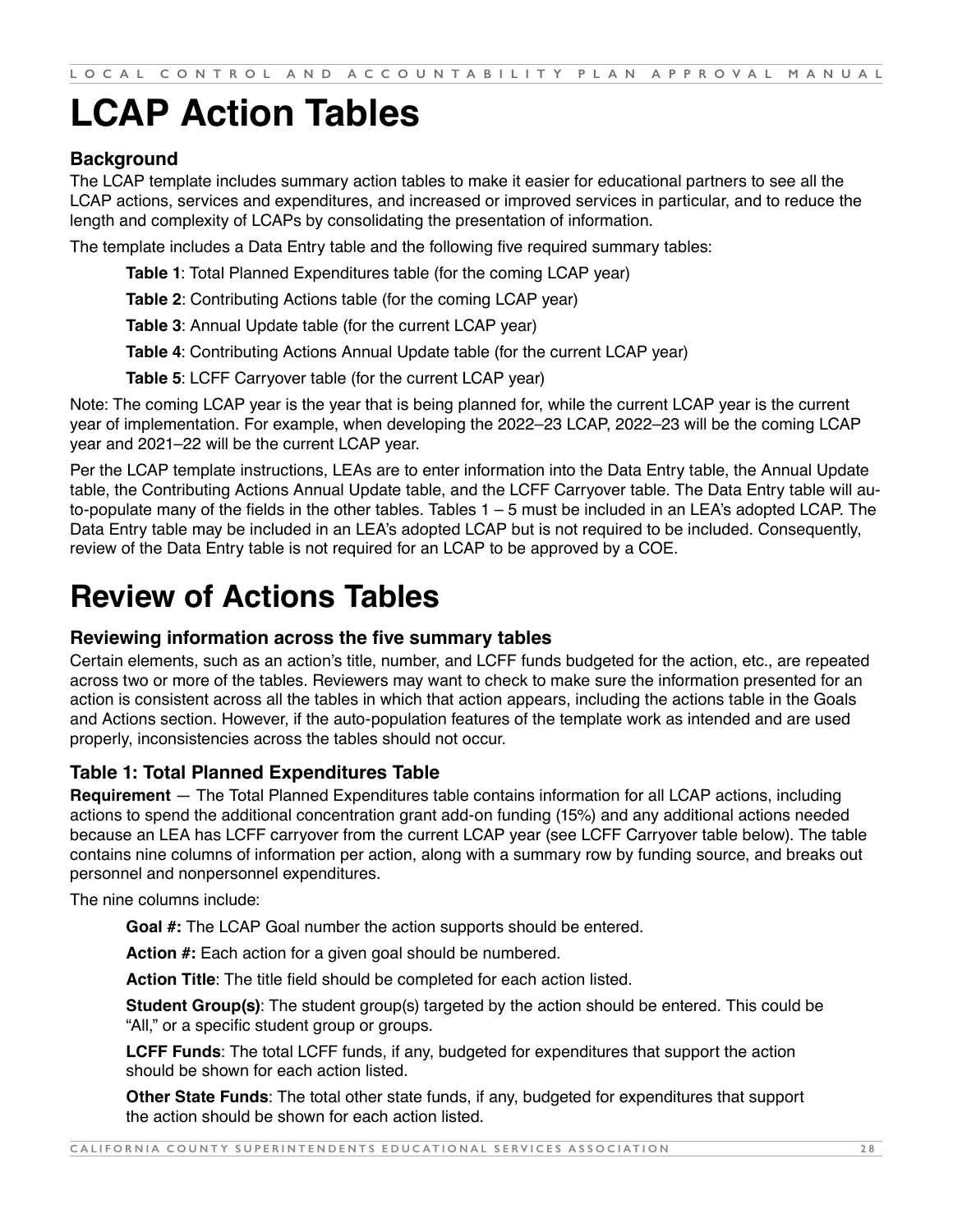**Local Funds**: The total local funds, if any, budgeted for expenditures that support the action should be shown for each action listed.

**Federal Funds**: The total federal funds, if any, budgeted for expenditures that support the action should be shown for each action listed.

**Total Funds**: The total budgeted expenditures from all funding sources should be shown for each action listed.

The summary row includes:

**LCFF Funds**: This field should contain the sum of all budgeted LCFF funds for the individual actions in the Total Planned Expenditures table.

**Other State Funds**: This field should contain the sum of all budgeted other state funds for the individual actions in the Total Planned Expenditures table.

**Local Funds**: This field should contain the sum of all budgeted local funds for the individual actions in the Total Planned Expenditures table.

**Federal Funds**: This field should contain the sum of all budgeted federal funds for the individual actions in the Total Planned Expenditures table.

**Total Funds**: This field should contain the sum of all budgeted expenditures across all funding sources for the individual actions in the Total Planned Expenditures table.

**Total Personnel**: This field should contain the sum of all budgeted personnel expenditures across all funding sources for the individual actions in the Total Planned Expenditures table.

**Total Nonpersonnel**: This field should contain the sum of all budgeted nonpersonnel expenditures across all funding sources for the individual actions in the Total Planned Expenditures table.

**Review Recommendation** — Reviewers should verify that all fields are completed for each action (except that one or more of the categories of funding could be blank for a given action if that funding source is not being used to fund the action or if no funding is associated with an action). To confirm budget sufficiency and consistency, reviewers should verify that:

- Total Funds budgeted for all actions is consistent with the Total Budgeted Expenditures in the LCAP field in the Budget Overview for Parents
- The LEA's adopted budget includes enough personnel expenditures (SACS codes 1000 3xxx) to cover the Total Personnel expenditures budgeted for all actions
- The LEA's adopted budget includes enough nonpersonnel expenditures (total expenditures minus SACS codes 1000 – 3xxx) to cover the total nonpersonnel expenditures budgeted for all actions.

Reviewers may need to seek clarification if:

- Fields are left blank for any row containing an action (see funding source exception above)
- Information presented is internally inconsistent (e.g., Total Funds amount is not equal to the sum of the constituent funding sources; however, if the auto- population and auto-calculation features of the template work as intended and are used properly, such calculation errors should not occur).

#### **Table 2: Contributing Actions Table**

**Requirement** — The Contributing Actions table contains information only for actions that contribute to increased or improved services, including actions to spend the additional concentration grant add-on funding (15%) and any additional actions needed because an LEA has LCFF carryover from the current LCAP year (see LCFF Carryover table below). The table contains nine columns of information per action, along with a summary row that identifies the projected and planned percentage to increase or improve services for the coming LCAP year and a summary section that subtotals LEA-wide, targeted, and schoolwide budgeted expenditures.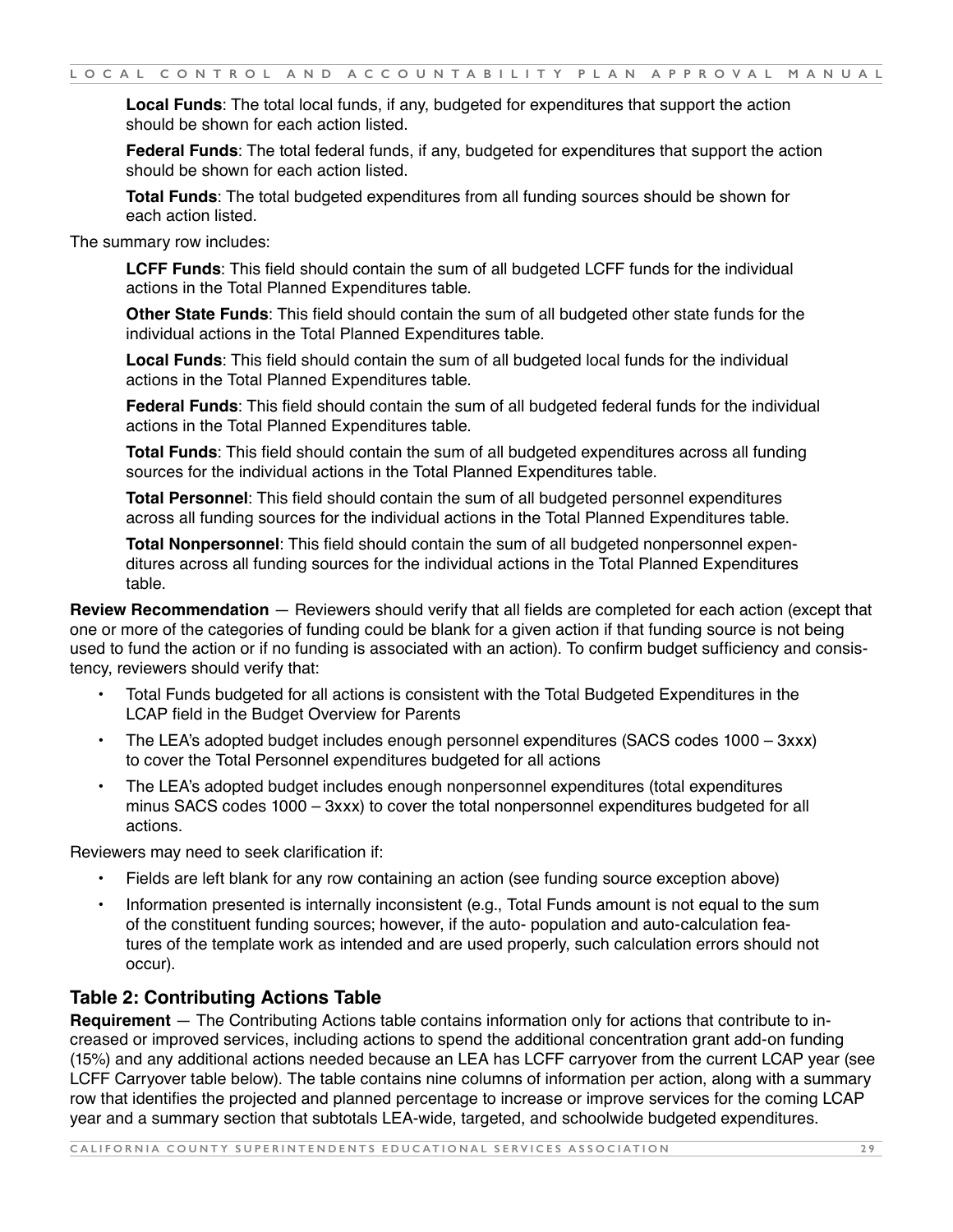The nine columns include:

**Goal #**: The LCAP goal number the action supports should be entered.

**Action #**: Each action for a given goal should be numbered.

**Action Title**: The title field should be completed for each action listed.

**Scope**: The scope field should indicate if the action is serving students LEA-wide (i.e., districtwide or charterwide), schoolwide, or on a more limited or targeted basis. If the action is limited or targeted, the field should indicate which unduplicated student group or groups are being targeted by the action.

**Contributing to Increased or Improved Services?**: This field should contain "Yes" for all actions included in this table. Actions that are not contributing to increased or improved services should not be included in this table.

**Unduplicated Student Group(s)**: The unduplicated student group(s) targeted by the action should be entered. To avoid confusion with the "All" students designation in the Total Planned Expenditures table, LEAs should list the unduplicated student groups served even if all three LCFF groups (low-income, English learners and foster youth) are targeted.

**Location**: The schools and/or grade spans for which the service is being provided should be indicated for each action. If the action is being provided across all schools and grades, the LEA can enter "All Schools."

**Planned Expenditures for Contributing Actions (LCFF Funds)**: The total LCFF funds budgeted for expenditures supporting the action should be shown for each action listed. If no funding is associated with an action, this field should be empty and the planned quality improvement for the action should be entered in the Planned Percentage of Improved Services field.

**Planned Percentage of Improved Services (%)**: For any action identified as contributing and that is being provided on a limited basis to unduplicated students, and that does not have funding associated with the action, this field should contain the planned quality improvement anticipated for the action as a percentage rounded to the nearest hundredth (0.00%). A limited action is an action that serves only foster youth, English learners, and/or low-income students.

The summary row includes:

**1. Projected LCFF Base Grant**: This is the total amount of LCFF funding the LEA estimates it will receive for the coming LCAP year, excluding the supplemental and concentration grants and the add-ons for the Targeted Instructional Improvement Grant Program and the Home-to-School Transportation Program.

**2. Projected LCFF Supplemental and/or Concentration Grants**: This is the total amount of LCFF supplemental and concentration grants the LEA estimates it will receive based on the number and concentration of unduplicated students for the coming LCAP year, including the additional concentration grant add-on funding (15%).

**3. Projected Percentage to Increase or Improve Services for the Coming School Year**: This is calculated based on the projected LCFF base grant and the projected LCFF supplemental and/or concentration grants, including the additional 15% concentration grant add-on.

**LCFF Carryover — Percentage**: This is the LCFF carryover — percentage identified in the LCFF Carryover table described below. If a carryover percentage is not identified in the LCFF Carryover table, the percentage specified should be zero (0.00%).

**Total Percentage to Increase or Improve Services for the Coming School Year**: This is the percentage by which the LEA must increase or improve services for unduplicated students compared to the services provided to all students in the coming LCAP year, including the additional 15%concentration grant add-on and the LCFF carryover percentage.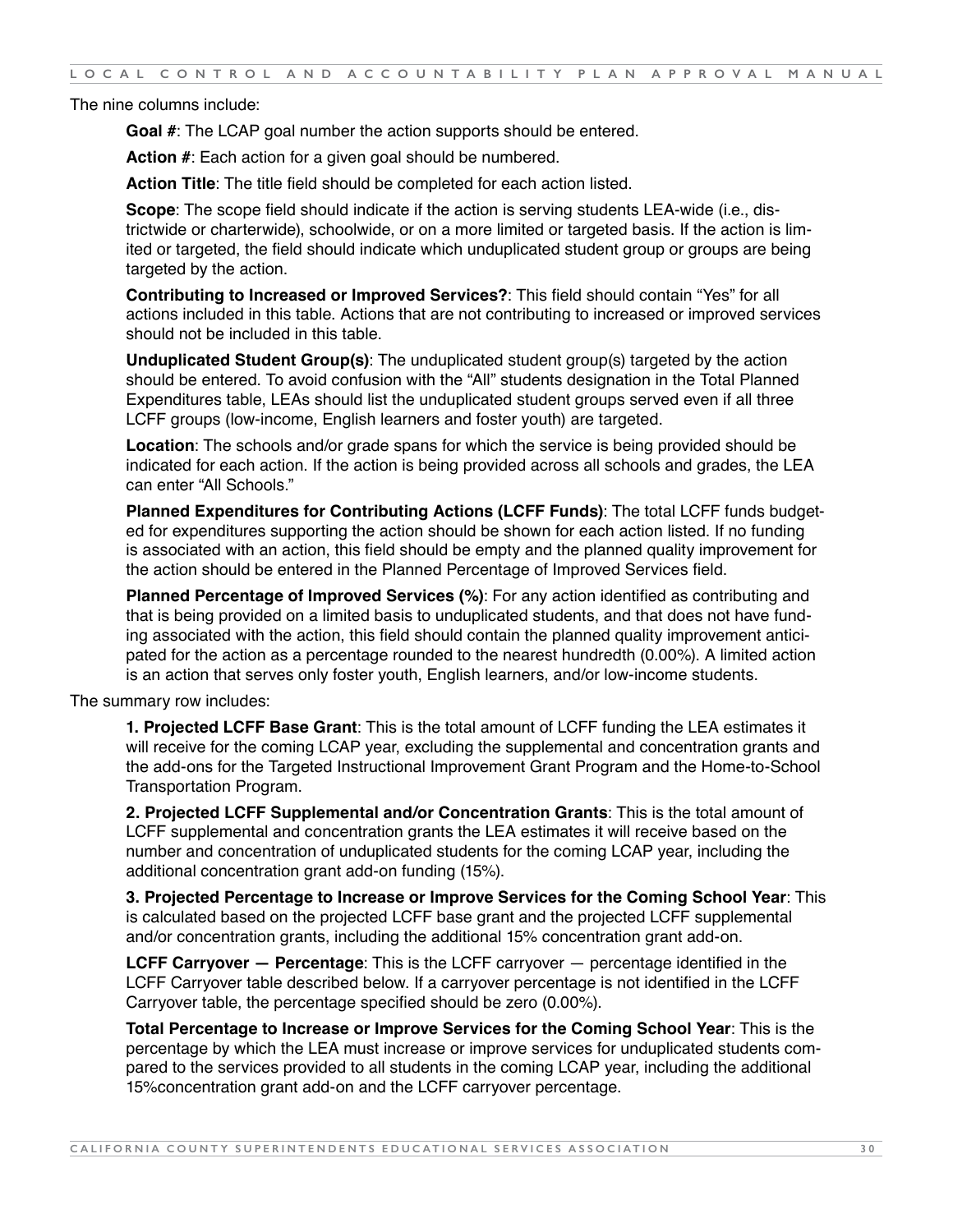**4. Total Planned Contributing Expenditures (LCFF Funds)**: This amount is the total of the Planned Expenditures for Contributing Actions (LCFF Funds) column.

**5. Total Planned Percentage of Improved Services (%)**: This percentage is the total of the Planned Percentage of Improved Services column.

**Planned Percentage to Increase or Improve Services for the Coming School Year**: This percentage is calculated by dividing the Total Planned Contributing Expenditures (4) by the Projected LCFF Base Grant (1), converting the quotient to a percentage, and adding it to the Total Planned Percentage of Improved Services (5).

**Review Recommendation** — Reviewers should verify that all fields are completed for each action (except possibly the Planned Expenditures for Contributing Actions or the Planned Percentage of Improved Services fields). In addition, reviewers should verify that:

- The Projected LCFF Base Grant, Projected LCFF Supplemental and/or Concentration Grants, and Projected Percentage to Increase or Improve Services for the Coming School Year correlate with the amounts and percentages identified in the LCFF calculator.
- The Total Planned Contributing Expenditures in the summary row is consistent with the Total Budgeted Expenditures for High Needs Students in the LCAP field for the coming LCAP year in the Budget Overview for Parents.
- A description of the method used to determine the planned percentage of improved services is included in the Increased or Improved Services for Foster Youth, English learners, and Low-Income Students section of the LCAP for each contributing action for which the Planned Percentage of Improved Services is greater than 0%.

Reviewers may need to seek clarification if:

- Fields are left blank for any row that contains an action (see expenditures and percentage of improved services exceptions above)
- Information presented is internally inconsistent, or inconsistent with information presented in the Total Planned Expenditures table or the Increased or Improved Services for Foster Youth, English Learners, and Low-Income Students section of the LCAP.

#### **Table 3: Annual Update Table**

**Requirement** — The Annual Update table will contain information about estimated actual expenditures for LCAP actions compared to the budgeted expenditures for the actions. This table should include all of the actions included in the current year's adopted LCAP plus any additional actions implemented during the current year, including actions to spend the additional concentration grant add-on funding (15%) and actions not included in the current year's LCAP because they qualitatively contributed to increased or improved services and did not have funding associated with them. The Annual Update table contains six columns plus an additional summary row.

The six columns include:

**Last Year's Goal #**: The LCAP goal number the action supported should appear in this field.

**Last Year's Action #**: The action number should appear in this field.

**Prior Action/Service Title**: The title of the action should appear in this field.

**Contributed to Increased or Improved Services?**: This field should contain "Yes" if the action was included as contributing to increased or improved services in the prior year's LCAP, or "No" if the action was not included.

**Last Year's Planned Expenditures (Total Funds)**: The total budgeted expenditures from all funding sources for the action, as entered in the prior year's LCAP, should appear in this field.

**Estimated Actual Expenditures (Input Total Funds)**: The total estimated actual expenditures from all funding sources for the action should be entered in this field.

The summary row includes: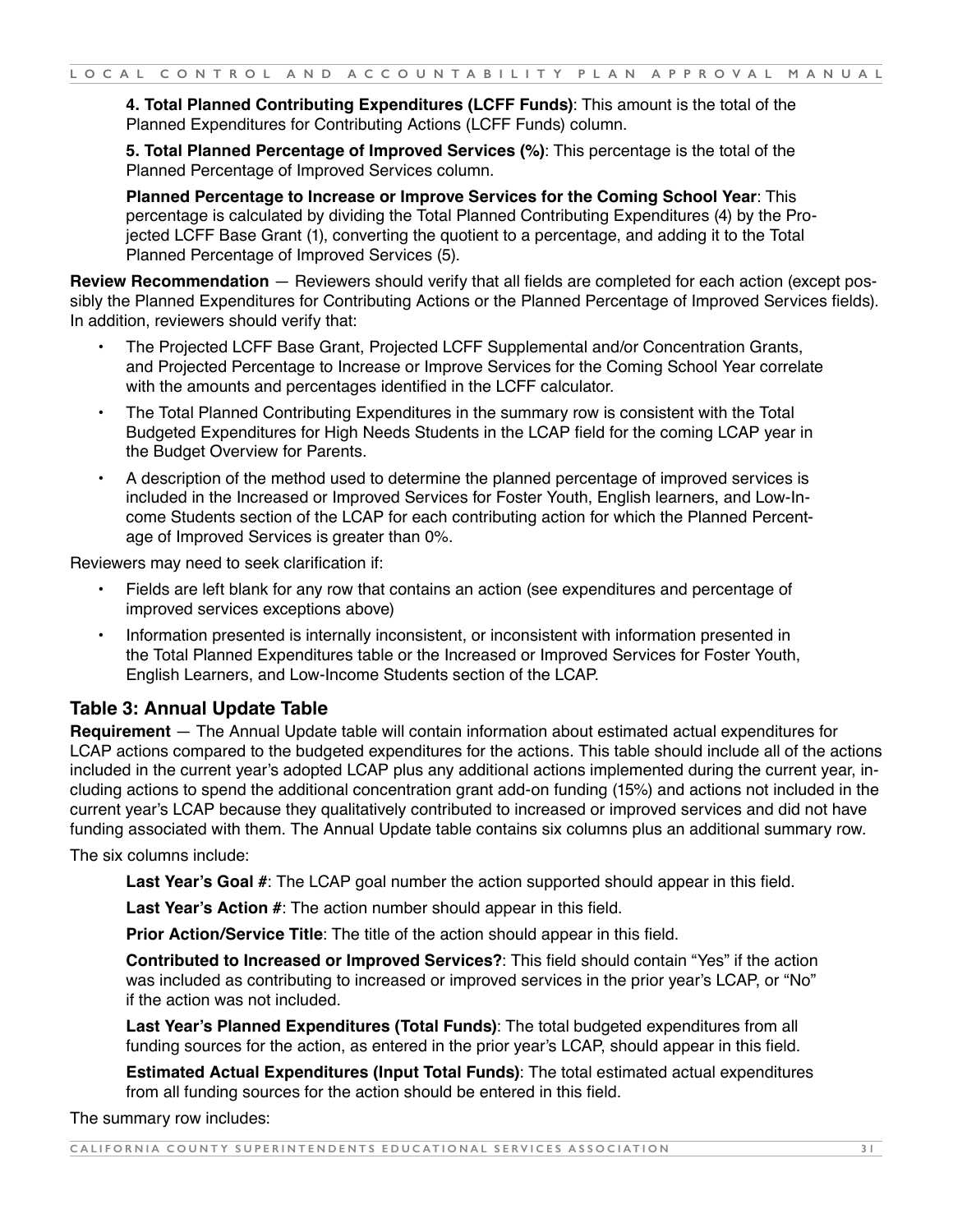**Last Year's Total Planned Expenditures (Total Funds)**: This field should contain the sum of all current year planned expenditures for all actions.

**Total Estimated Actual Expenditures (Total Funds)**: This field should contain the sum of all estimated actual expenditures for all actions.

**Review Recommendation** — Reviewers should verify that all fields are completed for each action (except that Last Year's Planned Expenditures and Estimated Actual Expenditures could be blank for a given action if there was no funding associated with the action or if it was not included in the current year's LCAP).

Reviewers may need to seek clarification if:

- Fields are left blank for any row containing an action (see funding exception above)
- Differences between the Planned Expenditures and the Estimated Actual Expenditures for the actions contributing to any particular goal appear to be inconsistent with the explanation of material differences between Budgeted Expenditures and Estimated Actual Expenditures sections of the Goal Analysis for that goal
- Information presented is internally inconsistent, or inconsistent with the current year's LCAP.

#### **Table 4: Contributing Actions Annual Update Table**

Requirement — The Contributing Actions Annual Update table contains information only for actions that contribute to increased or improved services in the current year. This table should include all of the contributing actions included in the current year's adopted LCAP plus any additional actions implemented during the current year, including actions to spend the additional concentration grant add-on funding (15%) and actions not included in the current year's LCAP because they qualitatively contributed to increased or improved services and did not have funding associated with them. The table contains eight columns of information per action, along with a summary row that identifies the planned contributing expenditures, planned percentage of improved services, estimated actual contributing expenditures, and actual percentage of improved services.

The eight columns include:

**Last Year's Goal #**: The LCAP goal number the action supports should be entered.

**Last Year's Action #**: Each action for a given goal should be numbered.

**Prior Action/Service Title**: The title field should be completed for each action listed.

**Contributed to Increased or Improved Services?**: This field should contain "Yes" for all actions included in this table. Actions that were not contributing to Increased or Improved Services should not be included in this table.

**Last Year's Planned Expenditures for Contributing Actions (LCFF Funds)**: The total LCFF funds budgeted for expenditures that support the action should be shown for each action listed. If no funding is associated with an action, this field should be empty and the planned quality improvement for the action should be entered in the Planned Percentage of Improved Services field.

**Estimated Actual Expenditures for Contributing Actions (Input LCFF Funds)**: The total estimated actual expenditure of LCFF funds used to implement this action, if any, should be entered. If no funding is associated with an action, this field should be empty and the estimated actual quality improvement for the action should be entered in the Estimated Actual Percentage of Improved Services field.

**Planned Percentage of Improved Services**: For any action identified as contributing and that is being provided on a limited basis to unduplicated students, and that does not have funding associated with the action, this field should contain the planned quality improvement anticipated for the action as a percentage rounded to the nearest hundredth (0.00%). A limited action is an action that serves only foster youth, English learners, and/or low-income students.

**Estimated Actual Percentage of Improved Services (Input Percentage)**: For any action identified as contributing and that is being provided on a limited basis only to unduplicated students,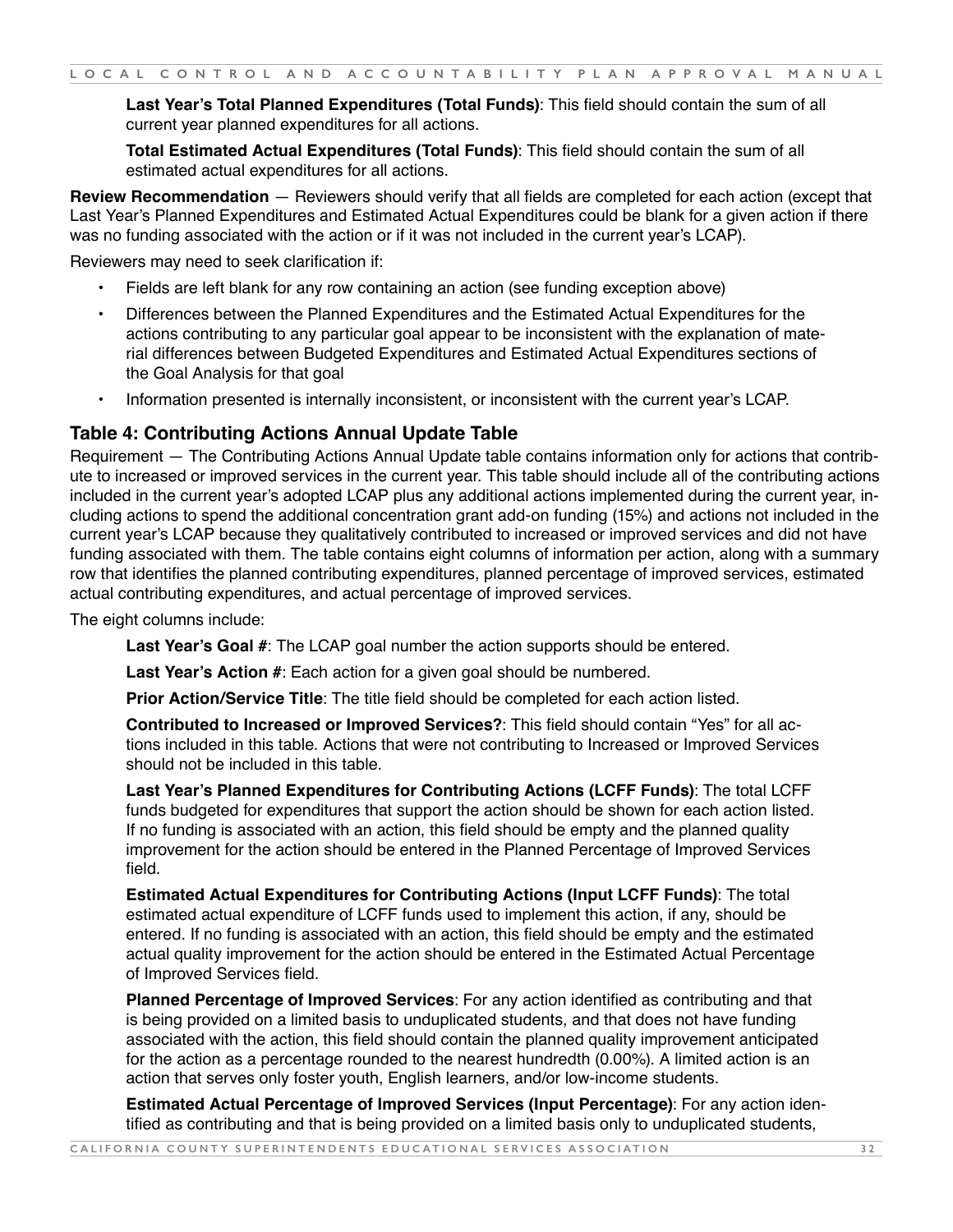and that does not have funding associated with the action, this field should contain the total estimated actual quality improvement anticipated for the action as a percentage rounded to the nearest hundredth (0.00%). An estimated actual percentage may be identified for all contributing actions that meet these criteria, including actions for which an LEA did not identify a percentage in the Planned Percentage of Improved Services field.

The summary row includes:

**6. Estimated Actual LCFF Supplemental and Concentration Grants (Input Dollar Amount)**: This is the total amount of LCFF supplemental and concentration grants the LEA estimates it will actually receive based on of the number and concentration of unduplicated students in the current LCAP year, including the additional concentration grant add-on funding (15%).

**4. Total Planned Contributing Expenditures (LCFF Funds)**: This amount is the total of the current year's planned expenditures for contributing actions.

**7. Total Estimated Actual Expenditures for Contributing Actions (LCFF Funds)**: This amount is the total of the estimated actual expenditures for contributing actions.

**Difference Between Planned and Estimated Actual Expenditures for Contributing Actions**: This amount is the Total Planned Contributing Expenditures (4) subtracted from the Total Estimated Actual Expenditures for Contributing Actions (7).

**5. Total Planned Percentage of Improved Services (%)**: This amount is the total of the Planned Percentage of Improved Services column.

**8. Total Estimated Actual Percentage of Improved Services (%)**: This amount is the total of the Estimated Actual Percentage of Improved Services column.

**Difference Between Planned and Estimated Actual Percentage of Improved Services**: This amount is the Total Planned Percentage of Improved Services (5) subtracted from the Total Estimated Actual Percentage of Improved Services (8).

**Review Recommendation** — Reviewers should verify that all fields are completed for each action (except possibly Planned Expenditures for Contributing Actions and Estimated Actual Expenditures for Contributing Actions or the Planned Percentage of Improved Services and Estimated Actual Percentage of Improved Services fields). Reviewers should also verify that:

- The estimated actual LCFF supplemental and concentration grants in the summary row correlate with the amounts identified for the current year in the adopted budget LCFF calculator.
- The total planned contributing expenditures and the total estimated actual expenditures for contributing actions in the summary row are consistent with the Total Budgeted Expenditures for High Needs Students in the LCAP and the Actual Expenditures for High Needs Students in the LCAP fields for the current year in the Budget Overview for Parents.

Reviewers may need to seek clarification if:

- Fields are left blank for any row that contains an action (see expenditures and percentage of improved services exceptions above)
- Information presented is internally inconsistent, or inconsistent with the information presented in the Annual Update table or the current year's LCAP.

#### **Table 5: LCFF Carryover Table**

**Requirement** — The LCFF Carryover table calculates and displays the unmet portion of the Percentage to Increase or Improve Services and the equivalent dollar amount, if any, that the LEA must carry over into the coming LCAP year. The LCFF Carryover table consists only of a summary row.

The summary row includes:

**9. Estimated Actual LCFF Base Grant (Input Dollar Amount)**: This is the total amount of LCFF funding the LEA estimates it will receive for the current LCAP year, excluding the supple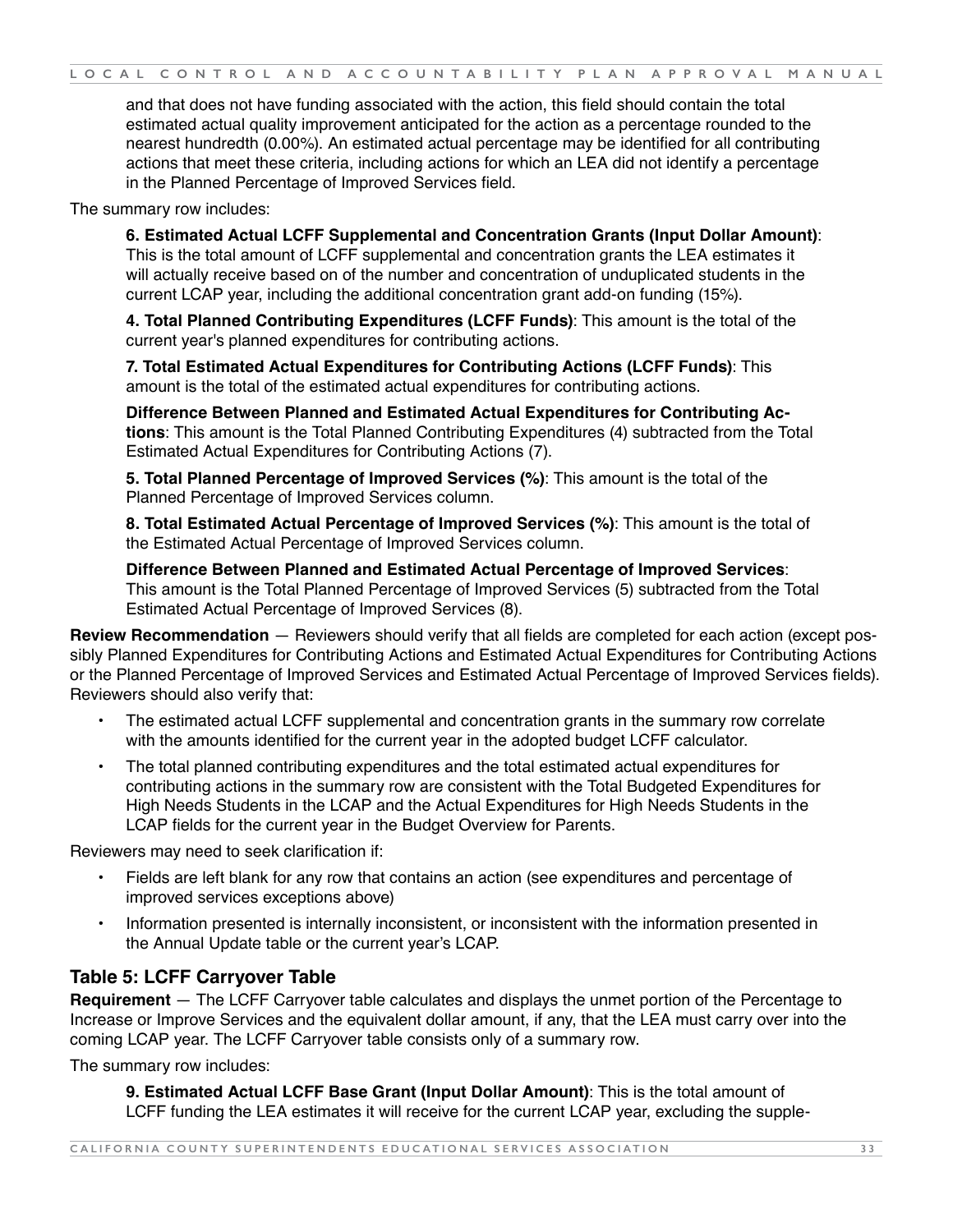mental and concentration grants and the add-ons for the Targeted Instructional Improvement Grant Program and the Home-to-School Transportation Program.

**6. Estimated Actual LCFF Supplemental and/or Concentration Grants**: This is the total amount of LCFF supplemental and concentration grants the LEA estimates it will actually receive based on the number and concentration of unduplicated students in the current LCAP year, including the additional concentration grant add-on funding (15%).

**LCFF Carryover — Percentage**: This is the LCFF carryover — percentage identified in the LCFF Carryover table from the prior year's LCAP. For this year's LCFF Carryover table, the percentage specified should be zero (0.00%).

**10. Total Percentage to Increase or Improve Services for the Current School Year**: This is the percentage by which services for unduplicated students must be increased or improved compared to the services provided to all students in the current LCAP year, including the additional 15% concentration grant add-on and the LCFF carryover percentage from the prior year's LCAP.

**7. Total Estimated Actual Expenditures for Contributing Actions (LCFF Funds)**: This amount is the total of the estimated actual expenditures for contributing actions.

**8. Total Estimated Actual Percentage of Improved Services (%)**: This amount is the total of the Estimated Actual Percentage of Improved Services.

**11. Estimated Actual Percentage of Increased or Improved Services**: This percentage is the Total Estimated Actual Expenditures for Contributing Actions (7) divided by the LCFF Base Grant (9), then converting the quotient to a percentage and adding the Total Estimated Actual Percentage of Improved Services (8).

**12. LCFF Carryover — Dollar Amount**: If the Estimated Actual Percentage of Increased or Improved Services (11) is less than the Total Percentage to Increase or Improve Services for the Current School Year (10), the LEA will have LCFF carryover, and that carryover is expressed as a dollar amount here. This amount is calculated by subtracting the Estimated Actual Percentage of Increased or Improved Services (11) from the Total Percentage to Increase or Improve Services for the Current School Year (10) and then multiplying by the Estimated Actual LCFF Base Grant (9).

**13. LCFF Carryover — Percentage**: This percentage is the unmet portion of the percentage to increase or improve services that the LEA must carry over into the coming LCAP year. The percentage is calculated by dividing the LCFF Carryover (12) by the Estimated Actual LCFF Base Grant (9).

**Review Recommendation** — Reviewers should verify that the estimated actual LCFF base grant and the estimated actual LCFF supplemental and/or concentration grants correlate with the amounts identified for the current year in the adopted budget LCFF calculator. Reviewers may need to seek clarification if the information presented is internally inconsistent, or inconsistent with the summary information presented in the other tables.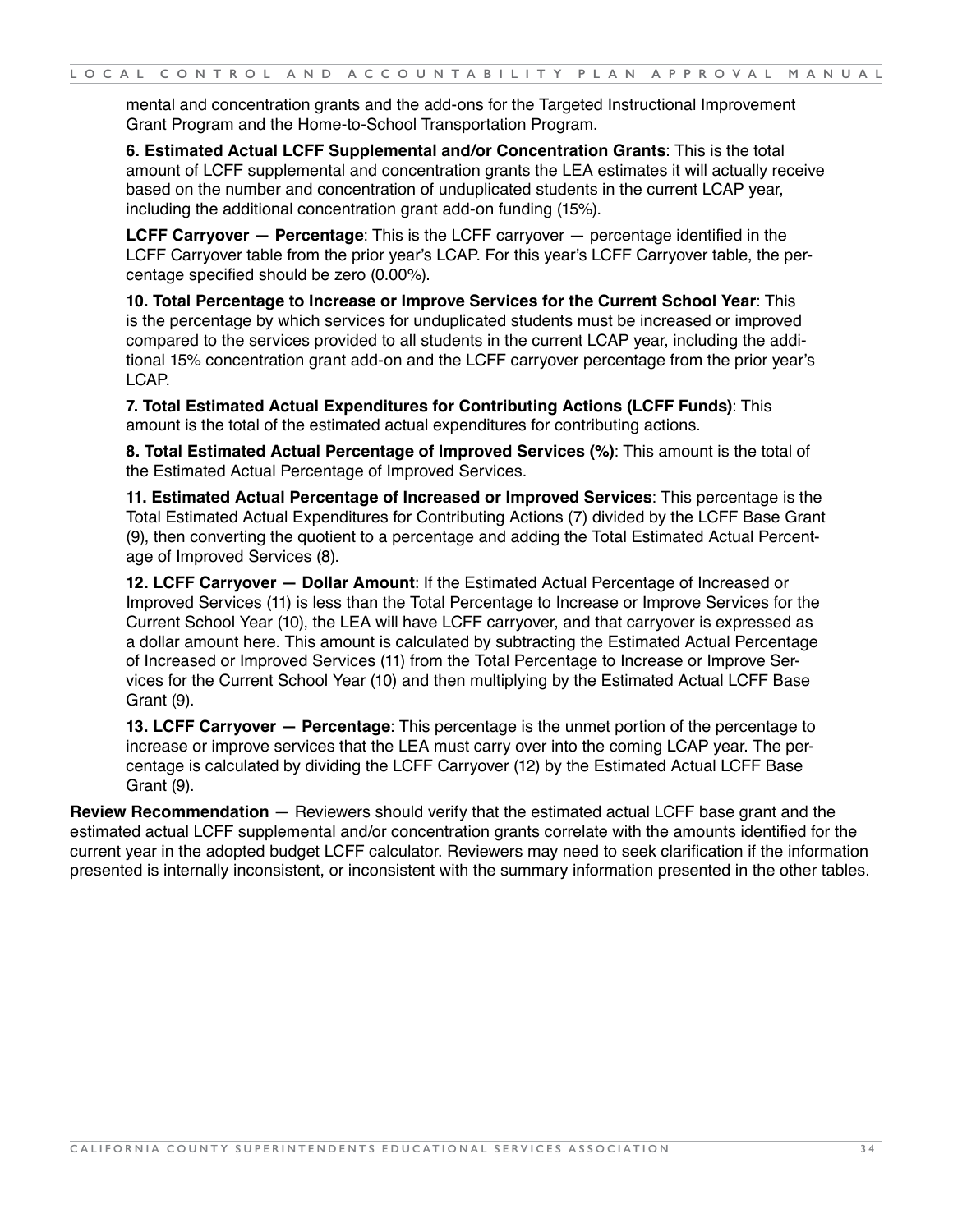<span id="page-35-0"></span>**LOCAL CONTROL AND ACCOUNTABILITY PLAN APPROVAL MANUAL**

# **Appendices**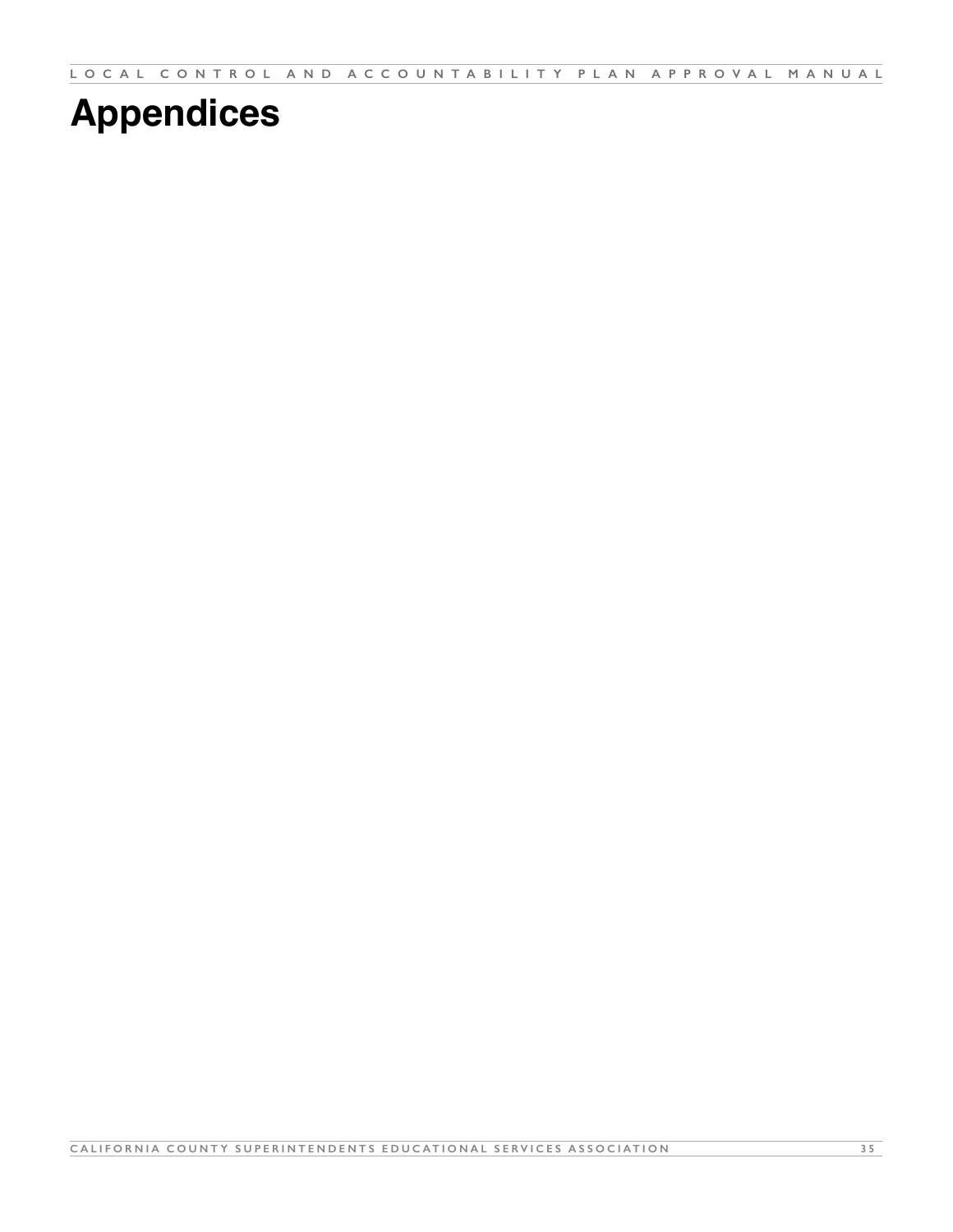# <span id="page-36-0"></span>**Appendix A - LCAP Template Compliance Review Checklist**

[Appendix A\\_1\\_Budget\\_Overview.docx](https://ccsesa.org/?wpfb_dl=8089) [Appendix A\\_2\\_LCAP\\_Supplement.docx](https://ccsesa.org/?wpfb_dl=8090) [Appendix A\\_3\\_2022-23\\_LCAP.docx](https://ccsesa.org/?wpfb_dl=8091) [Appendix A\\_4\\_2022-23\\_ActionTables.docx](https://ccsesa.org/?wpfb_dl=8092)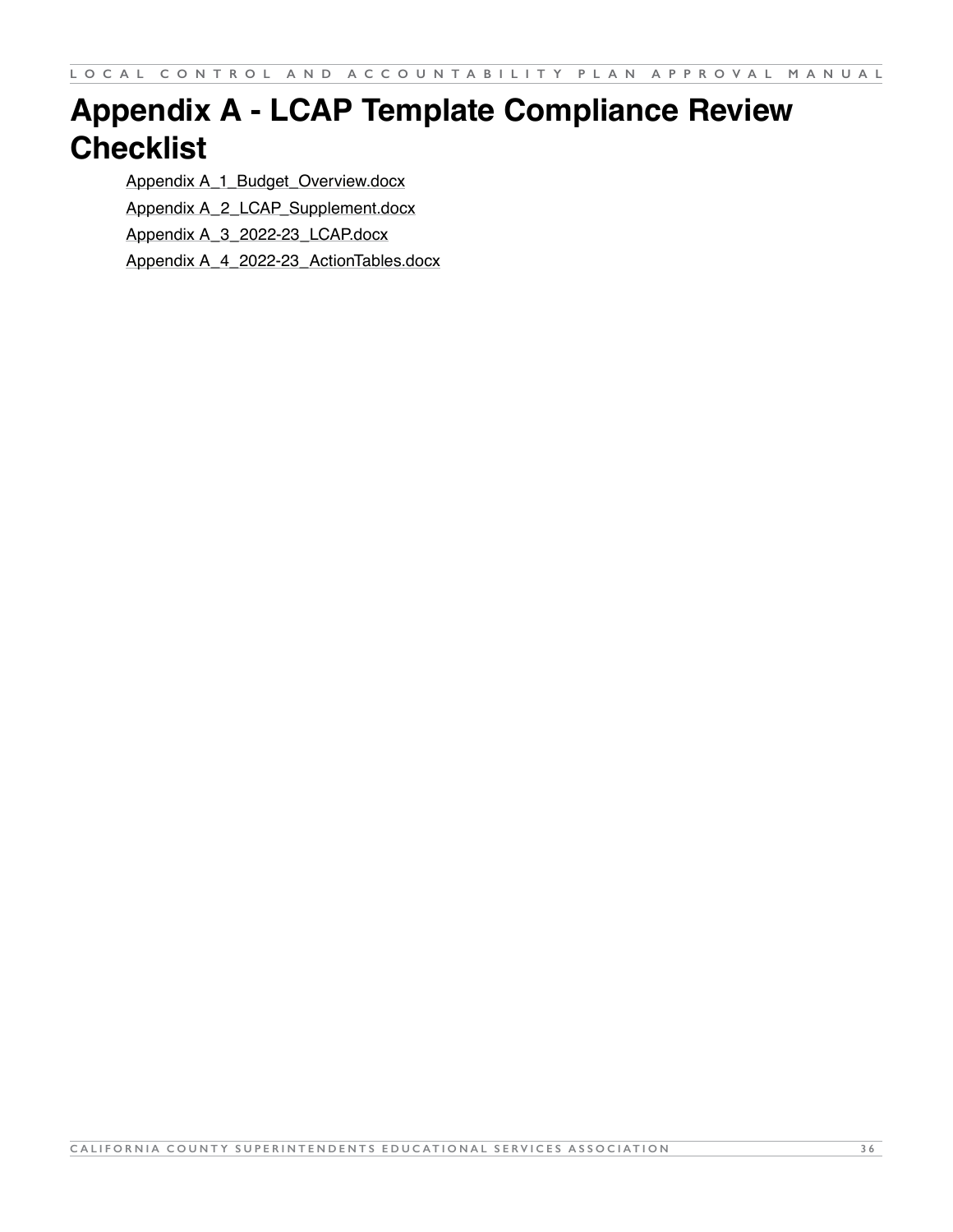# <span id="page-37-0"></span>**Appendix B - Order of LCAP docs for posting**

[The 2022–23 Budget Overview for Parents](https://www.cde.ca.gov/re/lc/documents/budgetoverviewparent2022.xlsx) [The 2021–22 Supplement to the Annual Update](https://www.cde.ca.gov/re/lc/documents/lcapsupplement.docx) [The 2022–23 LCAP Template](https://www.cde.ca.gov/re/lc/documents/lcaptemplate2022.docx) [The Action Tables for the 2022–23 LCAP](https://www.cde.ca.gov/re/lc/documents/lcapactiontables.xlsx) [The Instructions for the LCAP Template](https://www.cde.ca.gov/re/lc/documents/lcaptemplate2022.docx)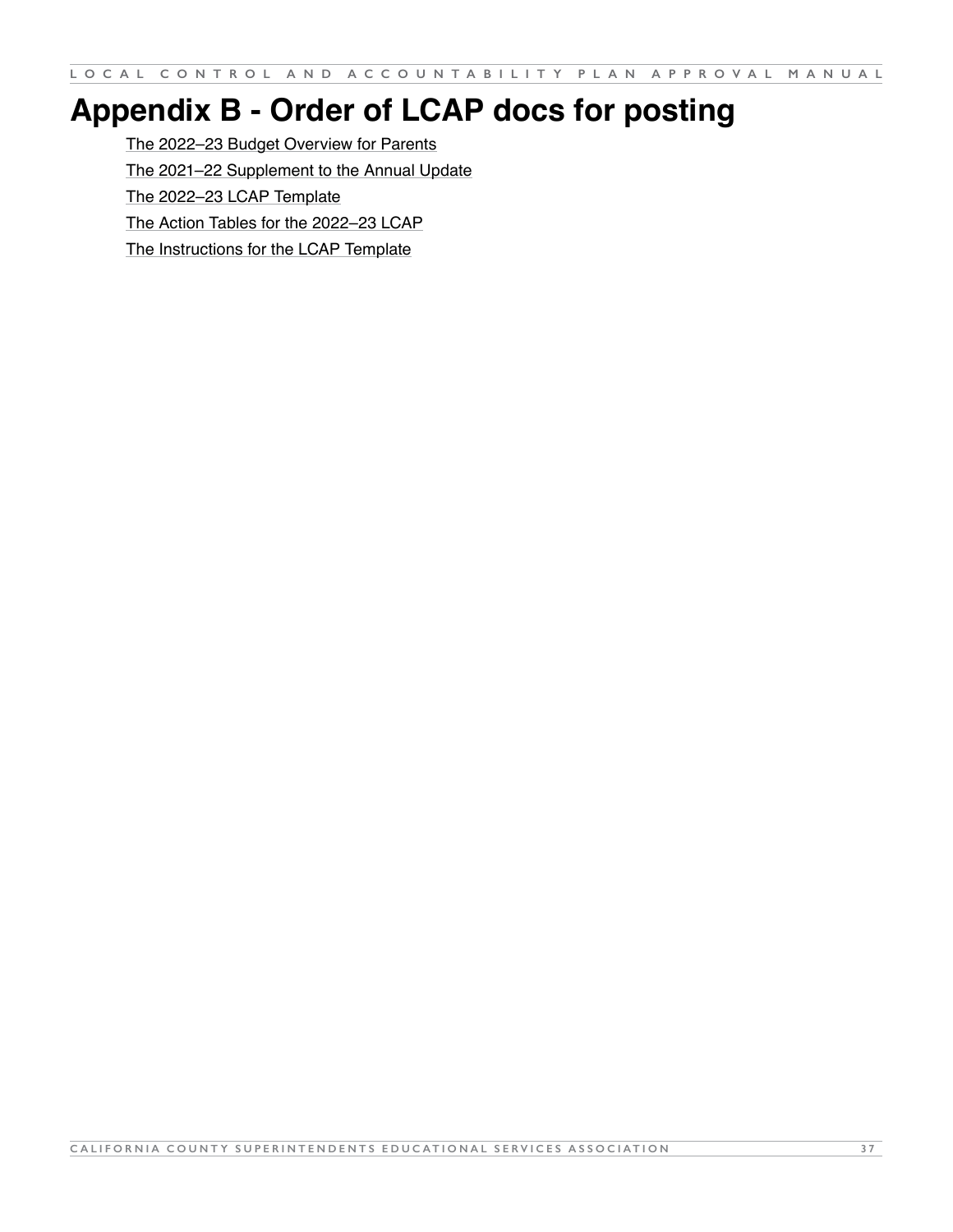# <span id="page-38-0"></span>**Appendix C - LCAP/Budget Approval Process**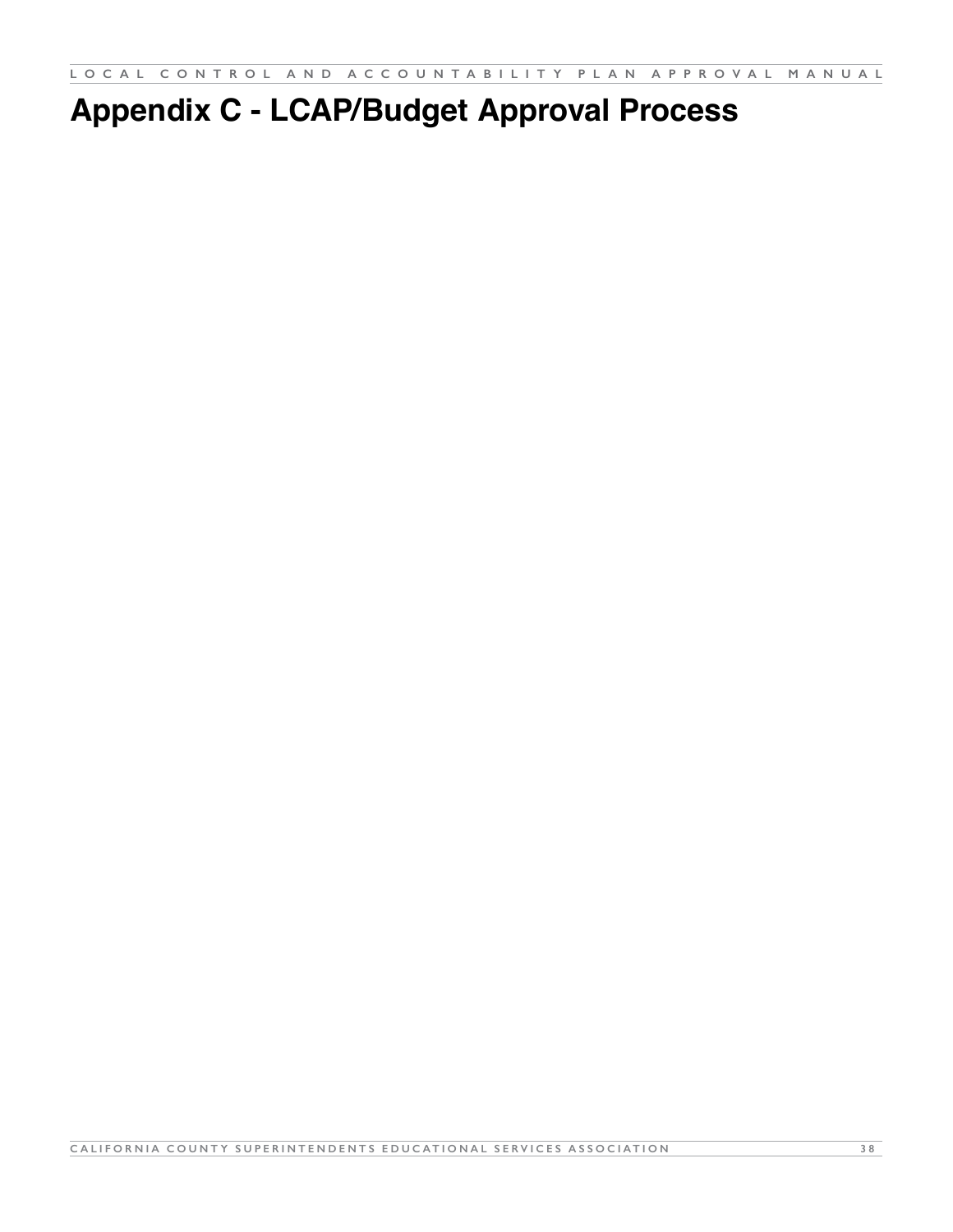# Budget/LCAP Adoption Process



**CALIFORNIA COUNTY SUPERINTENDENTS EDUCATIONAL SERVICES ASSOCIATION 3 9**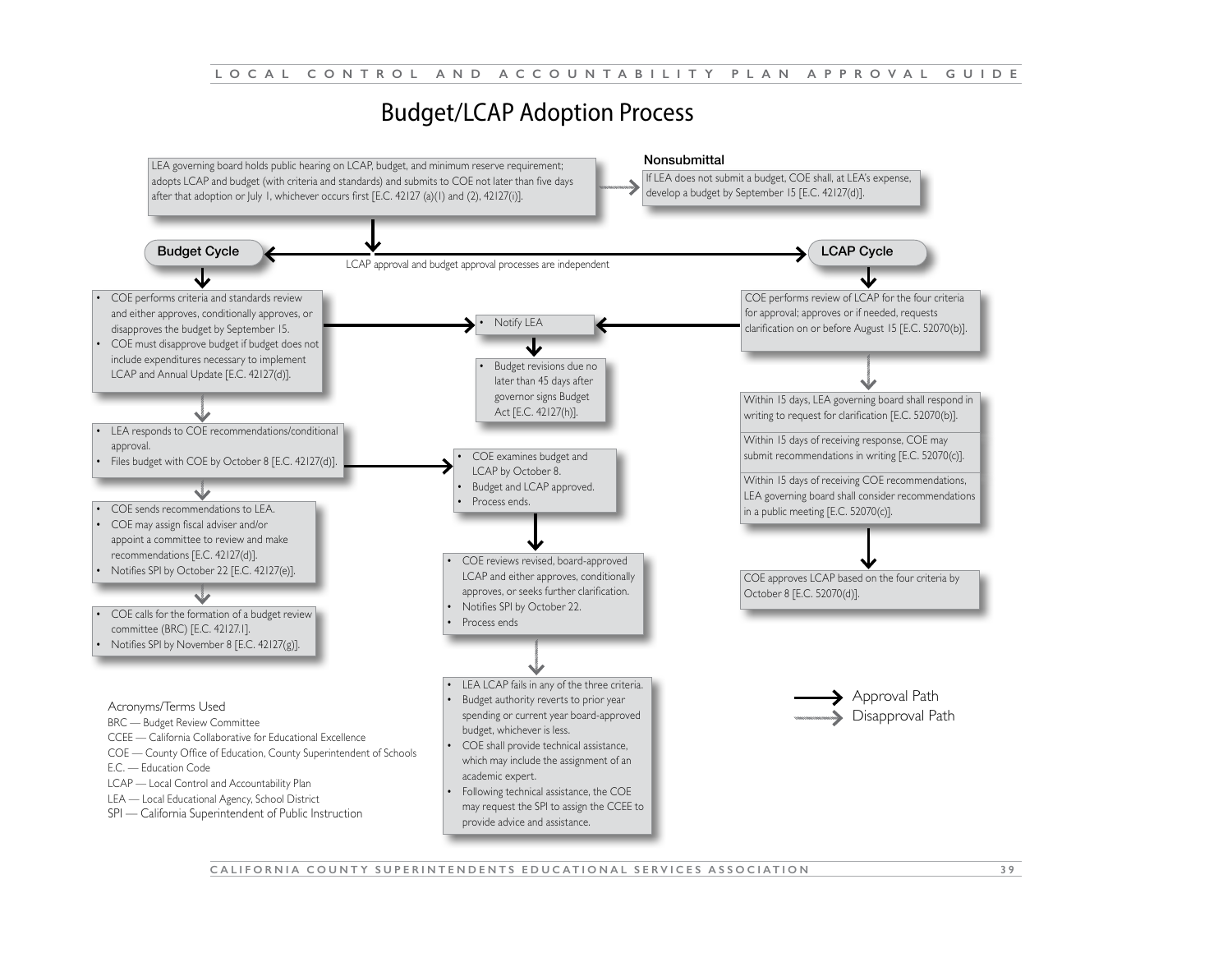# <span id="page-40-0"></span>**Appendix D - Links to: LCAP Templates; Budget Overview for Parents Template; California Education Code and Code of Regulations**

# **LCAP Template Links**

- **[LCFF Budget Overview for Parents](https://www.cde.ca.gov/re/lc/documents/budgetoverviewparent2022.xlsx)**
- [Supplement to the Annual Update to the 2021–22 LCAP](https://www.cde.ca.gov/re/lc/documents/lcapsupplement.docx)
- [2022-23 LCAP Template & Instructions](https://www.cde.ca.gov/re/lc/documents/lcaptemplate2022.docx)
- [2022-23 LCAP Action Tables](https://www.cde.ca.gov/re/lc/documents/lcapactiontables.xlsx)

# **CA Code of Regulations and Education Code Links**

- [California Code of Regulations pertaining to LCFF](https://govt.westlaw.com/calregs/Browse/Home/California/CaliforniaCodeofRegulations?guid=IE1B0865195AD11E38DAFC4EEE81B8018&originationContext=documenttoc&transitionType=Default&contextData=(sc.Default)&bhcp=1) (§15494-15497)
- [California Education Code pertaining to LCAP](https://leginfo.legislature.ca.gov/faces/codes_displayText.xhtml?lawCode=EDC&division=4.&title=2.&part=28.&chapter=6.1.&article=4.5.) (§52059.5-52077)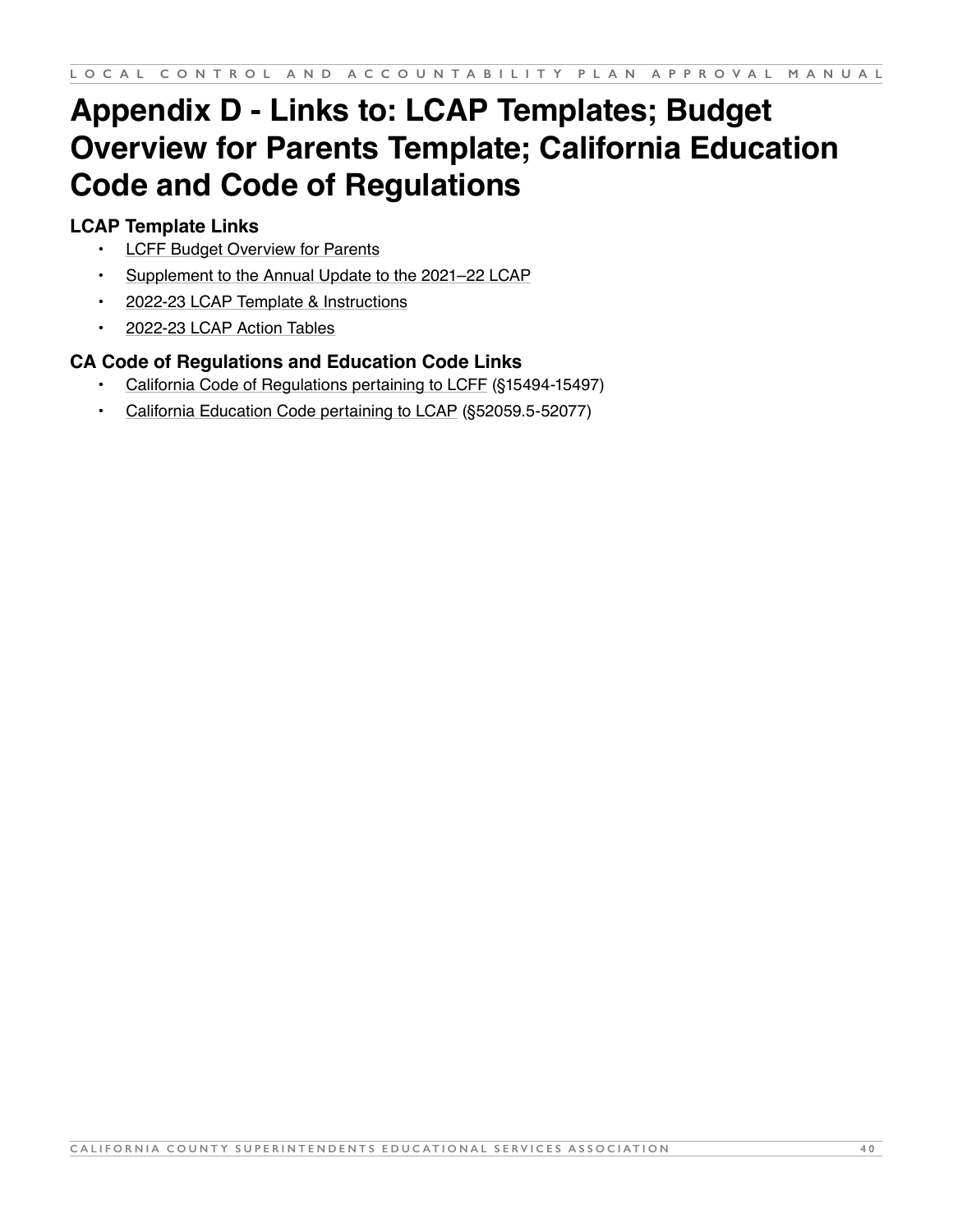# <span id="page-41-0"></span>**Appendix E - LCAP Definitions and Code Requirements**

- Comprehensive Support and Improvement
- **Consult**
- English Learner Parent Advisory Committee (ELPAC)
- **LCAP Requirements Actions and Eight State Priorities**
- LCAP Template
- Statewide System of Support

#### **Comprehensive Support and Improvement**

In accordance with the Every Student Succeeds Act (ESSA), schools are eligible for CSI when they are identified in one of the following two categories:

- The "CSI–Low Graduation Rate Schools" category for 2019 consists of schools that have a two–year average high school graduation rate below 68%. This graduation rate criterion applies to both Title I–funded schools and schools that did not receive Title I funds. In addition, schools must have graduation rate data for both 2018 and 2019 to be eligible for identification in this category.
- The "CSI–Lowest Performing Schools" category, for 2019, consists of schools that received Title I funding for the 2018–19 school year and are the lowest performing schools based on the 2019 California School Dashboard data. At least five percent of the Title I–funded schools must be identified in this category.

School identification categories are hierarchical. Schools can only be identified in one category for any given school year. The first identification group is CSI–Low Graduation Rate Schools. Schools identified for CSI based on graduation rate that happened to also be Title I–funded are removed from the pool before identifying Title I–funded schools in the CSI–Lowest Performing Schools category.

The lowest performing Title I schools—as required by ESSA—will be identified based on the data on the 2019 Dashboard, using the color combinations that schools receive at the school level (i.e., not student group level). The selection criteria are:

- Schools with all red indicators.
- Schools with all red indicators except one, which may be any other color.
- Schools with all red or orange indicators.
- Schools with five or more indicators, the majority of which are red.

LEAs with schools in CSI must answer three prompts in the Plan Summary of the LCAP. LEAs with no schools in CSI should indicate "N/A" for these prompts.

#### **Consult School Districts**

Education Code Section 52060(g) requires a district to consult with teachers, principals, administrators, other school personnel, local bargaining units of the district, parents and pupils in developing a local control and accountability plan. The provision does not require the superintendent to respond in writing to comments received during the consultation(s). Consultation with pupils, as used in Education Code Sections 52060 and 42238.02, requires a process to enable pupils, including unduplicated students and other student groups large enough to receive a performance level on the Dashboard, to review and comment on the development of the LCAP. Edu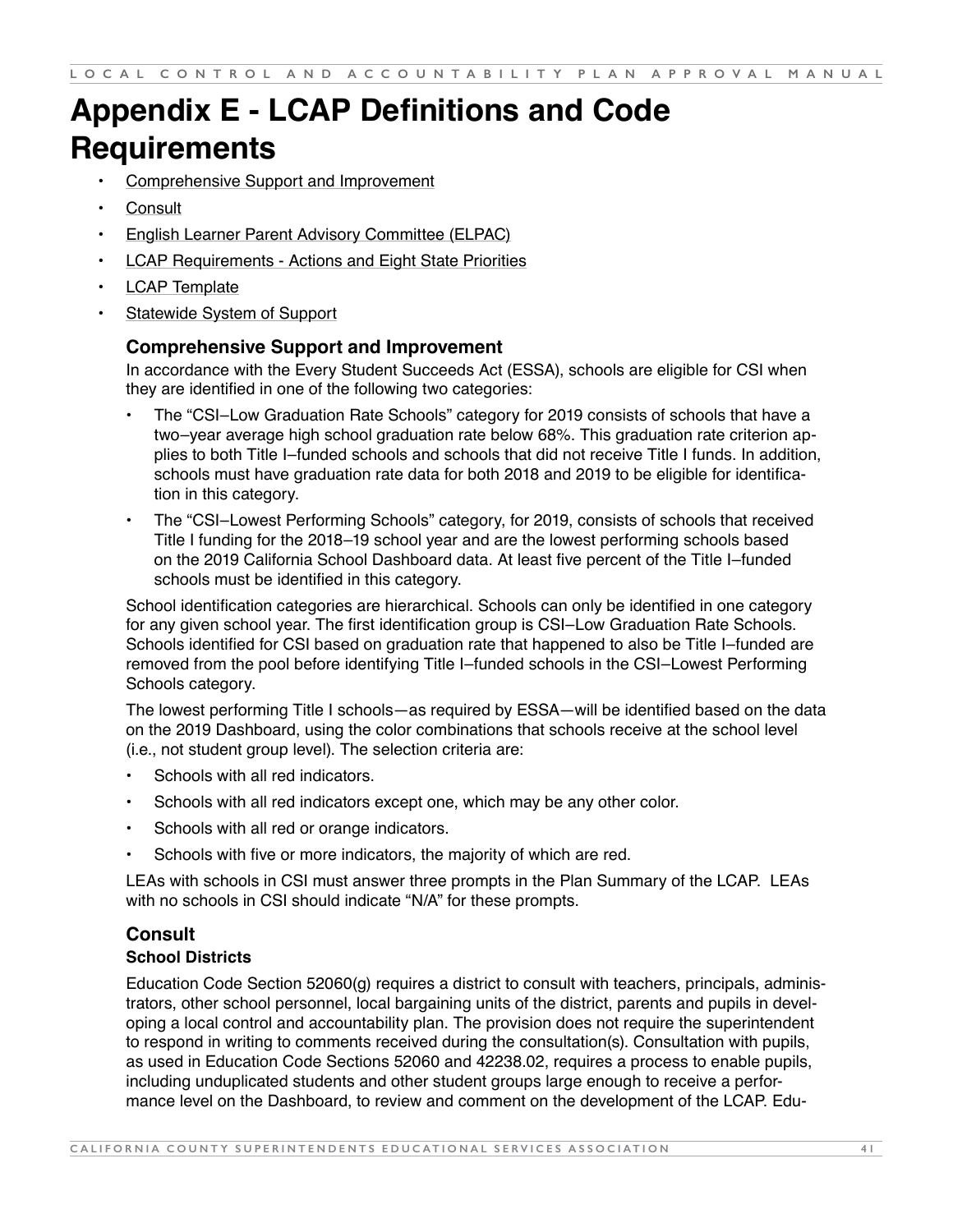cation Code 48985 specifies translation requirements for notices, reports, statements or records sent to a parent or guardian.

Education Code Section 52062(a)(5) requires a district to consult with its special education local plan area administrator or administrators to ensure that specific actions for individuals with exceptional needs are included in the LCAP or annual update to the LCAP, and are consistent with strategies included in the annual assurances support plan for the education of individuals with exceptional needs.

#### **County Offices of Education**

Education Code Section 52066(g) requires the county superintendent of schools to consult with teachers, principals, administrators, other school personnel, local bargaining units of the county office of education, parents and pupils in developing an LCAP. The provision does not require the county superintendent to respond in writing to comments received during the consultation(s).

Education Code Section 52068(a)(5) requires the county superintendent of schools to consult with its special education local plan area administrator or administrators to ensure that specific actions for individuals with exceptional needs are included in the LCAP or annual update to the LCAP, and are consistent with strategies included in the annual assurances support plan for the education of individuals with exceptional needs.

#### **Charter Schools**

Education Code Section 47606.5(d) requires a charter school to consult with teachers, principals, administrators, other school personnel, parents and pupils in developing an LCAP. The provision does not require the charter school to respond in writing to comments received during the consultation(s).

#### **English Learner Parent Advisory Committee (ELPAC) School Districts**

Education Code Section 52063(b)(1) states that the governing board of a school district shall establish an English learner parent advisory committee if the enrollment of the school district includes at least 15% English learners and the school district enrolls at least 50 pupils who are English learners. A majority of committee members must be parents of English learners.

Education Code Section 52063(b)(2) does not require the governing board of the school district to establish a new English learner parent advisory committee if the governing board already has established a committee that meets the requirements of this subdivision. Education Code Section 52062(a)(2) requires the superintendent to present the LCAP to the English learner parent advisory committee for review and comment. The superintendent shall respond in writing to comments received from the committee.

#### **County Offices of Education**

Education Code Section 52069(b)(1) states that the county superintendent of schools shall establish an English learner parent advisory committee if the enrollment of the pupils in the schools and programs operated by the county superintendent of schools includes at least 15% English learners and the schools and programs operated by the county superintendent of schools enroll at least 50 pupils who are English learners.

Education Code Section 52069(b)(2) does not require the county superintendent of schools to establish a new English learner parent advisory committee if the county superintendent of schools already has established a committee that meets the requirements of this subdivision.

Education Code Section 52068(a)(2) requires the county superintendent of schools to present the LCAP to the English learner parent advisory committee for review and comment. The county superintendent of schools shall respond in writing to comments received from the committee.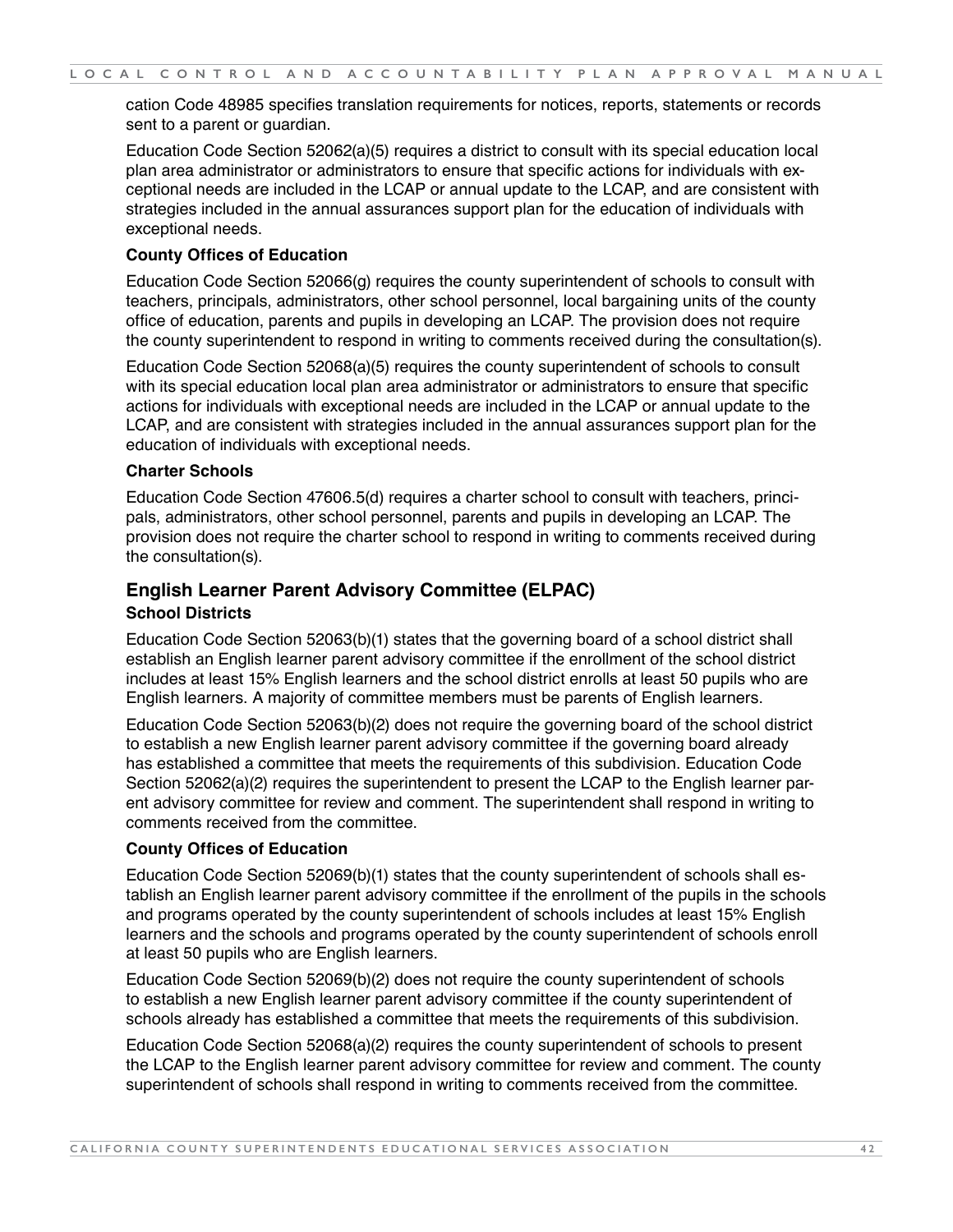# **Parent Advisory Committee (PAC) School Districts**

Education Code Section 52063(a)(1) requires districts to establish a parent advisory committee that includes parents of students as defined in Education Code Section 42238.01 (English learner, low income, and foster youth) to provide advice to the governing board and superintendent regarding LCAPs. A majority of the members must be parents.

Education Code Section 52063(a)(3) does not require the governing board of the school district to establish a new parent advisory committee if it has already established a parent advisory committee that meets the requirements of this subdivision, including any committee established to meet the requirements of the federal Elementary and Secondary Education Act, as amended by the federal Every Student Succeeds Act (Public Law 114-95), pursuant to Section 1116 of Subpart 1 of Part A of Title I of that act.

Education Code Section 52062(a)(1) requires the superintendent to present the LCAP to the parent advisory committee for review and comment. The superintendent shall respond in writing to comments received from the committee.

#### **County Offices of Education**

Education Code Section 52069(a)(1) requires the county superintendent of schools to establish a parent advisory committee that includes parents of students as defined in Education Code Section 42238.01 (English learner, low income, and foster youth) to provide advice to the governing board and superintendent regarding LCAPs. A majority of the members must be parents.

Education Code Section 52069(a)(3) does not require the county superintendent of schools to establish a new parent advisory committee if it has already established a parent advisory committee that meets the requirements of this subdivision, including any committee established to meet the requirements of the federal Elementary and Secondary Education Act, as amended by the federal Every Student Succeeds Act (Public Law 114-95), pursuant to Section 1116 of Subpart 1 of Part A of Title I of that act.

Education Code Section 52068(a)(1) requires the county superintendent of schools to present the LCAP to the parent advisory committee for review and comment. The county superintendent of schools shall respond in writing to comments received from the committee.

## **LCAP Requirements – Actions and Eight State Priorities**

Education Code Section 52060(d) identifies eight state priorities that shall be addressed annually in the LEA's goals.

#### **Basic**

Education Code Section 52060(d)(1) — Teachers are appropriately assigned and fully credentialed in the subject area for the pupils they teach, every pupil has sufficient access to standards-aligned instructional materials, and school facilities are maintained in good repair.

#### **Implementation of State Standards**

Education Code Section  $52060(d)(2)$  — Implementation of academic content and performance standards and English language development standards, including how the programs and services will enable English learners to access the common core academic content standards and the English language development (ELD) standards to gain academic content knowledge and English language proficiency.

#### **Parental Involvement**

Education Code Section  $52060(d)(3)$  — Efforts to seek parent input in decision making at the district and each school site, including how the school district will promote parental participation in programs for unduplicated students and individuals with exceptional needs.

#### **Pupil Achievement**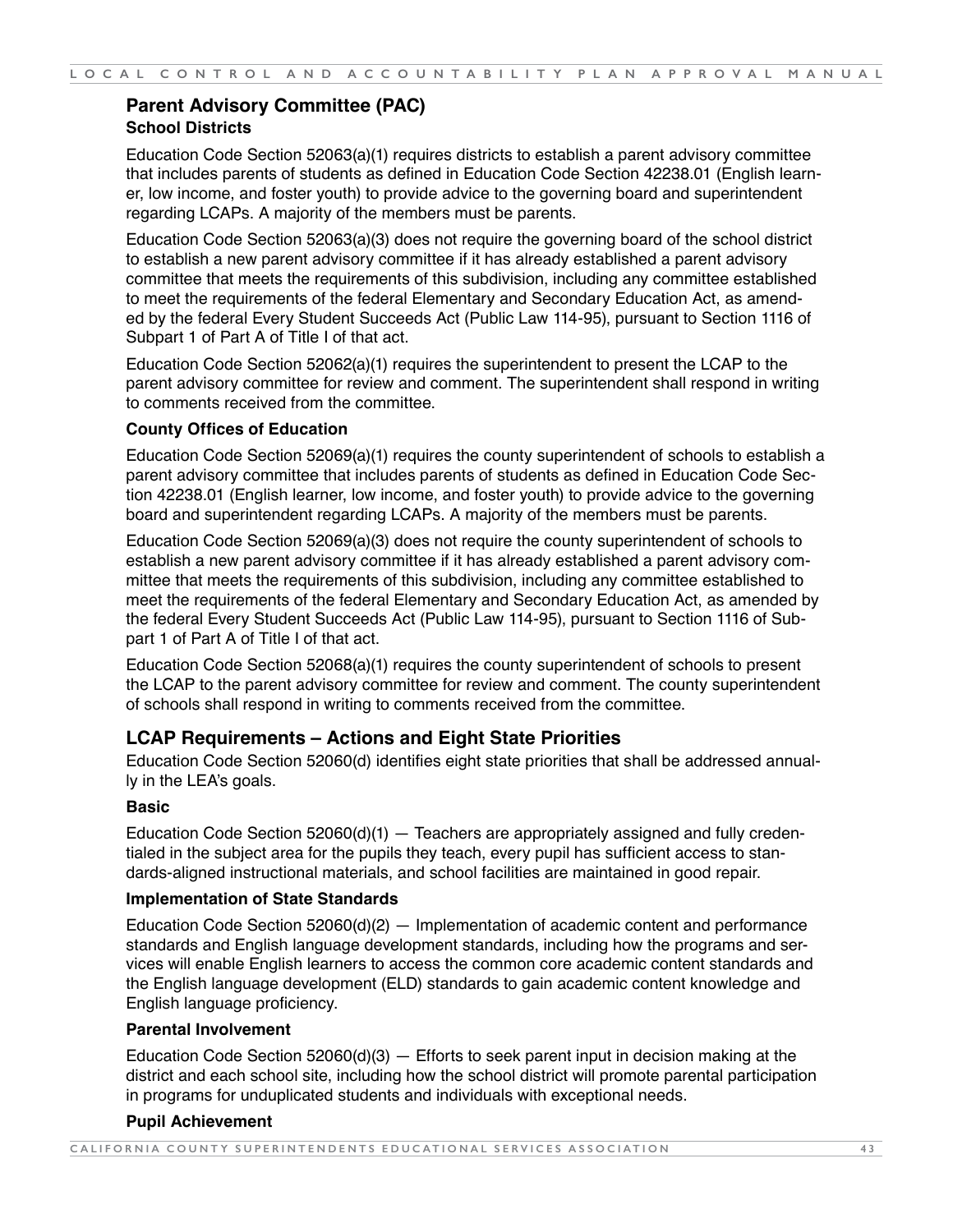Education Code Section  $52060(d)(4)$  — Pupil achievement, as measured by all of the following, as applicable:

- Statewide assessments as certified by the SBE.
- The percentage of students who have successfully completed courses that satisfy University of California (UC) and California State University (CSU) entrance requirements (also known as A-G coursework).
- The percentage of students who have successfully completed career technical education sequences or programs of study that align with state board-approved career technical educational standards and frameworks.
- The percentage of students who have successfully completed both A-G coursework and career technical programs of study.
- The percentage of English learners who made progress on the English Language Proficiency Assessments for California (ELPAC) or any other subsequent assessment as certified by the SBE.
- English learner reclassification rate.
- The percentage of pupils who have passed an advanced placement test with a score of 3 or higher.
- The percentage of pupils who participate in and demonstrate college preparedness as assessed in the Early Assessment Program or any subsequent assessment of college preparedness.

#### **Pupil Engagement**

Education Code Section  $52060(d)(5)$  — Pupil engagement, as measured by all of the following, as applicable: school attendance rates, chronic absenteeism rates, middle school dropout rates, high school dropout rates, and high school graduation rates.

#### **School Climate**

Education Code Section 52060(d)(6)  $-$  School climate, as measured by all of the following as applicable: pupil suspension rates, pupil expulsion rates, other local measures of pupils, parents and teachers on the sense of safety and school connectedness.

#### **Course Access**

Education Code Section 52060(d)(7)  $-$  The extent to which pupils have access to, and are enrolled in, a broad course of study that includes all the subject areas listed for grades 1 to 6 in Education Code Section 51210 (English, mathematics, social science, science, visual and performing arts, health, physical education, and other studies as prescribed by the local governing board), and all the subject areas for grades 7 to 12 listed in Education Code Section 51220 (English, social science, world language, physical education, science, mathematics, visual and performing arts, applied arts, career technical education, automobile driver education, and other studies as prescribed by the local governing board).

#### **Other Pupil Outcomes**

Education Code Section  $52060(d)(8)$  – Pupil outcomes in the subject areas listed in Education Code Section 51210 and Education Code Section 51220.

## **LCAP Template**

Education Code Section 52060 states that the governing board of each LEA shall, by July 1, 2014, adopt a local control and accountability plan using the template approved by the SBE, and that the plan shall be updated on or before July 1 of each year.

#### **Plan Alignment**